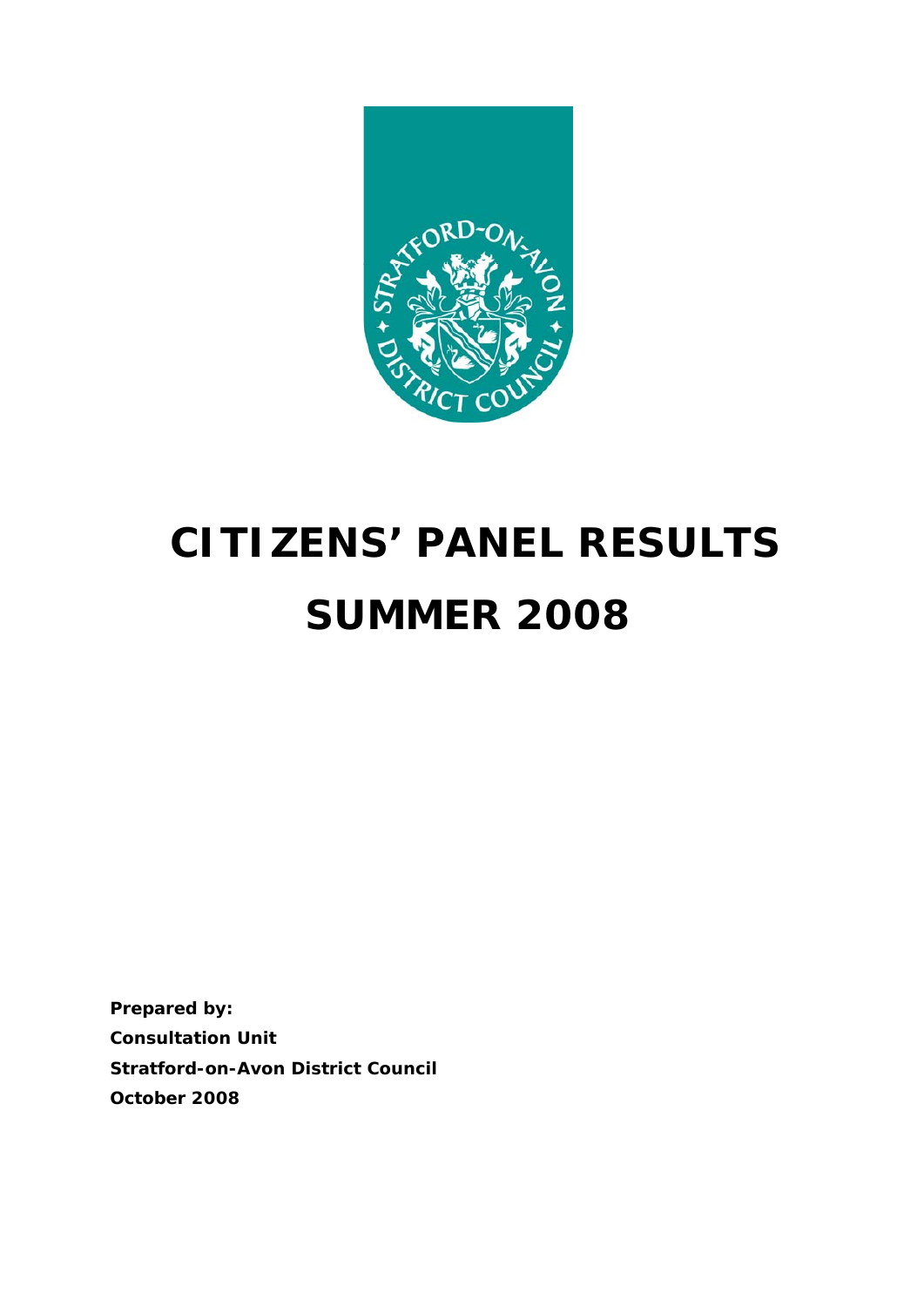### **CONTENTS**

| 1.0 | <b>INTRODUCTION</b>                                                                                                                                                                                                                                                                                                                                                                                                                                                                                                                                                   | Page                                                                                                  |
|-----|-----------------------------------------------------------------------------------------------------------------------------------------------------------------------------------------------------------------------------------------------------------------------------------------------------------------------------------------------------------------------------------------------------------------------------------------------------------------------------------------------------------------------------------------------------------------------|-------------------------------------------------------------------------------------------------------|
| 2.0 | <b>METHODOLOGY</b>                                                                                                                                                                                                                                                                                                                                                                                                                                                                                                                                                    | 1                                                                                                     |
| 3.0 | SUMMARY OF RESULTS                                                                                                                                                                                                                                                                                                                                                                                                                                                                                                                                                    | 2                                                                                                     |
| 4.0 | <b>RESULTS IN DETAIL</b><br><b>District Council Elections</b><br>4.1<br><i>Voters</i><br>Non-Voters<br>4.2<br>July 2007 Floods<br><b>Public Services</b><br>Respondents' Property<br>Communication<br>The local area where the respondent lives<br>Stratford DC Website<br>4.3<br>Access to Internet<br><b>SDC</b> Website<br>Information on Council Meetings & Agendas<br>Access to Services<br>4.4<br><b>General Access to Services</b><br>Warwickshire Direct Partnership<br><b>One Stop Shops</b><br><b>Awareness of Services</b><br>Services SDC Need to Improve | 5<br>5<br>8<br>10<br>10<br>11<br>12<br>15<br>18<br>18<br>18<br>20<br>21<br>21<br>26<br>26<br>27<br>30 |

#### APPENDICES

- Appendix 1: Other reasons given by respondents as to why they did not vote at the last District Council elections
- Appendix 2: Other reasons given by respondents as to why they accessed the SDC website
- Appendix 3: Suggested other times given by respondents as to when they wished to access Council services
- Appendix 4: Other services, available in the Council one stop shops, quoted by respondents as being the most likely they would use
- Appendix 5: What two services do you feel Stratford District Council needs most to improve on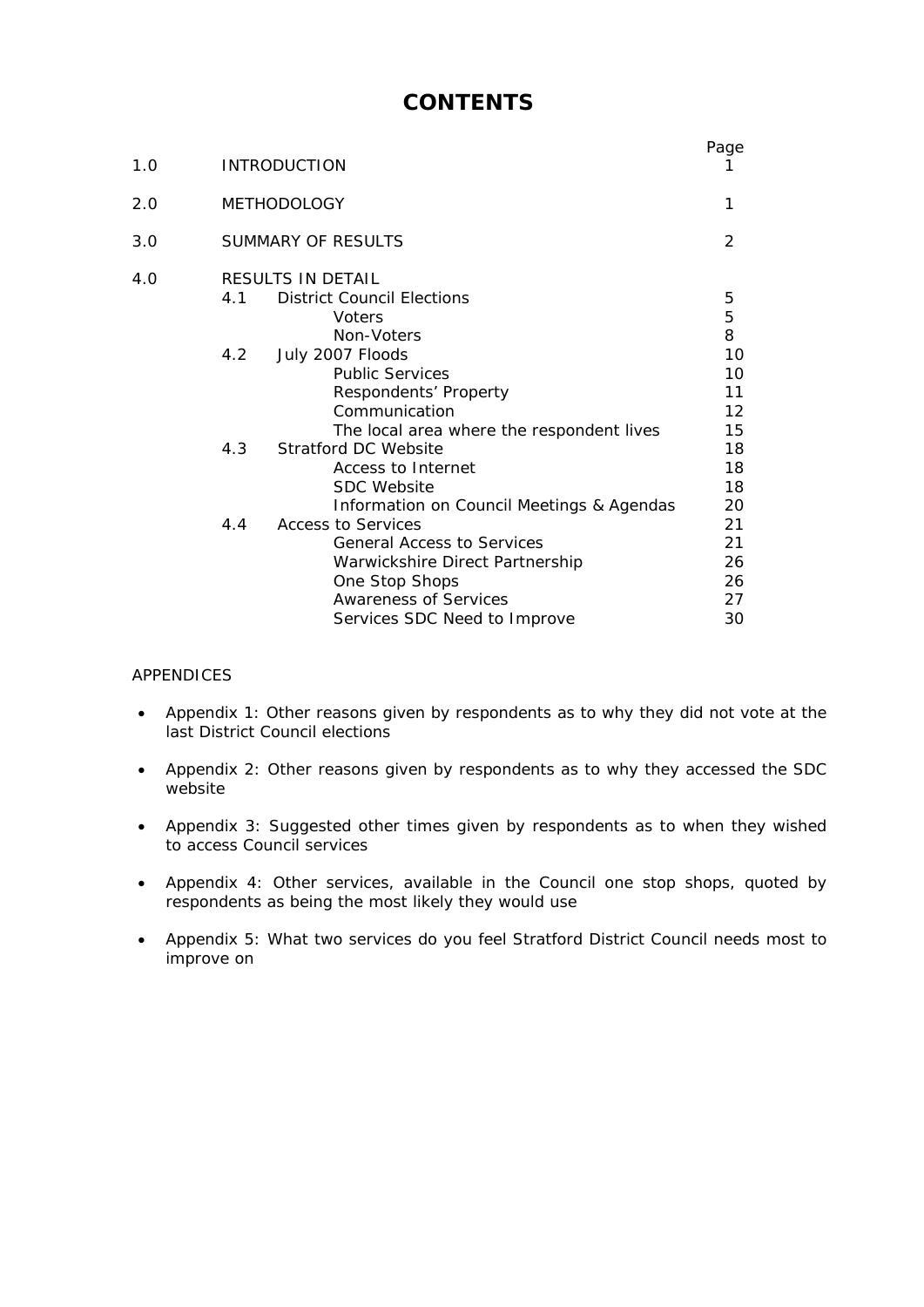### **Stratford-on-Avon District Council Citizens' Panel: Summer 2008 Results**

#### **1. Introduction**

The Council has a Citizens' Panel, which contains a representative sample of people living in the District of Stratford-on-Avon. By surveying this Panel, it is possible to obtain views and opinions broadly representative of local residents. The following results are from the Summer 2008 Panel survey.

#### **2. Methodology**

1,297 people belonging to the Stratford DC Citizens' Panel in June and July 2008 were mailed a questionnaire, with 739 returned in the timeframe allowed. 37 questionnaires were returned not completed for various reasons (not known at this address, no longer interested, etc). This represents a response rate of 58.7%.

By area, the breakdown was:-

|           | <b>NOS</b> |
|-----------|------------|
| West      | 236        |
| South     | 310        |
| East      | 190        |
| Not Known | 2          |
| TOTAL:    | 739        |

West area is around Alcester, Bidford, Henley-in-Arden, and Studley. South area is around Stratford and Shipston. East area is around Southam, Wellesbourne, and Kineton.

By locality, the breakdown of responses was:-

|                      | <b>NOS</b> |
|----------------------|------------|
| Alcester/Bidford     | 131        |
| Henley/Studley       | 105        |
| Shipston             | 111        |
| Southam              | 101        |
| Stratford            | 199        |
| Wellesbourne/Kineton | 89         |
| Not Known            | 3          |
| TOTAI:               |            |

Results were analysed and within the report, where appropriate, results where they were statistically significant by area and locality have been included.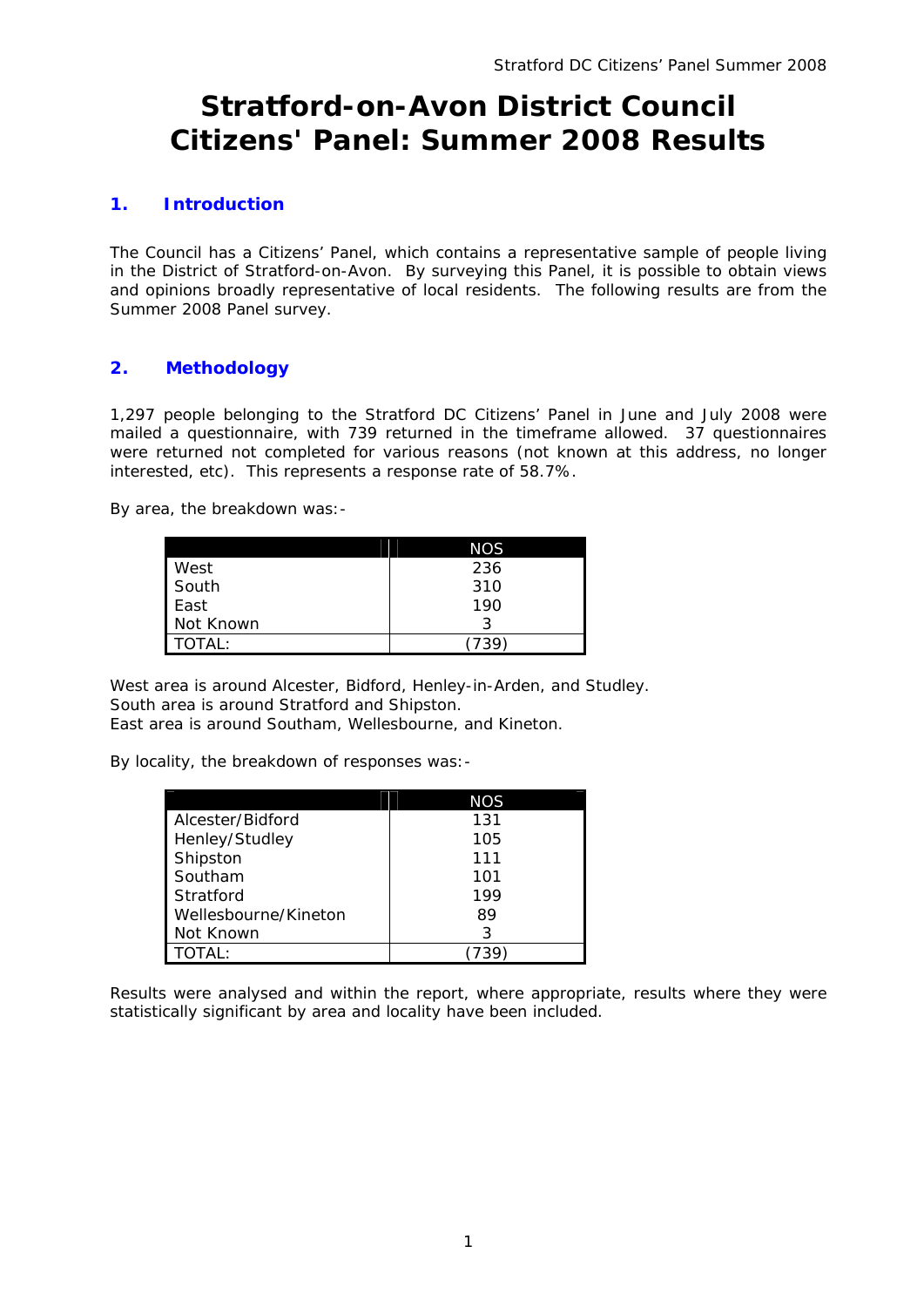#### **3. Summary of Results**

#### **District Council Elections**

- Of those surveyed, six out of ten confirmed they had voted in the elections on  $1<sup>st</sup>$  May 2008, compared with just over a quarter (27%) who said they had not.
- Almost one fifth of voters, voted by post.
- Nine out of ten voters were either very or fairly satisfied in which they were treated by polling station staff. Seven out of ten people stated they voted because they thought it was their duty to vote.
- In exploring different ways of increasing voter turnout, SDC asked residents which, from a range of changes, would make it more likely that they would vote in future elections. Over half said that being able to vote using the traditional paper and pencil method would make it more likely that they would vote in future elections and 45% stated being able to vote via the internet.

#### **July 2007 Floods**

- Six out of ten residents felt that the public services worked either quite well or very well together at the time of the floods.
- Residents were questioned as to the extent they were worried about their property being flooded in the future: eight out of ten were not worried at all, 18% were fairly worried and 4% stated that they were very worried.
- Respondents were asked to indicate which communication mechanisms they felt were the best ones to use in the event of the flooding, both at the time of the flood and in preparation for possible future flooding: television and radio proved the most popular in both cases, yet whereas only 15% of those surveyed believed a leaflet from Stratfordon-Avon District Council would be one of the best communication methods to use at the time of the flood, six out of ten people felt that such a leaflet would be appropriate in preparation for future flooding.
- Since the flooding, 16% of those surveyed stated that there has been a problem at their property with essential services, such as water, drains, electricity, gas, telephone, and internet.
- Residents were asked to indicate the services which had been disrupted in their local area since the floods: six out of ten quoted drains; three in ten said electricity; and one in ten mentioned Stratford-on-Avon District Council services.
- Residents were questioned as to whether they felt that what happened with the July 2007 floods had brought people together in their neighbourhood: a fifth said yes, compared with over a third (36%) who responded no.
- Residents were asked whether there had been a subsequent impact in the local environment in their area as a result to the floods and the work carried out since: over half said no; a third did not know; and one in ten said yes, slightly better.

#### **Stratford District Council Website**

Residents were questioned as to whether or not they had access to the internet at home or at work: 78% confirmed they did, compared with a fifth of respondents who had not. 42% confirmed they had accessed the Stratford District Council website in the past 12 months.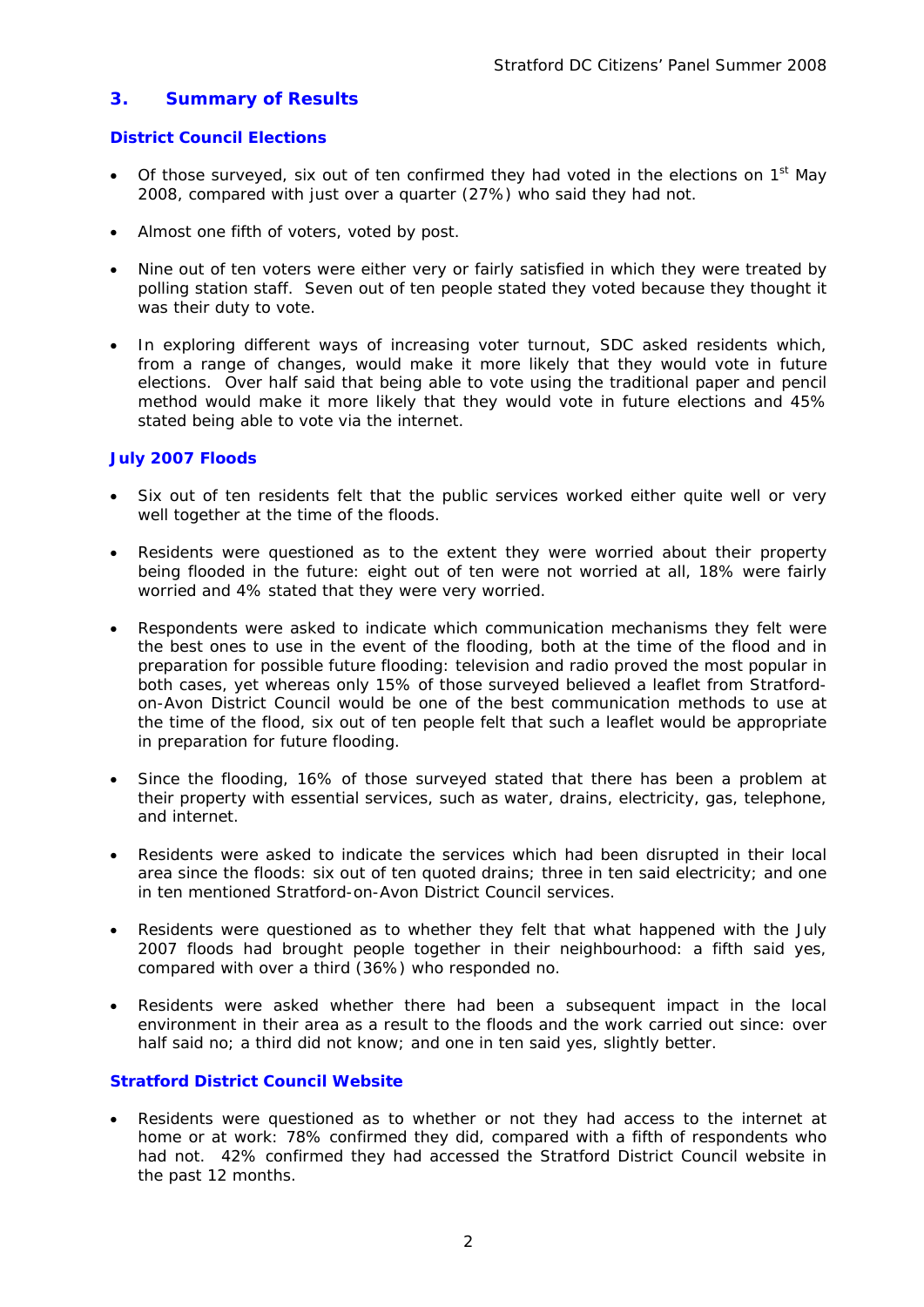- Those who had not accessed the Stratford-on-Avon District Council website were asked why they had not done so: over half (51%) said they had no need or inclination; a third had no computer or internet; and a third preferred talking or using the telephone.
- Of the four in ten surveyed who said they did access the Stratford-on-Avon District Council website, over three-quarters (77%) stated that it was less than once a month. Two out of ten claimed to access the site once a month on average; 5% once a week; and only 1% cited more than once a week.
- The reasons as to why they had accessed the Stratford-on-Avon District website: over half stated to gain information on refuse collection and recycling; just under half (49%) were checking planning application details; and four in ten went on to the website for tourism, visitor and leisure information.
- It was questioned whether or not those surveyed found the website to be a good source of information about the Council: three-quarters confirmed that it was as opposed to a quarter who felt that it was not.

#### **Access to Services**

- In the last twelve months: over half (58%) of those surveyed confirmed they had contacted SDC, in contrast to the remaining 42% who claimed they had not.
- Residents who had contacted the Council in the last twelve months were asked to comment on how easy or difficult they found it overall to access its services: threequarters claimed it to be fairly or very easy, as opposed to one in ten who felt that it was fairly or very difficult; and one in ten who found it neither easy nor difficult.
- All residents were asked to name their preferred means of contact with Stratford District Council: eight in ten residents quoted by telephone; almost a half (45%) said in person; over a quarter (27%) said by email; and a quarter said by letter. A fifth cited via the SDC website/ internet and 2% gave other reasons.
- In addition to the normal office opening hours, residents were asked when they wanted to have access to Council services: six in ten felt that current opening times were sufficient; a third would like to have a Saturday morning opening; and one in ten expressed an interest in extended opening on both a Tuesday and a Thursday.
- The survey asked residents if they had heard of the Warwickshire Direct Partnership, 15% said yes and 85% stating no.
- With reference to the services provided by Stratford-on-Avon District Council with Warwickshire Direct, respondents were asked to indicate which they were aware of and which they had used in the last 12 months: an eighth of them were aware of surgery visits at a One Stop Shop or Council Area Office; 9% were aware of Community One Stop Shops; 8% were aware of Home Visits; and 6% were aware of the Mobile One Stop Shop. Regarding usage: 3% had visited a surgery at a One Stop Shop or Council Area Office; 1% had used Community One Stop Shops; 1% had used Home Visits; and 1% had used the Mobile One Stop Shop.
- Residents were requested to indicate which of the services available in One Stop Shops; they were most likely to use: over half of residents stated they were most likely to use environmental services; four in ten said Council tax; almost a third named trading standards; and over a fifth quoted tourist information.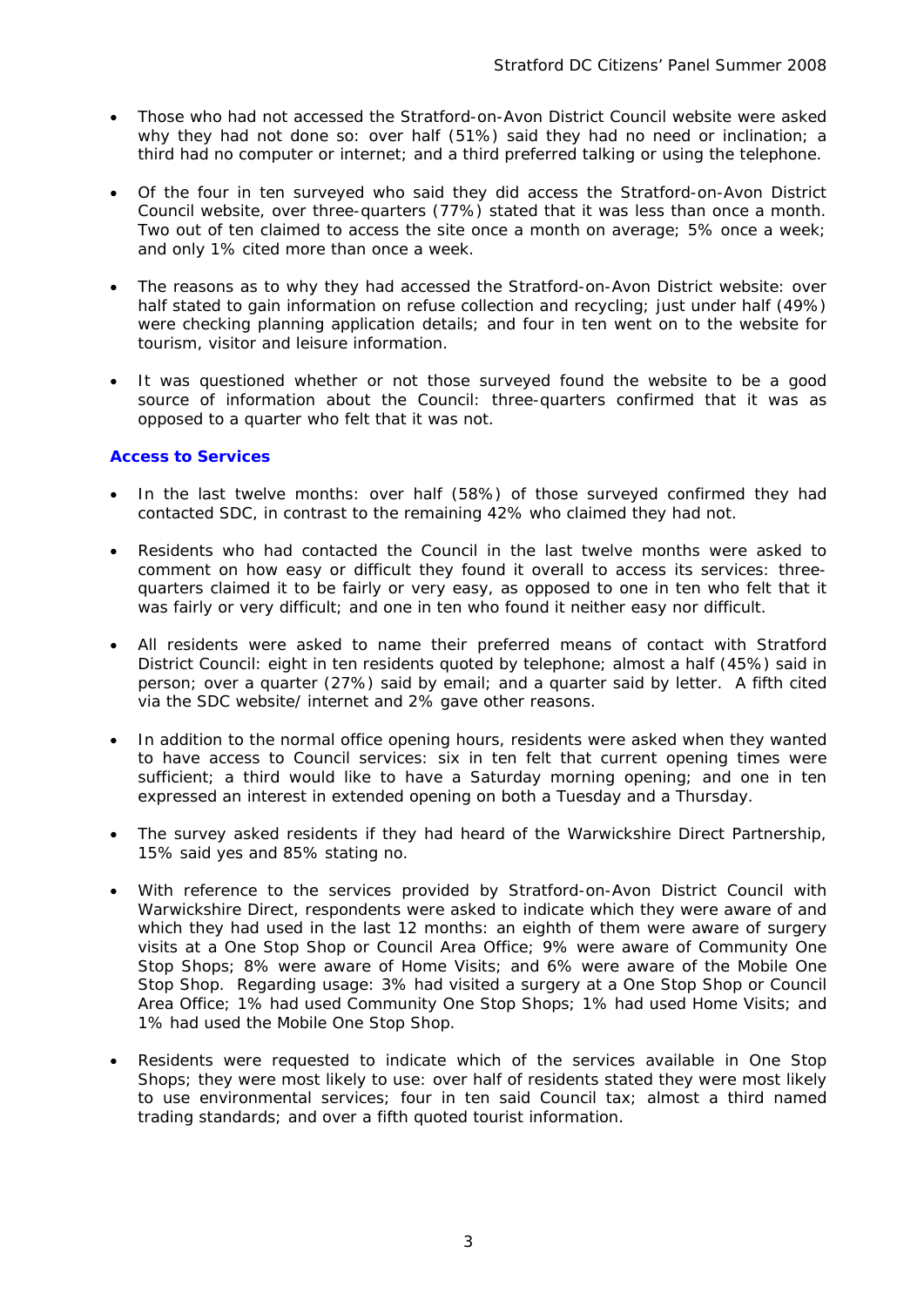• Residents were given a list of different services provided by local authorities and were asked to indicate which services they thought were provided by SDC, including those that they felt were joint District and County Council functions. 93% believed the household waste collection service was provided by SDC. Similarly, nine in ten respondents felt that car parking services were provided by their local Council and the around the same number felt the same way about planning services, as well as bus passes / bus tokens. 84% of those surveyed thought that recycling facilities were provided by SDC. 83% indicated that housing and council tax benefit were services supplied by SDC and that same percentage thought public toilets were dealt with by the local Council. Seven in ten people questioned thought that Stratford-on-Avon District Council provided library services. Just over half (54%) believed roads maintenance to be dealt with by SDC and 51% thought that schools were provided by their local Council.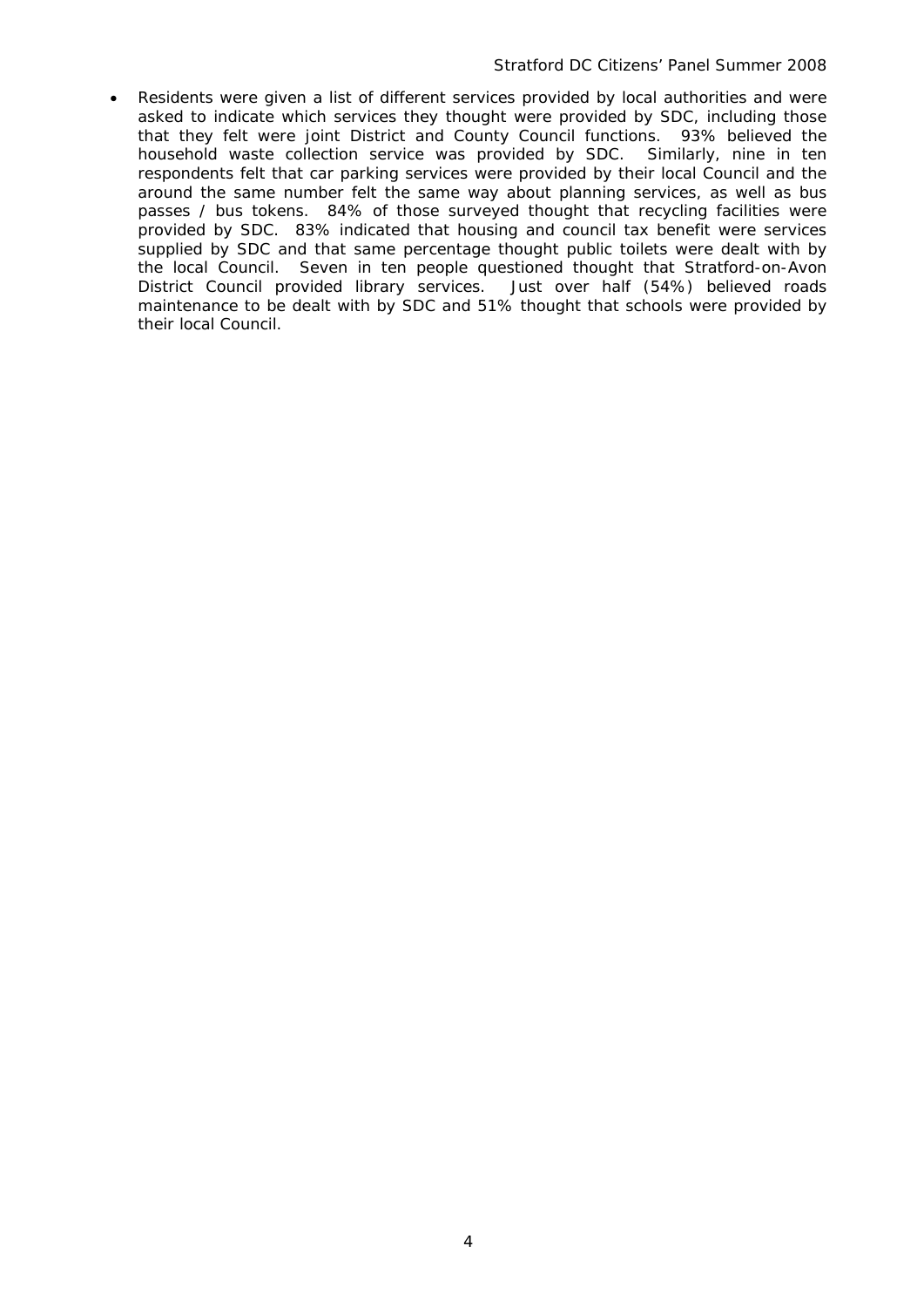#### **4. Results in Detail**

#### **4.1 District Council Elections**

#### **Voters**

The Stratford District Council Elections were held on 1<sup>st</sup> May 2008 in certain parts of the District. Stratford-on-Avon District Council asked residents for their views on their voting experience, and how they could improve things in future years.

Of those surveyed, six out of ten confirmed they had voted in the recent elections, compared with just over a quarter (27%) who said they had not. 14% of respondents cited there was no District Council election in their area.

#### **Chart 1:**



Of those residents who confirmed they had voted in the recent elections (428 in total), almost one fifth (17%) stated it was a postal vote. The remainder voted at a wide variety of polling stations across the District: the most popular being Wellesbourne. The table below illustrates the ten most frequented polling stations, alongside those who voted by proxy and through postal votes. Other stations included: Wilmcote; Gaydon; Henley; Wootton Wawen; Binton; Studley; Bearley; Langley; Loxley; Earlswood; Bishopton; Bidford; Moreton Morrel; Southam; Temple Grafton; Kineton; Ettington; Tanworth; Ullenhall; Halford; Lighthorne; Salford Priors; Bishops Itchington; Alderminster; Tiddington; Ashorne; Combrook; Luddington; Broom; Welford; etc.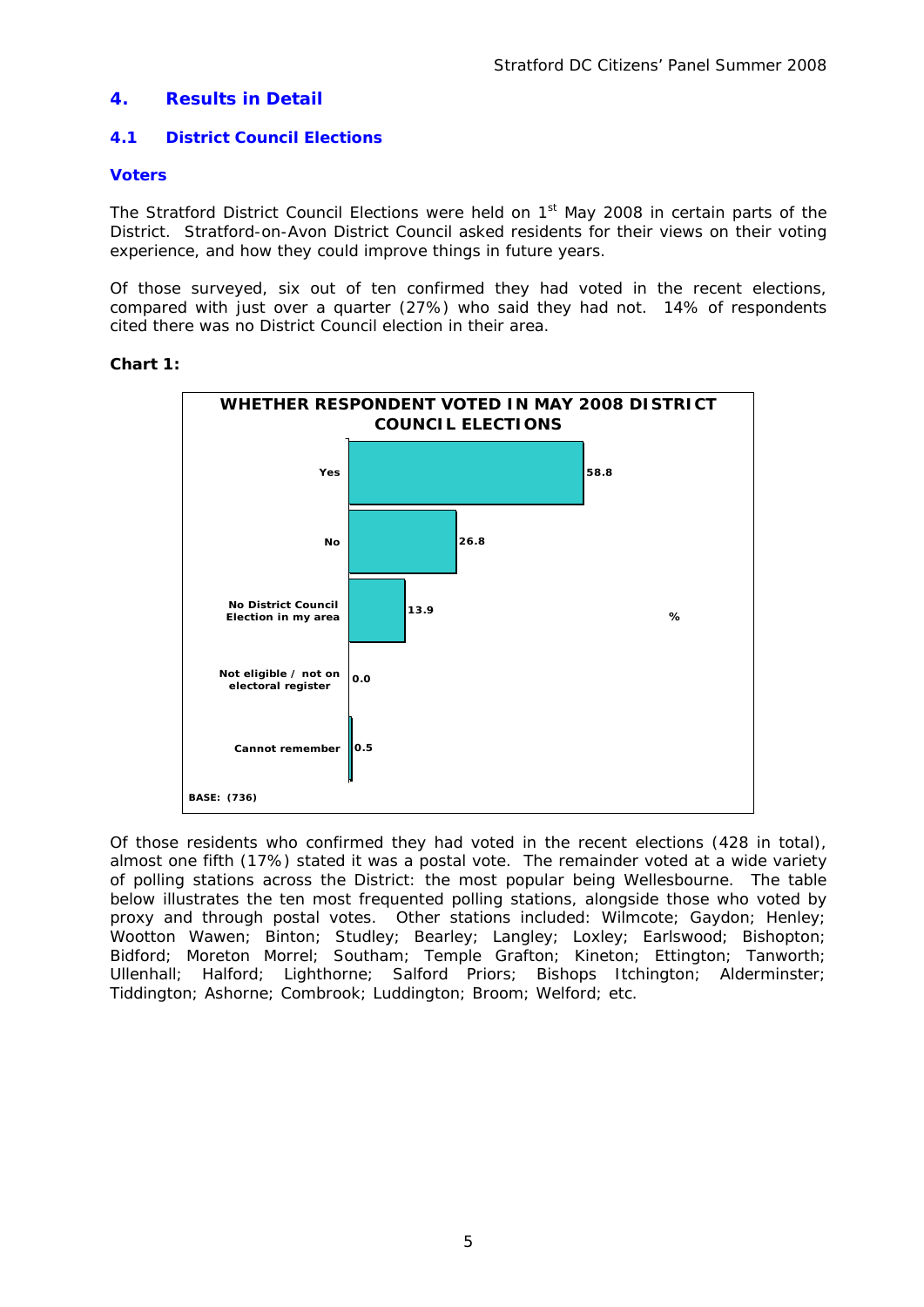|                         | %    |
|-------------------------|------|
| Postal vote             | 17.3 |
| Wellesbourne            | 5.4  |
| Thomas Jolyffe School   | 4.2  |
| Manor Road              | 4.2  |
| Shipston Primary School | 3.7  |
| Harbury                 | 3.7  |
| Globe House             | 3.5  |
| Shottery Village Hall   | 3.5  |
| Ken Kennett Centre      | 3.5  |
| Elizabeth House         | 2.8  |
| Other                   | 48.0 |
| Voted by proxy          | 0.2  |
|                         |      |

#### **Table 1: At which polling station did you vote?**

Residents who had voted at a polling station were then asked to state how clear and concise the signage to the polling station was, and likewise that of the instructions / signage as to where they had to vote. Of the 360 respondents to the clarity of signage question, over half (57%) felt it was very clear; over a third (34%) stated it was clear; 7% claimed it was not very clear; and 2% could not remember. Regarding the instructions / signage as to where they had to vote, 345 people replied. Again, over half (56%) felt it was very clear; four in ten stated clear; 6% quoted not very clear; and 1% could not remember.

When analysing results by area, 65% of voters in the West of the District, compared with 47% of those in the South area, felt that the instructions / signage as to where they had to vote was very clear. However, 43% of voters in the South area did state that it was clear in comparison with 30% of voters in the West.

Those who had voted at a polling station were then questioned regarding overall satisfaction with the way in which they were treated by the polling station staff. 356 residents responded to this question. Nine out of ten of them were either very or fairly satisfied, 5% claimed to be neither satisfied nor dissatisfied and 1% stated that they were fairly or very dissatisfied. Only four respondents gave reasons for dissatisfaction with the treatment by polling station staff.

Residents who had voted at the last District Council elections, were asked to indicate all the reasons which applied, which best described why they had done so. Half of the 430 respondents stated that it was because they were interested in local politics; and almost half (48%) said it was because they wanted the party they supported to win. An overwhelming seven out of ten people (71%) stated that it was because they thought it was their duty to vote. Nobody commented that it was because they happened to be passing the polling station. 6% claimed to vote because the polling station was near to where they worked or lived and 2% stated that it was because they happened to hear that the election was taking place.

| Table 2: Reasons respondents voted at the last District Council elections. |  |  |
|----------------------------------------------------------------------------|--|--|
|                                                                            |  |  |

|                                                               | %    |
|---------------------------------------------------------------|------|
| Because I think it is my duty to vote                         | 71.2 |
| Because I am interested in local politics                     | 49.8 |
| Because I wanted the party I support to win                   | 47.9 |
| Because the Polling Station is near where I work or live      | 5.6  |
| Because I happened to hear that the election was taking place | 2.3  |
| Because I happened to be passing                              | 0.0  |
| None of these                                                 | 1.2  |
| <b>BASE:</b>                                                  | 428  |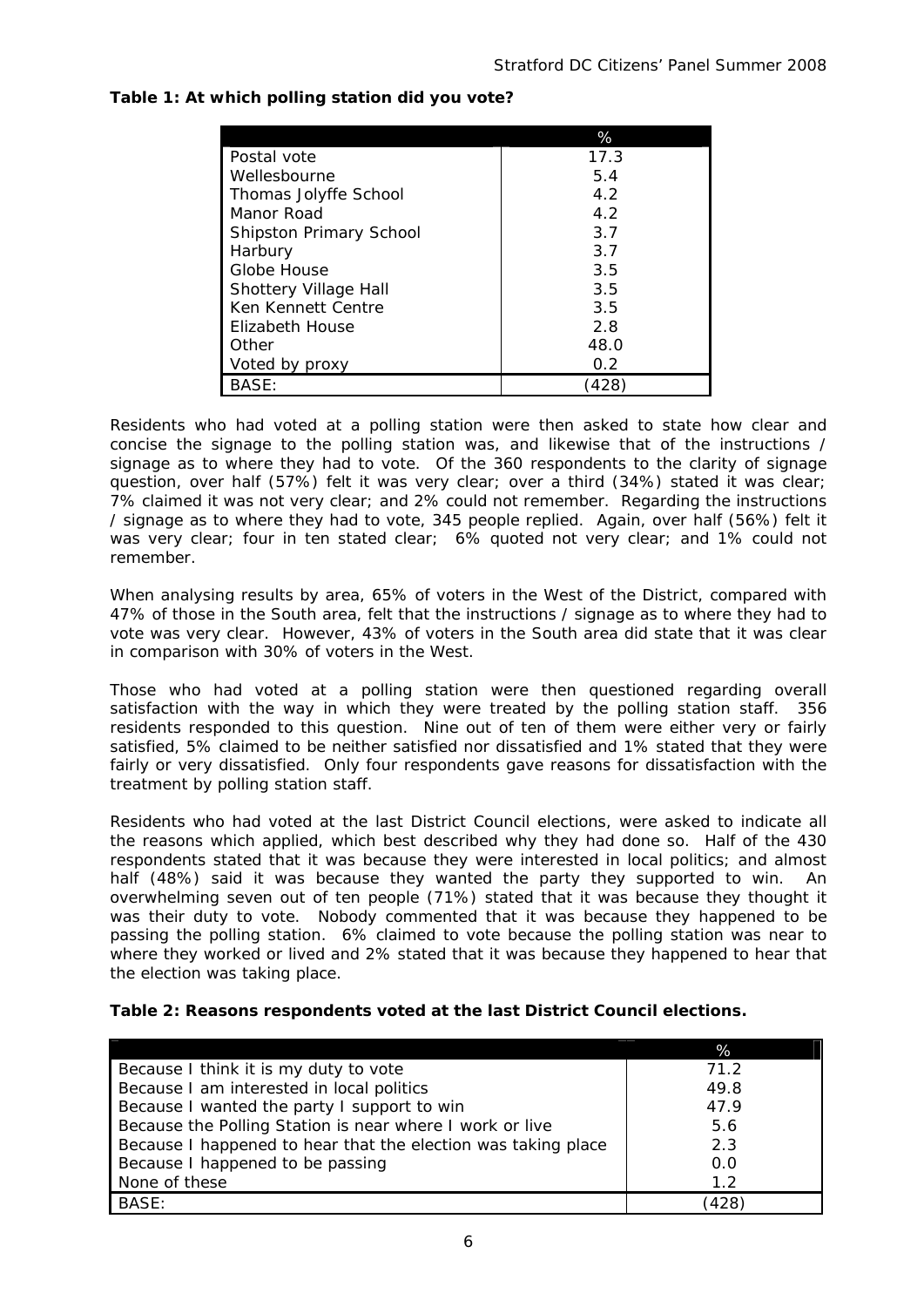All recipients of the questionnaire were asked how far they agreed or disagreed with a range of statements about voting: results can be seen in the table below. Just under six out of ten people (56%) felt that the way people vote in District Council elections is the main thing that decides how things are run in the District.

Furthermore, when comparing results by area, 64% of those in the West as opposed to 50% in the South area, agreed or strongly agreed that the way people voted in the District Council elections was the main thing that decides how things are in the District.

#### **Table 3: Area results: How far residents, by area, agree or disagree with the statement: "***the way people vote in District Council elections is the main thing that decides how things are run in the District".*

|                            | <b>West</b> | <b>South</b> | <b>East</b> |
|----------------------------|-------------|--------------|-------------|
|                            | %           | %            | %           |
| <b>Strongly agree</b>      | 11          | 10           | 12          |
| Agree                      | 53          | 40           | 45          |
| Neither agree nor disagree | 17          | 19           | 23          |
| <b>Disagree</b>            | 13          | 22           | 16          |
| <b>Strongly disagree</b>   | 5           | 8            |             |
| No view                    |             |              |             |
| Base:                      | (219)       | (286)        |             |

When analysing feedback according to the locality in which the respondent lives, it can be seen that six out of ten of those living in the Henley and Studley locality, as opposed to only four out of ten in the Stratford locality, agreed with the statement that the way people vote in District Council elections is the main thing that decides how things are run in the District. Interestingly, 23% of those from Wellesbourne and Kineton disagreed with the statement, compared with 10% of those from Southam.

**Table 4: Locality results: How far residents agree or disagree with the statement:**  *"the way people vote in District Council elections is the main thing that decides how things are run in the District".*

|                            | <b>Alcester</b><br>- Bidford | Henley -<br><b>Studley</b> | <b>Shipston</b> | Southam | Strat-<br>ford | <b>Welles-</b><br>bourne -<br><b>Kineton</b> |
|----------------------------|------------------------------|----------------------------|-----------------|---------|----------------|----------------------------------------------|
|                            | %                            | %                          | %               | %       | %              | %                                            |
| <b>Strongly agree</b>      | 13                           | 10                         | 10              | 14      | 10             | 9                                            |
| Agree                      | 49                           | 59                         | 44              | 45      | 37             | 44                                           |
| Neither agree nor disagree | 18                           | 16                         | 22              | 25      | 18             | 21                                           |
| <b>Disagree</b>            | 14                           | $12 \overline{ }$          | 22              | 10      | 22             | 23                                           |
| Strongly disagree          | 5                            | 4                          | 3               | 4       | 11             | 4                                            |
| No view                    |                              | $\Omega$                   | $\Omega$        |         | $\overline{2}$ | $\mathbf 0$                                  |
| Base:                      | (125)                        | (94)                       | (107)           | (97)    | (179)          | (82)                                         |

65% of those surveyed disagreed or strongly disagreed with the statement that there was no point in voting in District Council elections because in the end it makes no difference who gets in, although one in five residents actually agreed or strongly agreed.

Interestingly, six out of ten respondents disagreed or strongly disagreed that the District Council elections were sometimes so complicated that they did not really know who to vote for, as opposed to 14% who agreed or strongly agreed.

Just over a third (34%) of residents agreed or strongly agreed that people like them have no say in what the Council does, compared with almost a half (49%) who disagreed or strongly disagreed.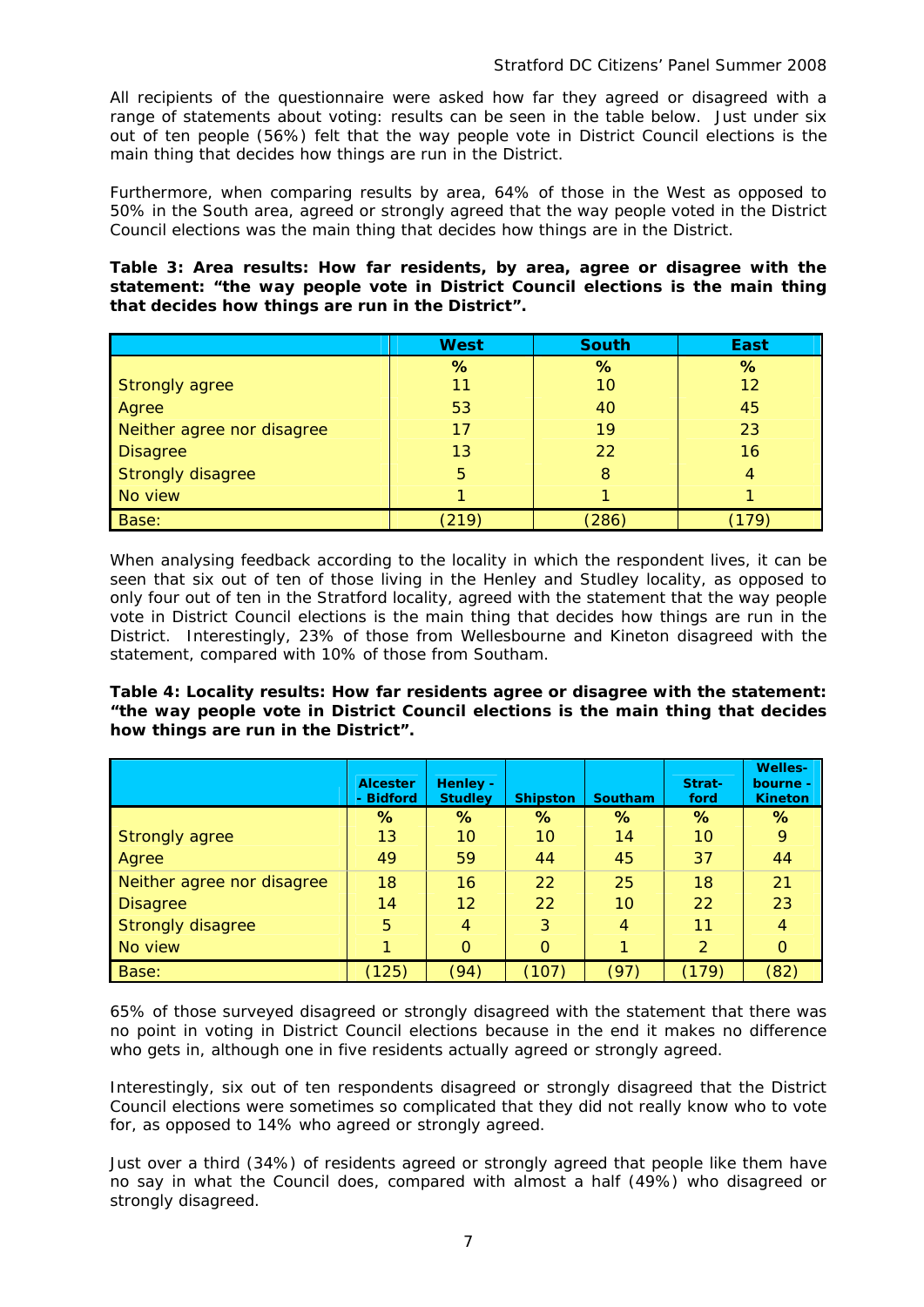More than half (56%) of those surveyed agreed or strongly agreed that voting was the only way people like them could have a say in how the Council runs things, compared with just over a quarter (26%) who disagreed or strongly disagreed.

|                                                                                                                          | <b>BASE</b> | <b>Strongly</b><br>Agree | Agree | <b>Neither</b><br>Agree<br>nor Dis-<br>agree | Dis-<br>agree | <b>Strongly</b><br>Dis-<br>agree | <b>No View</b> |
|--------------------------------------------------------------------------------------------------------------------------|-------------|--------------------------|-------|----------------------------------------------|---------------|----------------------------------|----------------|
| Way people vote in District<br>Council elections is the main<br>thing that decides how things<br>are run in the District | (687)       | 10.9%                    | 45.4% | 19.5%                                        | 17.8%         | $5.7\%$                          | $0.7\%$        |
| No point in voting in District<br>Council elections because in<br>the end it makes no<br>difference who gets in          | (675)       | 5.9%                     | 12.9% | 15.4%                                        | 40.7%         | 24.3%                            | 0.7%           |
| <b>District Council elections are</b><br>sometimes so complicated<br>that I don't really know who<br>to vote for         | (666)       | 1.4%                     | 11.9% | 13.8%                                        | 43.2%         | 28.2%                            | 1.2%           |
| People like me have no say in<br>what the Council does                                                                   | (674)       | 11.4%                    | 22.7% | 16.6%                                        | 34.1%         | 14.4%                            | 0.7%           |
| Voting is the only way people<br>like me can have a say in<br>how the Council runs things                                | (684)       | 15.9%                    | 39.5% | 17.3%                                        | 21.6%         | 4.1%                             | 1.6%           |

#### **Table 5: How far residents agree or disagree with the following statements about voting.**

#### **Non-Voters**

Residents who chose not to vote at the last District Council elections were asked which from a list of statements, described their attitude to voting in District Council elections. 172 people replied: almost half (45%) said that they did not believe it would make any difference to local taxes and services. A fifth commented that none of the parties standing represented the policies that they would like to see; 17% felt that the party they would vote for have no real chance in this area; and one in ten claimed to be too busy to get along and vote. Interestingly, 5% of respondents claimed not to know when the District Council elections are held and 4% felt that the opening hours of the polling station are not convenient. Over a third (38%) of respondents gave other reasons including: they were away at the time, they were too late to get a postal vote, they were ill, they forgot, they lacked information, for example on the candidates, etc. The full list of these other reasons given can be found in Appendix 1.

#### **Table 6: Attitudes to voting in District Council elections of those who chose not to vote at the last elections.**

|                                                                              | %    |
|------------------------------------------------------------------------------|------|
| I don't believe it will make any difference to local taxes and services      | 45.3 |
| None of the parties standing represent the policies that I would like to see | 20.9 |
| The party I would vote for have no real chance in this area                  | 16.9 |
| I am too busy to get along to vote                                           | 11.0 |
| I don't know when the District Council elections are held                    | 5.2  |
| I can't get to the polling station because it's too inconvenient             | 3.5  |
| The opening hours of the polling station are not convenient                  | 3.5  |
| Other reason                                                                 | 37.8 |
| BASE:                                                                        | 679  |

Stratford District Council is exploring different ways of increasing voter turnout, so residents were asked which, from a range of changes, would make it more likely that they would vote in future elections. Over half said that being able to vote using the traditional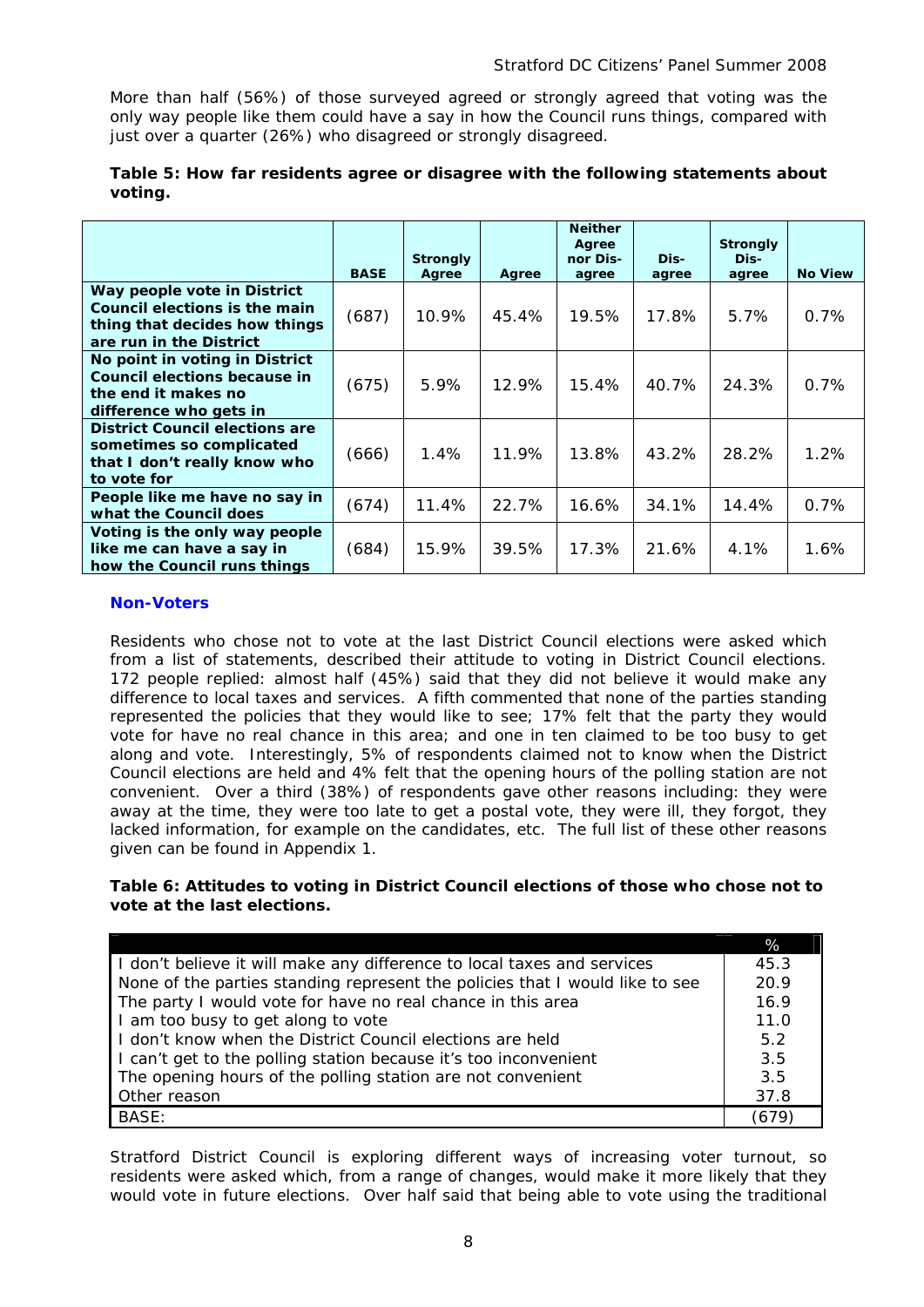paper and pencil method would make it more likely that they would vote in future elections; just over a third (34%) felt being able to vote on more than one day would help and almost a third (32%) said being able to vote by post would do likewise. Notably, 45% of those surveyed stated being able to vote via the internet would make it more likely that they would vote in future elections, yet 6% felt that being able to vote using digital television would increase voter turnout. A full list of suggested changes and results are shown in the following table.

#### **Table 7: Which changes respondents felt would make it more likely that they would vote in future elections?**

|                                                                  | %     |
|------------------------------------------------------------------|-------|
| Being able to vote using the traditional paper and pencil method | 53.5  |
| Being able to vote via the internet                              | 45.1  |
| Being able to vote on more than one day                          | 34.0  |
| Being able to vote by post                                       | 32.0  |
| Being able to vote on a Saturday                                 | 29.6  |
| Being able to vote on a Sunday                                   | 23.0  |
| Being able to vote in a supermarket or shopping centre           | 22.4  |
| Being able to vote by telephone                                  | 20.8  |
| Being able to vote over 24 hours                                 | 19.9  |
| Being able to vote using a computer at the polling station       | 13.4  |
| Being able to vote using digital television                      | 6.2   |
| BASE:                                                            | (679, |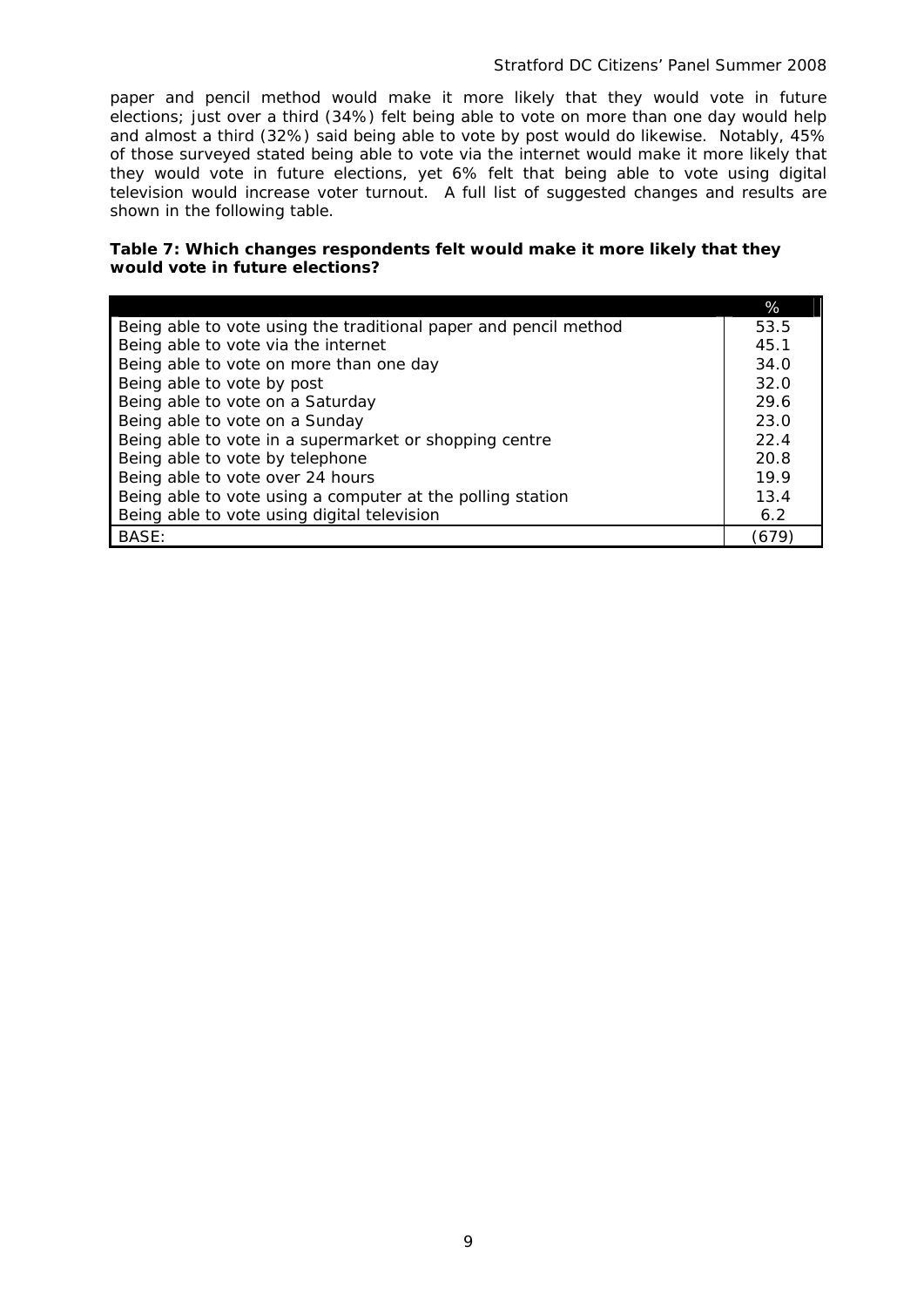#### **4.2 July 2007 Floods**

Following the floods of July 2007, Stratford-on-Avon District Council wanted to find out information on the practical impact of those floods, such as the longer term effects on the people and communities of the District. To this effect, residents were questioned regarding public services (e.g. Police, Fire, Local Authorities, Environment Agency, Army); their property; and communication.

#### **Public Services**

So far as public services were concerned, six out of ten of those surveyed, felt that the public services worked either quite well or very well together at the time of the floods. Only 9% said that they felt they did not work very well at all and three in ten claimed not to know.



#### **Chart 2:**

With reference to the clean-up operation after the flood, over half of the respondents felt it went quite or very well, 27% said they did not know and 17% stated not very well at all.

Looking at the feedback from the different areas within the District, interestingly over half (52%) of those living in the South area felt that the clean-up operation after the flood went quite well, compared with 39% of those living in the East area.

Overall satisfaction levels with the way in which the public services handled the floods varied: just under half of the 722 residents (48%) who responded to the question were either fairly or very satisfied with how things were handled, as opposed to 11% who were either fairly or very dissatisfied.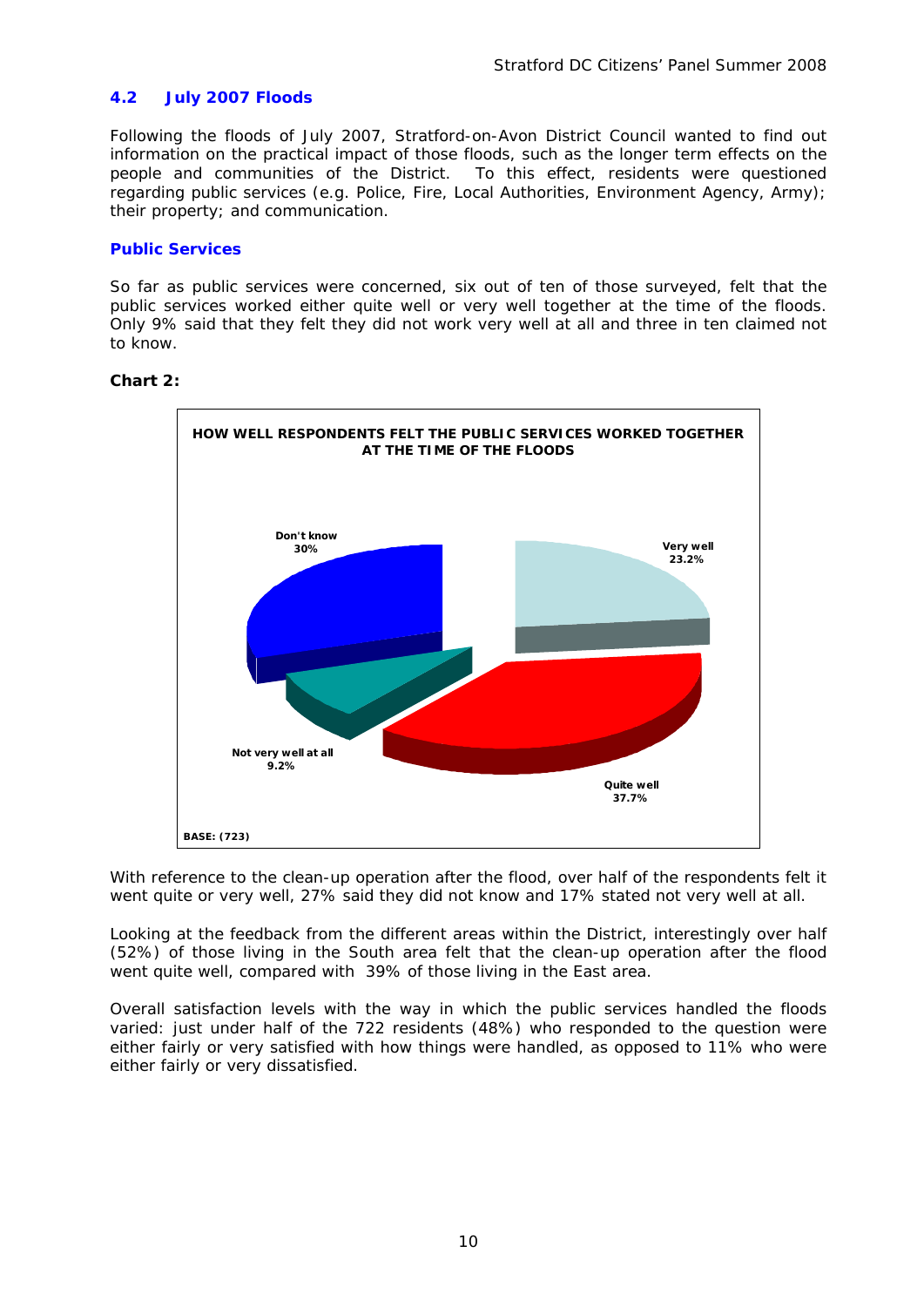Moreover, when comparing results by area, 54% of those in the West as opposed to 44% of those in the East area, indicated that they were satisfied with the way the public services handled the floods.

| Table 8: Area Results: Overall, how satisfied or dissatisfied residents were with |  |  |  |
|-----------------------------------------------------------------------------------|--|--|--|
| the way the public services handled the floods?                                   |  |  |  |

|                                    | <b>OVERALL</b> | <b>West</b> | <b>South</b> | <b>East</b> |
|------------------------------------|----------------|-------------|--------------|-------------|
|                                    | %              | %           | %            | $\%$        |
| Very satisfied                     | 10             | 10          | 9            | 12          |
| <b>Fairly satisfied</b>            | 38             | 44          | 38           | 32          |
| Neither satisfied nor dissatisfied | 19             | 17          | 19           | 21          |
| <b>Fairly dissatisfied</b>         | 8              |             | 8            |             |
| Very dissatisfied                  | 4              | 4           | 4            |             |
| Don't know                         | 22             | 18          | 22           | 25          |
| Base:                              | 722            | (231)       | (303)        | [185]       |

When analysing feedback according to the locality in which the respondent lives, over half (51%) of those from Alcester and Bidford, compared with 27% of residents from Southam, stated they were fairly satisfied with the way the public services handled the floods. 31% of Southam residents, as opposed to 13% of Alcester and Bidford residents, responded by stating don't know.

#### **Table 9: Locality Results: Overall, how satisfied / dissatisfied residents were with the way the public services handled the floods?**

|                                       | Alcester-<br><b>Bidford</b> | Henley -<br><b>Studley</b> | <b>Shipston</b> | <b>Southam</b> | <b>Stratford</b> | <b>Welles-</b><br>bourne -<br><b>Kineton</b> |
|---------------------------------------|-----------------------------|----------------------------|-----------------|----------------|------------------|----------------------------------------------|
|                                       | ℅                           | ℅                          | ℅               | %              | ℅                | ℅                                            |
| Very satisfied                        | 10                          | 9                          | 5               | 14             | 12               | 11                                           |
| <b>Fairly satisfied</b>               | 51                          | 34                         | 39              | 27             | 38               | 37                                           |
| Neither satisfied<br>nor dissatisfied | 16                          | 18                         | 21              | 21             | 18               | 21                                           |
| <b>Fairly dissatisfied</b>            | 6                           | 9                          | 11              | 3              | 6                | 12                                           |
| Very dissatisfied                     | 3                           | 6                          |                 | 3              | $\overline{2}$   |                                              |
| Don't know                            | 13                          | 25                         | 17              | 31             | 24               | 19                                           |
| Base:                                 | ั129)                       | (102)                      | (109)           | (99)           | (194)            | (86)                                         |

#### **Respondents' Property**

Residents were then questioned regarding their property as to whether they felt better prepared than before if another flood occurred (this did not apply to six out of ten respondents). Over a quarter (27%) of those surveyed stated that they did not feel better prepared than before if another flood occurred, in comparison to 12% who claimed they did.

The survey then went on to query the extent to which residents were worried about their property being flooded in the future. Just under eight out of ten respondents (78%) were not worried at all, 18% were fairly worried, and 4% stated that they were very worried.

When comparing results by area, 82% of those in the East, as opposed to 73% of those in the West, indicated that they were not worried at all about their property being flooded in the future.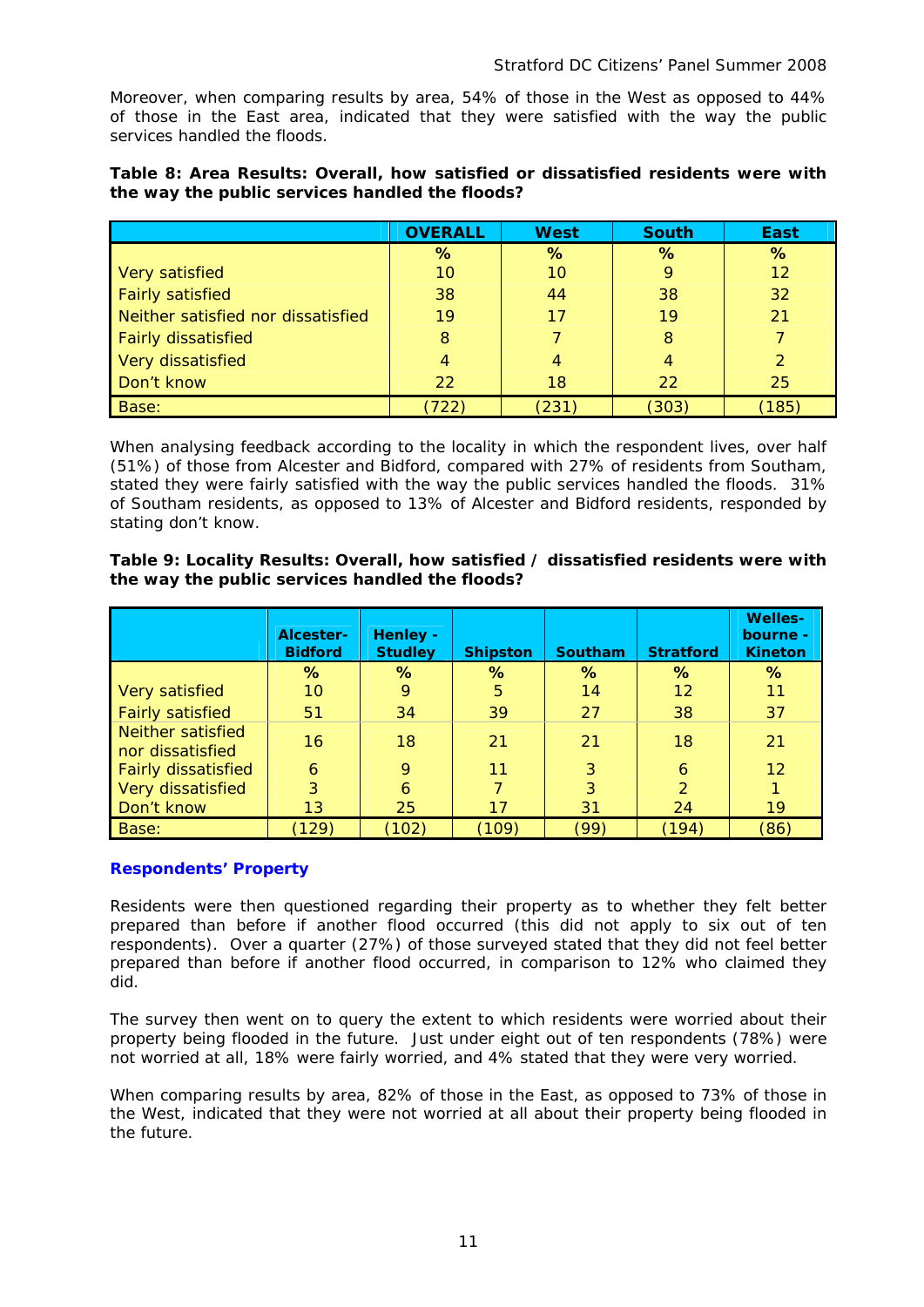**Table 10: Area results: To what extent residents were worried about their property being flooded in the future.**

|                       | <b>OVERALL</b> | <b>West</b> | <b>South</b> | East |
|-----------------------|----------------|-------------|--------------|------|
|                       | %              | %           | %            | %    |
| Very worried          |                |             |              |      |
| <b>Fairly worried</b> | 18             | 22          |              | 14   |
| Not worried at all    | 78             | 73          | 79           | 82   |
| Base:                 | 723            | 232         | 301          | 187  |

When analysing feedback according to the locality in which the respondent lives, nine out of ten Southam residents were not very worried at all about their properties being flooded in the future, in contrast to seven in ten Alcester and Bidford residents.

#### **Table 11: Locality results: To what extent residents were worried about their property being flooded in the future.**

|                       | <b>Alcester</b><br>- Bidford | <b>Henley -</b><br><b>Studley</b> | <b>Shipston</b> | Southam | <b>Stratford</b> | <b>Welles-</b><br>bourne -<br><b>Kineton</b> |
|-----------------------|------------------------------|-----------------------------------|-----------------|---------|------------------|----------------------------------------------|
|                       | %                            | %                                 | %               | %       | $\%$             | %                                            |
| Very worried          |                              | 3                                 |                 |         | 3                |                                              |
| <b>Fairly worried</b> | 21                           | 22                                | 17              | 12      | 17               | 17                                           |
| Not worried at all    | 72                           | 75                                | 77              | 87      | 81               | 76                                           |
| Base:                 | (131)                        | $\left(101\right)$                | (107)           | [101]   | (194)            | (86)                                         |

#### **Communication**

So far as communication was concerned at the time of the floods, respondents were asked to comment on if they felt that they knew where to get helpful and relevant information about what was happening. For 36% of those surveyed this was not applicable, four in ten stated that they did not know, in contrast to two in ten who did. 7% of respondents said they did not know how they felt.

#### **Chart 3:**

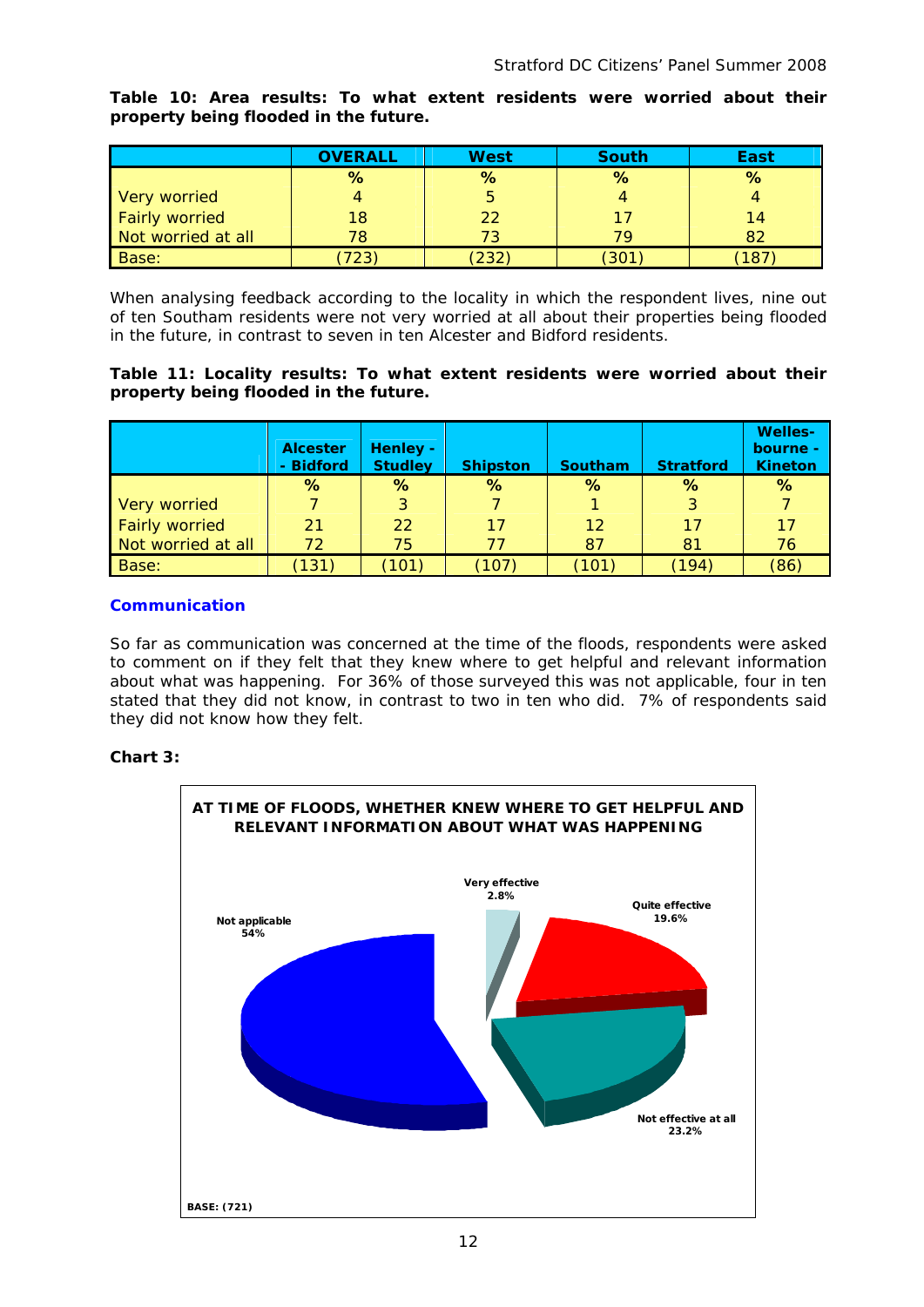Overall effectiveness of the information provided to residents at the time of the floods is demonstrated in the graph below, with just under a quarter (23%) stating that it was quite or very effective.





Similarly, residents were asked to comment on how well informed they felt about what to do in the event of flooding and the responses can be seen in the chart below. Remarkably, almost two thirds (64%) of respondents claimed not to be very well informed or not well informed at all as to what to do in the event of flooding.

#### **Chart 5:**

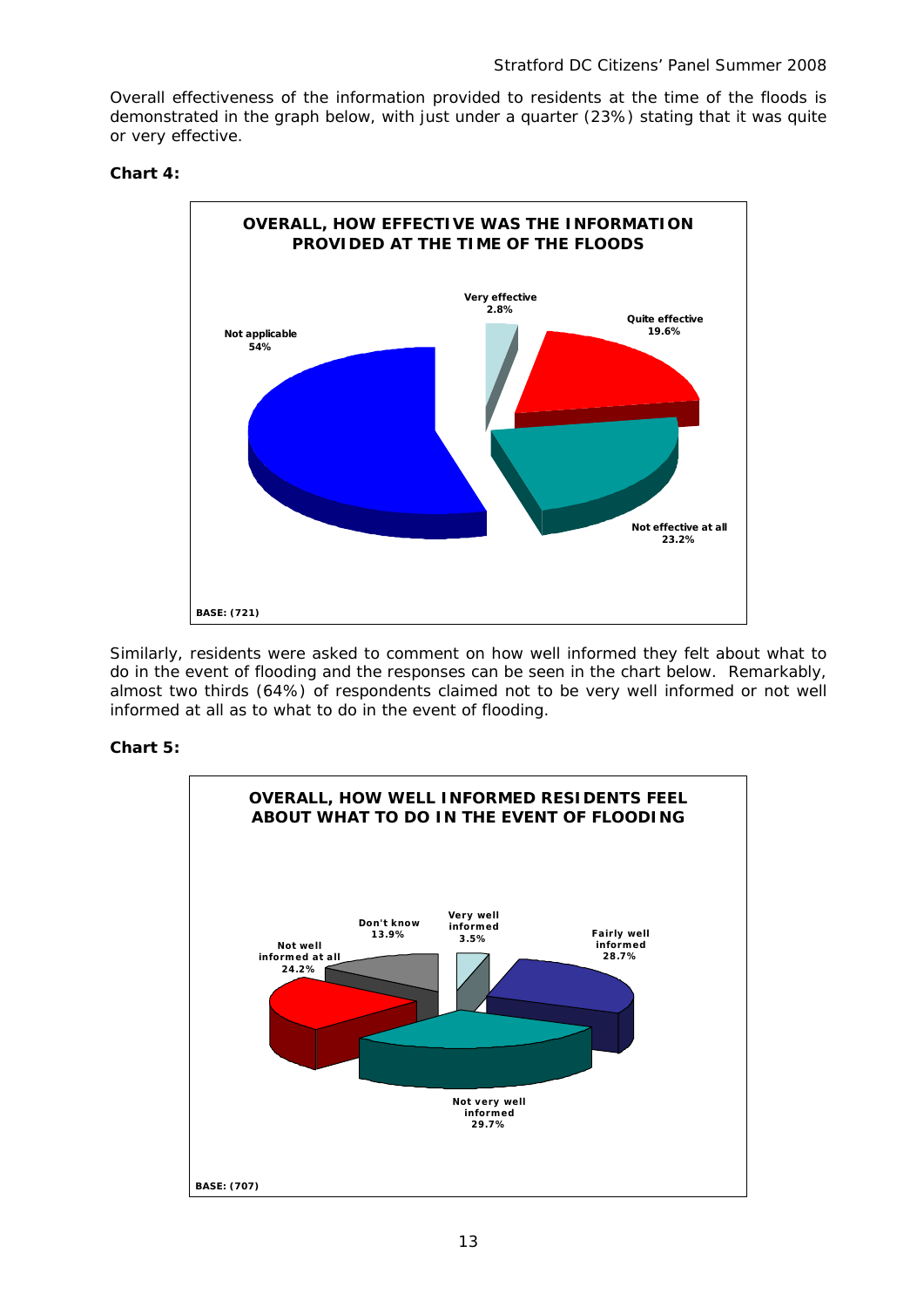When comparing results by area, it can be seen that almost a third (32%) of residents from both the West and South areas stated that overall, they felt that they were not very well informed about what to do in the event of flooding, compared with less than a quarter (24%) of those living in the East.

#### **Table 12: Area results: To what extent overall, residents felt informed about what to do in the event of flooding.**

|                             | <b>West</b> | <b>South</b> | East |
|-----------------------------|-------------|--------------|------|
|                             | %           | %            | %    |
| Very well informed          |             |              |      |
| <b>Fairly well informed</b> | 28          | 29           | 29   |
| Not very well informed      | 32          | 32           | 24   |
| Not well informed at all    | 23          | 24           | 26   |
| Don't know                  | 13          | 13           | 16   |
| Base:                       | 225         | 29'          | 182  |

According to the locality in which the respondent lives, 7% of Wellesbourne and Kineton residents confirmed that they felt very well informed about what to do in the event of flooding, in contrast to nobody from Shipston expressing the same sentiment. Over a fifth (22%) of respondents from the Southam locality stated that they did not know how well informed they felt about what to do in the event of flooding.

#### **Table 13: Locality results: To what extent overall residents felt informed about what to do in the event of flooding.**

|                          | Alcester-<br><b>Bidford</b> | Henley -<br><b>Studley</b> | <b>Shipston</b> | Southam | <b>Stratford</b>  | <b>Welles-</b><br>bourne -<br><b>Kineton</b> |
|--------------------------|-----------------------------|----------------------------|-----------------|---------|-------------------|----------------------------------------------|
|                          | %                           | %                          | %               | $\%$    | $\%$              | %                                            |
| Very well informed       | 3                           | 3                          | 0               | 4       | 4                 |                                              |
| Fairly well informed     | 29                          | 28                         | 29              | 28      | 29                | 29                                           |
| Not very well informed   | 33                          | 30                         | 31              | 23      | 32                | 26                                           |
| Not well informed at all | 23                          | 23                         | 27              | 24      | 23                | 28                                           |
| Don't know               | $12 \overline{ }$           | 15                         | 14              | 22      | $12 \overline{ }$ | 9                                            |
| Base:                    | 126)                        | (99                        | (108)           | (97`    | (189)             | (85)                                         |

Residents were asked which communication mechanisms they felt are the best ones to use in the event of the flooding, both at the time of the flood and in preparation for possible future flooding. Television and radio proved the most popular in both cases, yet whereas only 15% of those surveyed believed a leaflet from SDC would be one of the best communication methods to use at the time of the flood, six out of ten people (58%) felt that such a leaflet would be appropriate in preparation for future flooding.

#### **Table 14: Residents' views on which communication mechanisms they feel are the best ones to use in the event of flooding, both at the time of the flood and in preparation for possible future flooding.**

|                                                   | <b>BASE</b> | Local<br>Radio | <b>Local TV</b> | Word of<br>mouth | Leaflet<br>from<br><b>Stratford</b><br><b>District</b><br>Council | <b>Parish</b><br>Council /<br>Comm-<br>unity<br><b>Reps</b> | Tele-<br>phoning<br>the<br>Council | Tele-<br>phoning<br>other<br>public<br>services |
|---------------------------------------------------|-------------|----------------|-----------------|------------------|-------------------------------------------------------------------|-------------------------------------------------------------|------------------------------------|-------------------------------------------------|
| At the time of<br>the flood                       | (686)       | 74.5%          | 74.6%           | 26.2%            | 14.9%                                                             | 27.1%                                                       | 30.6%                              | 23.2%                                           |
| In preparation<br>for possible<br>future flooding | (626)       | 58.0%          | 64.4%           | 18.1%            | 57.7%                                                             | 36.9%                                                       | 21.9%                              | 17.7%                                           |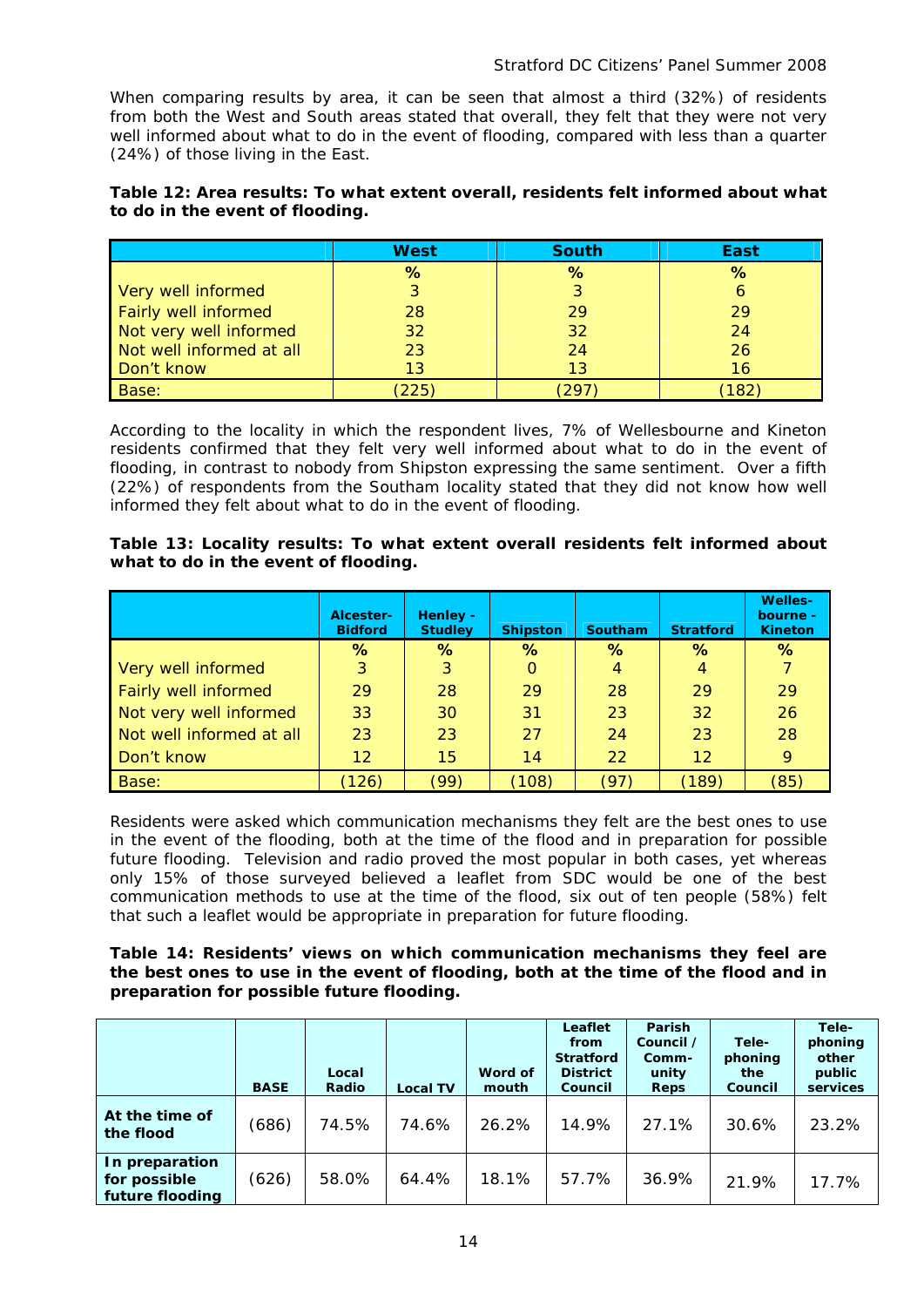Respondents were then requested to comment upon the sources of information they have used to improve their own property or own resilience against flooding. Of the 339 respondents to this question, two-thirds replied none / not at risk. The further eleven most popular replies are listed in the table below, with the internet highlighted by 7% of people, extra drains by 5% and TV / radio / paper by 4%.

#### **Table 15: Sources of information respondents have used to improve their own property or own resilience against flooding.**

|                                    | %     |
|------------------------------------|-------|
| None / not at risk                 | 65.5  |
| Internet (general)                 | 6.5   |
| Extra drains / keep clear          | 5.0   |
| TV / radio / paper                 | 4.1   |
| Environment agency website         | 3.2   |
| Common sense                       | 3.2   |
| Parish Council                     | 2.7   |
| Environment agency                 | 1.5   |
| Village group                      | 1.5   |
| Local MP / Councillors             | 1.5   |
| Builders / experts                 | 1.5   |
| Talking to victims / word of mouth | 1.5   |
| BASE:                              | (339. |

#### **The local area where the respondents live**

The local area is defined as the area within 15-20 minutes walking distance from the respondent's home.

Since the flooding, 16% of those surveyed stated that there has been a problem at their property with essential services, such as water, drains, electricity, gas, telephone, and internet. The remaining 84% of the 718 respondents to this question confirmed there had not been a problem.

When comparing results by area, over a fifth (21%) of residents living in the West area, versus 14% of those in the South area, confirmed that since the flooding, there had been a problem at their property with essential services.

By locality, over a quarter (26%) of respondents living in the Henley and Studley area stated that there has been a problem at their property with their essential services since the flooding, in contrast to 13% of Stratford residents and 14% of Shipston residents stating likewise.

Residents were asked to indicate the services which had been disrupted in their local area since the floods: six out of ten (63%) quoted drains; three in ten respondents (31%) said electricity; and one in ten (9%) mentioned Stratford-on-Avon District Council services. Full details of the responses are listed in the table below.

#### **Table 16: Disruption to respondents' services in their local areas since the floods.**

|                                            | %    |
|--------------------------------------------|------|
| Drains                                     | 62.6 |
| Electricity                                | 30.6 |
| Public transport                           | 11.7 |
| Water supply                               | 11.7 |
| <b>Stratford District Council services</b> | 9.2  |
| Gas supply                                 | 0.5  |
| BASE:                                      |      |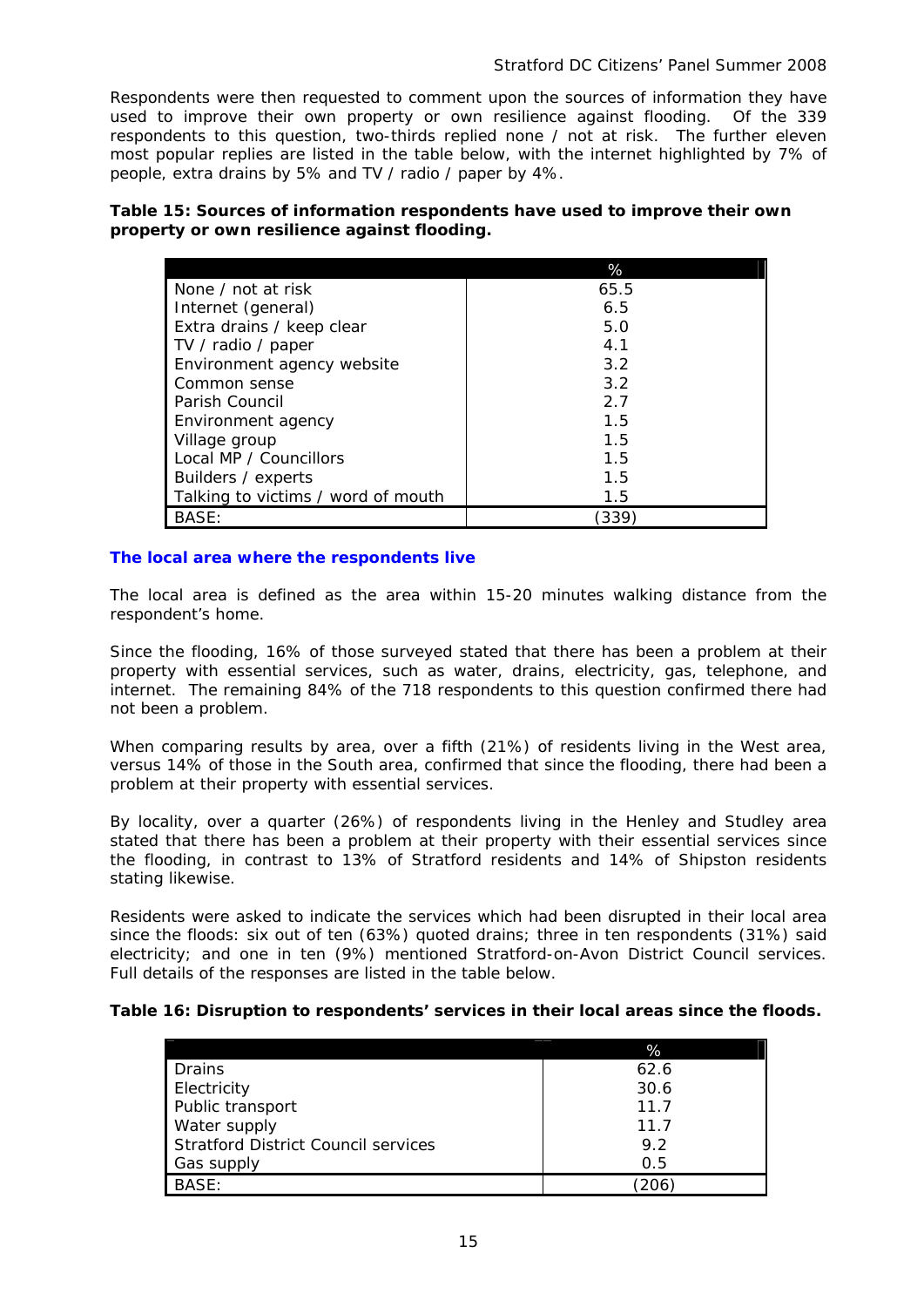Interestingly, when comparing results by area, almost a quarter (23%) of those living in the East area of the District, stated that public transport had been disrupted since the floods, as opposed to 6% of those living in the South area. Similarly, just over a fifth (21%) of residents in the East area, compared with 6% in the South area, stated that they had experienced disruption to their water supply since the floods.

| Table 17: Area results: Disruption experienced by residents, to services in their |  |  |  |  |
|-----------------------------------------------------------------------------------|--|--|--|--|
| local area since the floods.                                                      |  |  |  |  |

|                                            | <b>West</b> | <b>South</b> | East |
|--------------------------------------------|-------------|--------------|------|
|                                            | %           | %            | %    |
| <b>Public transport</b>                    |             |              | 23   |
| <b>Water supply</b>                        | 12          |              | 21   |
| <b>Stratford District Council services</b> | 8           | 11           | 8    |
| <b>Drains</b>                              | 62          | 66           | 58   |
| <b>Gas supply</b>                          | O           |              |      |
| Electricity                                | 37          | 32           | 19   |
| Base: (Those experiencing disruption)      | (85)        | 73           | (48) |

28% of Southam residents versus 4% of Shipston residents confirmed there had been disruption to public transport services in their local area since the floods. 30% of Wellesbourne and Kineton residents, in contrast to 4% of Shipston residents, stated there had been a disruption to their water supply.

|  |                                    |  | Table 18: Locality results: Disruption experienced by residents, to services in |  |  |  |
|--|------------------------------------|--|---------------------------------------------------------------------------------|--|--|--|
|  | their local area since the floods. |  |                                                                                 |  |  |  |

|                         | Alcester -<br><b>Bidford</b> | Henley -<br><b>Studley</b> | <b>Shipston</b> | <b>Southam</b> | <b>Stratford</b> | <b>Welles-</b><br>bourne -<br><b>Kineton</b> |
|-------------------------|------------------------------|----------------------------|-----------------|----------------|------------------|----------------------------------------------|
|                         | %                            | %                          | %               | %              | %                | %                                            |
| <b>Public transport</b> | 12                           | 9                          | 4               | 28             |                  | 17                                           |
| Water supply            | 14                           | 9                          | $\overline{4}$  | 12             |                  | 30                                           |
| <b>SDC</b> services     | 6                            | 11                         | 21              | 12             | $\overline{4}$   | 4                                            |
| <b>Drains</b>           | 64                           | 60                         | 75              | 52             | 60               | 65                                           |
| <b>Gas supply</b>       |                              | $\Omega$                   | 4               | 0              | $\Omega$         | $\Omega$                                     |
| Electricity             | 38                           | 34                         | 25              | 20             | 36               | 17                                           |
| Base:                   | (50)                         | (35)                       | (28)            | (25)           | (45)             | (23)                                         |
| (those disrupted)       |                              |                            |                 |                |                  |                                              |

The survey questioned whether residents felt that what happened with the July 2007 floods had brought people together in their neighbourhood. Only a fifth said yes, compared with over a third (36%) who responded no.

By area, almost a third (32%) of residents from the West area felt that what happened with the July 2007 floods had brought people together in their neighbourhood, compared with only 21% of those living in the South area, and 22% of those in the East area stating likewise.

41% of respondents living in the South area confirmed what had happened with the floods had not brought people together in their neighbourhood, as opposed to 28% of respondents living in the East stating it had not.

Half of the East area residents, versus one third of West area residents and 38% of South area residents, claimed that they did not know whether they felt that what happened with the floods had brought people together in their neighbourhood.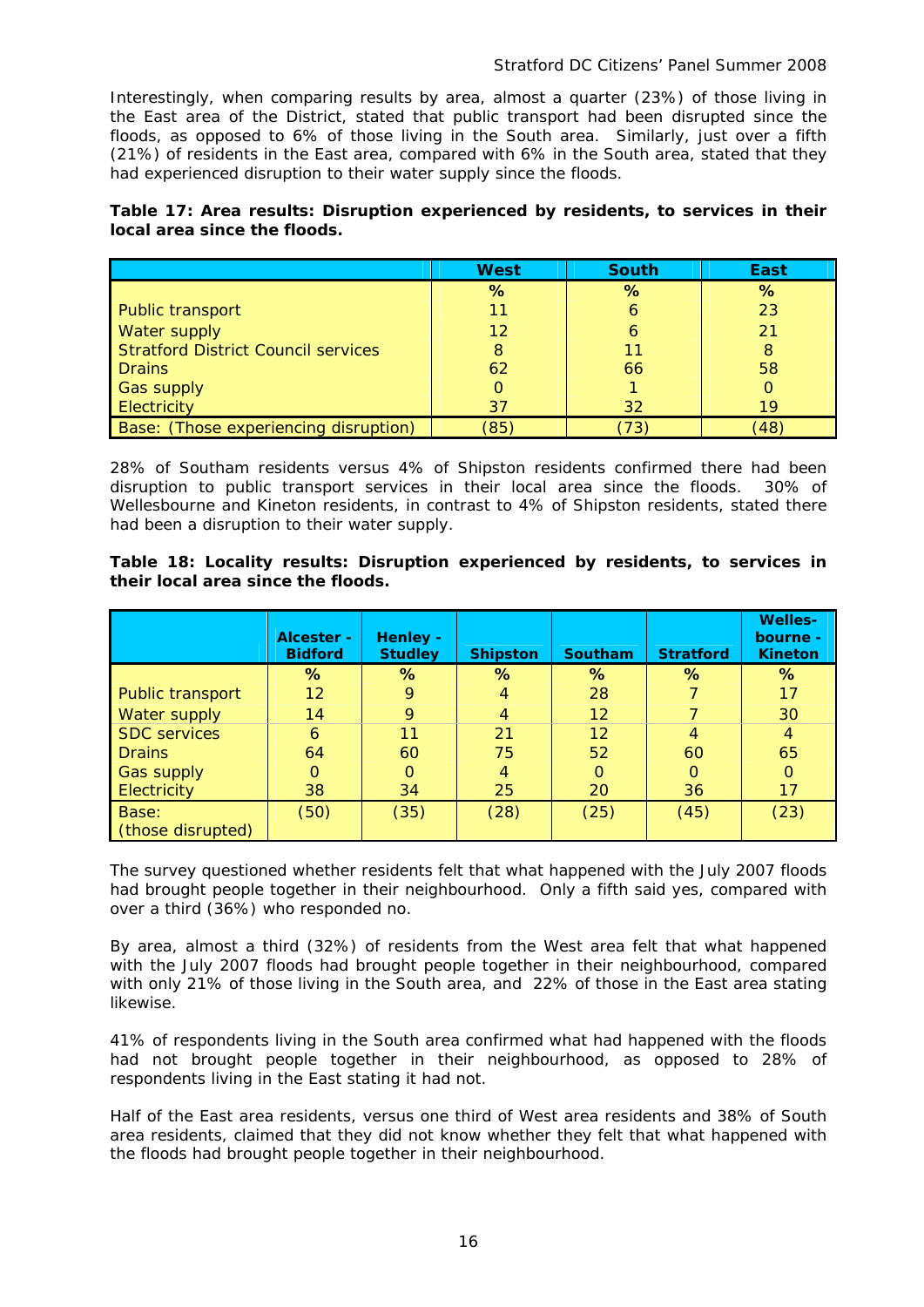#### **Chart 6:**



Residents were asked whether there had been a subsequent impact in the local environment in their area as a result to the floods and the work carried out since. As per the chart below: over half said no; a third did not know; one in ten said yes, slightly better and 1% responded by saying yes, much better.

Almost twice as many in the West than in the South area (18% versus 8% respectively) felt that, as a result of the floods and the work carried out since, there had been a slightly better subsequent impact in the local environment in their area. However, 60% of those in the South area claimed there had not been a subsequent impact, as opposed to 47% of those living in the East area, and 51% of those living in the West, stating likewise.

#### **Chart 7:**

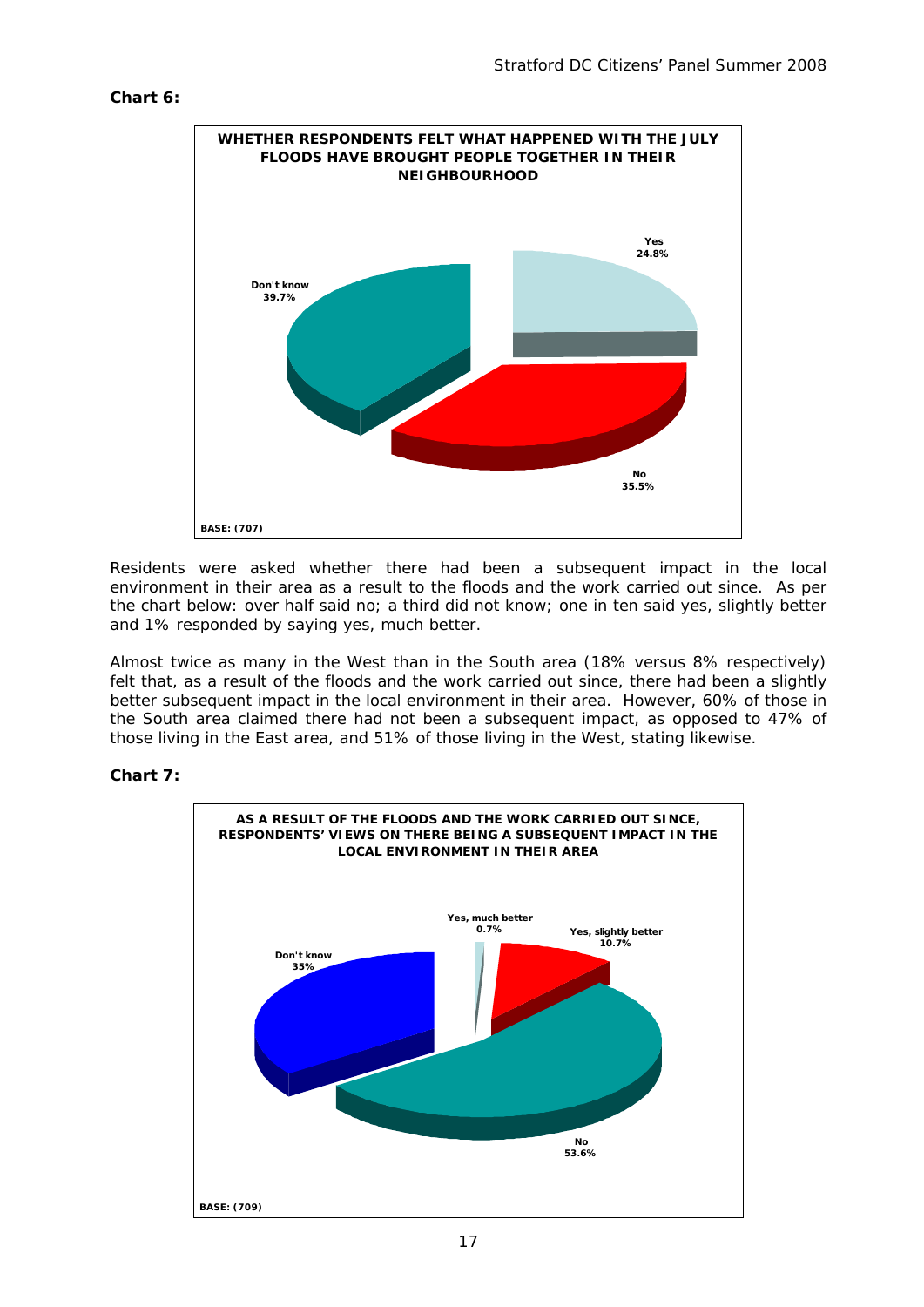#### **4.3 Stratford-on-Avon District Council Website**

#### **Access to Internet**

Residents were questioned as to whether or not they had access to the internet at home or at work: eight out of ten confirmed they did (78%), compared with a fifth of the 737 respondents who had not (22%).

Almost a quarter (24%) of those living in the West and 23% of those living in the East stated that they did not have access to the internet at home or at work, in contrast to a fifth of those living in the South.

#### **Table 19: Area results: Whether respondents have access to the internet at home or at work.**

|                | <b>OVERALL</b> | <b>West</b> | <b>South</b> | East |
|----------------|----------------|-------------|--------------|------|
|                | %              | %           | %            | %    |
| Yes            | 78             | 76          | 80           |      |
| N <sub>o</sub> | າາ             | 24          | 20           | 23   |
| Base:          | 737            | (236)       | (309)        | 189  |

When looking at the results from the different localities, it is noted that over a quarter (26%) of respondents living in Henley and Studley and a quarter of those in both Southam and Stratford, stated that they did not have access to the internet at home or at work, unlike 11% of Shipston respondents.

#### **Table 20: Locality results: Whether residents have access to the internet at home or at work.**

|           | Alcester -<br><b>Bidford</b> | Henley -<br><b>Studley</b> | <b>Shipston</b> | <b>Southam</b> | <b>Stratford</b> | <b>Welles-</b><br>bourne-<br><b>Kineton</b> |
|-----------|------------------------------|----------------------------|-----------------|----------------|------------------|---------------------------------------------|
|           | %                            | %                          | %               | %              | %                | %                                           |
| Yes       | 78                           | 74                         | 89              | 75             | 75               | 79                                          |
| <b>No</b> | 22                           | 26                         | 11              | 25             | 25               | 21                                          |
| Base:     | 131)                         | (105)                      | 110)            | (100)          | [199]            | (89)                                        |

#### **SDC Website**

All residents were asked if they had accessed the Stratford District Council website in the past twelve months - 42% had done so.

By area, 47% of those from the South, as opposed to 36% from the East, and 39% from the West, stated that they had accessed SDC's website in the past twelve months.

#### **Council website in the past 12 months. Table 21: Area results: Whether residents have accessed the Stratford District**

|                        | <b>OVERALL</b> | <b>West</b> | South | East |
|------------------------|----------------|-------------|-------|------|
|                        | %              | %           | %     | %    |
| Yes                    | 42             | 39          | 47    | 36   |
| <b>No</b>              | 54             | 58          | 50    | 5    |
| <b>Cannot remember</b> |                |             |       |      |
| Base:                  | 734            | (234)       | (310) | 18   |

By locality, the table below shows that over half (54%) of Shipston residents, in contrast to 32% of those from Henley and Studley and 31% of those from Southam, claimed to have accessed SDC's website in the past twelve months.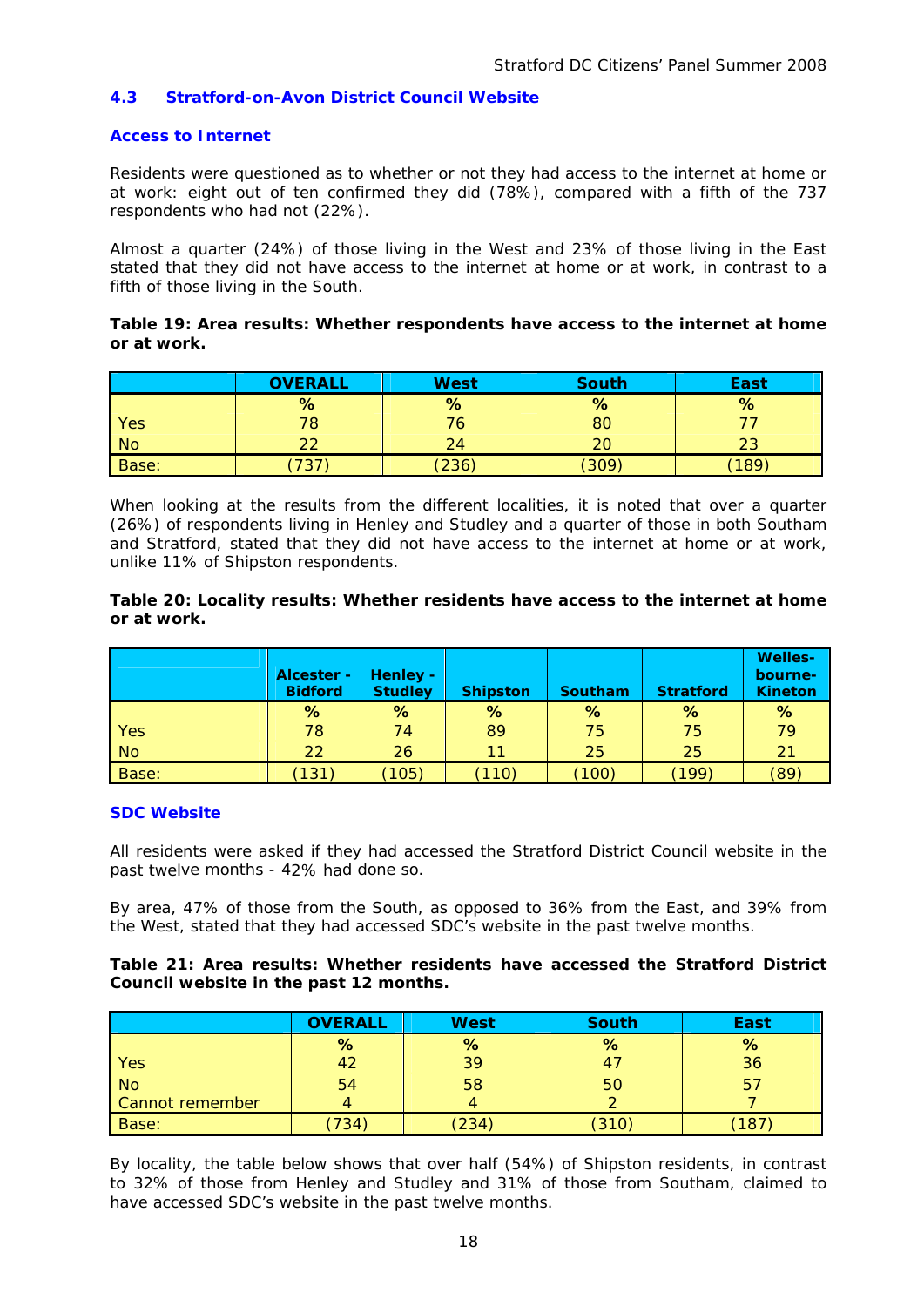**Welles-Alcester - | Henley - | bourne - | bourne - | bourne - | bourne - | bourne - | bourne -Bidford Studley Shipston Southam Stratford Kineton % % % % % %**  Yes | 44 | 32 | 54 | 31 | 44 | 41 No 51 66 43 61 54 53 Cannot remember 5 2 3 8 2 6 Base: (130) (104) (111) (99) (199) (88)

**Table 22: Locality results: Whether residents have accessed the Stratford District Council website in the past twelve months.** 

Those who had not accessed the Stratford-on-Avon District Council website were asked why they had not done so: over half (51%) said they had no need or inclination; a third had no computer or internet; and a third preferred talking or using the telephone. A full list of responses is listed below.

#### **able 23: Reasons why respondents have not accessed the Stratford-on-Avon T District Council website.**

|                                 | %    |
|---------------------------------|------|
| No need / inclination           | 51.3 |
| No computer / internet          | 33.9 |
| Prefer talking / telephone      | 8.0  |
| Never thought                   | 4.6  |
| Did not know it was there       | 4.3  |
| Too complicated                 | 1.1  |
| Bad experience with Councillors | 0.6  |
| Nothing of use / relevance      | 0.3  |
| Access Parish Council site      | 0.3  |
| Prefer to write                 | 0.3  |
| BASE:                           | 351  |

Of the four in ten surveyed, who said they did access the Stratford-on-Avon District Council website, over three-quarters (77%) stated that it was less than once a month, 17% of respondents claimed to access the site once a month on average; 5% once a week; and 1% cited more than once a week.

304 residents supplied a wide range of reasons as to why they had accessed the Stratfordon-Avon District website: and the reasons given are outlined in the table below. Over half stated to gain information on refuse collection and recycling; just under half (49%) were checking planning application details; and four in ten went on to the website for tourism, visitor and leisure information. Other reasons given by one in ten respondents included: for information of bus passes, car parking and even libraries. A full list of these other reasons provided by 29 respondents can be found in Appendix 2.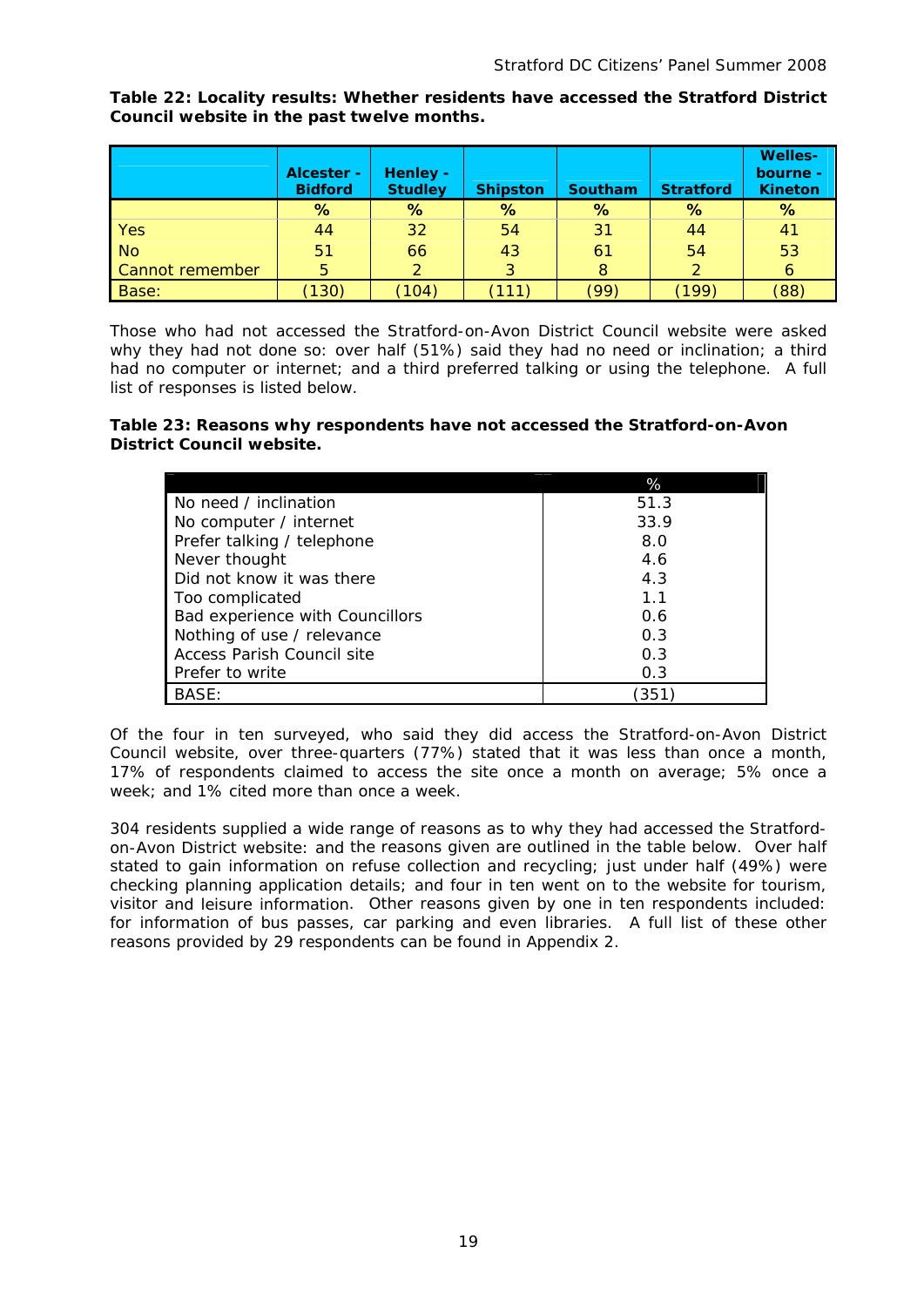|                                                                   | %     |
|-------------------------------------------------------------------|-------|
| Information on refuse collection and recycling                    | 51.6  |
| Checking planning application details                             | 49.0  |
| Tourism, visitor and leisure information                          | 42.1  |
| To find contact details                                           | 36.2  |
| Information about local Councillors                               | 21.4  |
| Directory / A-Z of Council services                               | 18.4  |
| Job vacancies                                                     | 10.9  |
| Council tax information                                           | 10.5  |
| Used the online facility to request a service                     | 7.9   |
| Used the online facility to complete any sort of application form | 7.6   |
| Information on Council meeting agendas                            | 6.3   |
| Information on Council meeting minutes                            | 6.3   |
| Information on benefits                                           | 5.6   |
| Other                                                             | 10.0  |
| BASE:                                                             | (304) |

#### **Table 24: Reasons why respondents have accessed the Stratford-on-Avon District Council website.**

#### **Information on Council Meetings or Agendas**

Respondents who claimed to have accessed information on Council meetings or agendas were then asked how easy or difficult they found it to get information on Council agendas and Council meetings' minutes, on the website. 23 people replied: over half of them said that it was fairly or very easy to do so; in contrast to a fifth you felt that it was either fairly or very difficult and 22% clamed that it was neither easy nor difficult. 4 residents who experienced some sort of difficulty, gave ideas for improvement, which included: "clearly show on first information page how to access all aspects of the council"; "better search"; "simplify the site, easy questions"; " frightened of you, relax a bit, but remember we are just people trying to improve our lives".

#### Table 25: How easy or difficult did respondents find it to get information on Council agendas and Council meetings minutes on the website?

|                                                                    | %    |
|--------------------------------------------------------------------|------|
| Very easy                                                          | 13.0 |
| <b>Fairly easy</b>                                                 | 43.5 |
| Neither easy nor difficult                                         | 21.7 |
| <b>Fairly difficult</b>                                            | 17.4 |
| Very difficult                                                     | 4.3  |
| BASE: (Those accessing information on Council meetings or agendas) | ′23. |

The final question concerning Stratford-on-Avon District Council's website was whether or not those surveyed found it to be a good source of information about the Council. Threequarters confirmed that it was as opposed to only a quarter who felt that it was not.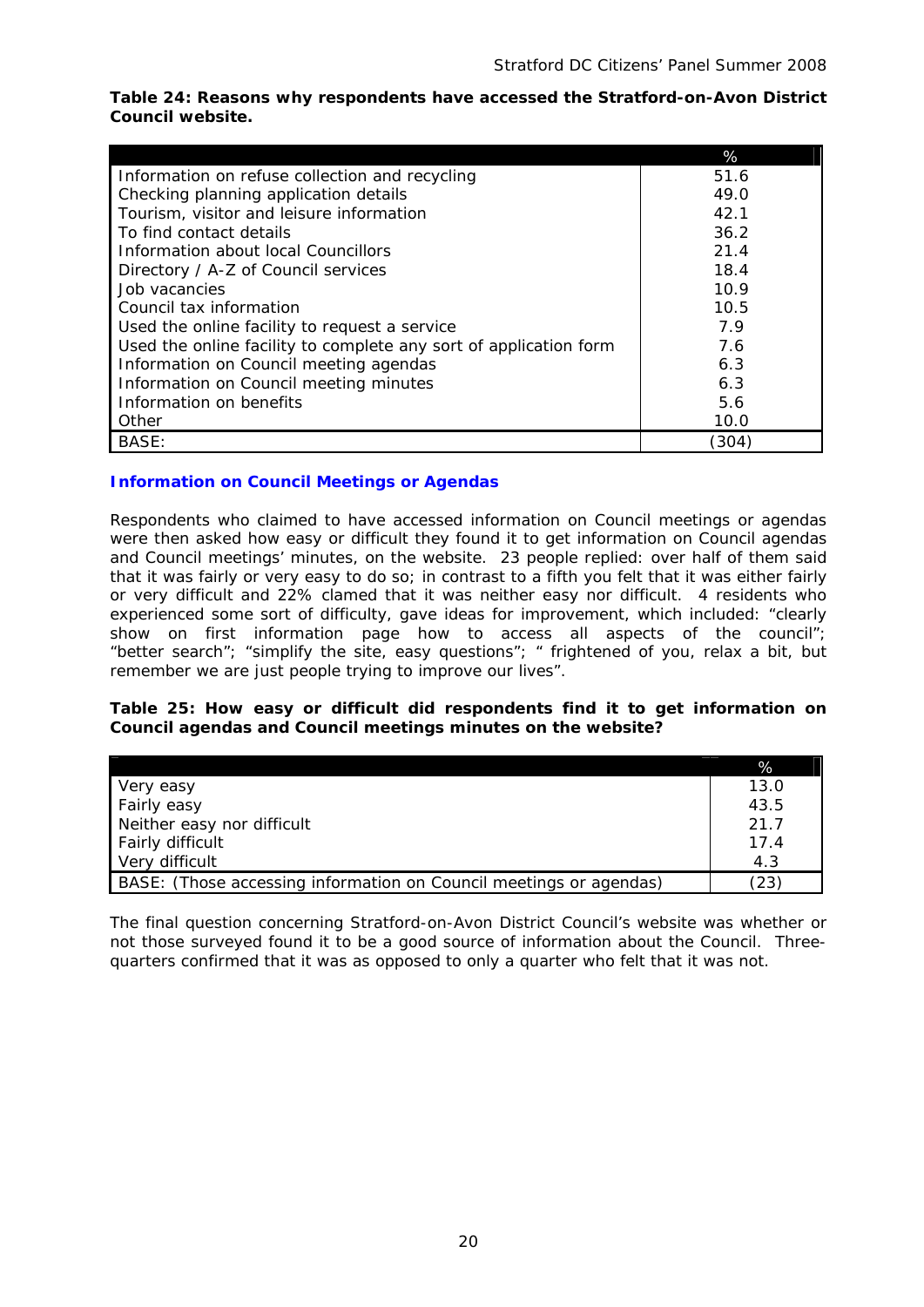#### **4.4 Access to Services**

#### **General Access to Services**

All recipients of the questionnaire were asked if they had contacted Stratford-on-Avon District Council in the last twelve months. 58% of residents confirmed they had done so, in contrast to the remaining 42% who claimed they had not.

half (49%) of those living in the East area. Interestingly, when comparing feedback by the areas in which the residents live, it was noted that 63% of those living in the South area, and 60% of West area residents, stated that they had contacted the Council in the last twelve months, as opposed to less than a

#### **Table 26: Area results: Whether residents have contacted Stratford-on-Avon District Council in the last twelve months.**

|           | <b>OVERALL</b> | <b>West</b> | <b>South</b> | East |
|-----------|----------------|-------------|--------------|------|
|           | %              | %           | %            | %    |
| Yes       | 58             | 60          | 63           | 49   |
| <b>No</b> |                | 40          | $\cdot$      | b    |
| Base:     | 726,           | 231         | (306)        | 189  |

When comparing results by respondent's locality, 64% of those living in Stratford, in contrast to 47% of those living in Southam, has contacted SDC in the last twelve months.

#### **Table 27: Locality results: Whether residents have contacted Stratford-on-Avon District Council in the last twelve months.**

|              | <b>Alcester-</b><br><b>Bidford</b> | <b>Henley -</b><br><b>Studley</b> | <b>Shipston</b>  | <b>Southam</b> | <b>Stratford</b> | <b>Welles-</b><br>bourne-<br><b>Kineton</b> |
|--------------|------------------------------------|-----------------------------------|------------------|----------------|------------------|---------------------------------------------|
|              | %                                  | %                                 | %                | %              | %                | %                                           |
| <b>Yes</b>   | 61                                 | 59                                | 62               | 47             | 64               | 51                                          |
| No           | 40                                 | 41                                | 38               | 53             | 37               | 49                                          |
| <b>Base:</b> | 129)                               | 102)                              | $^{\prime}$ 109) | (100)          | 197              | (89                                         |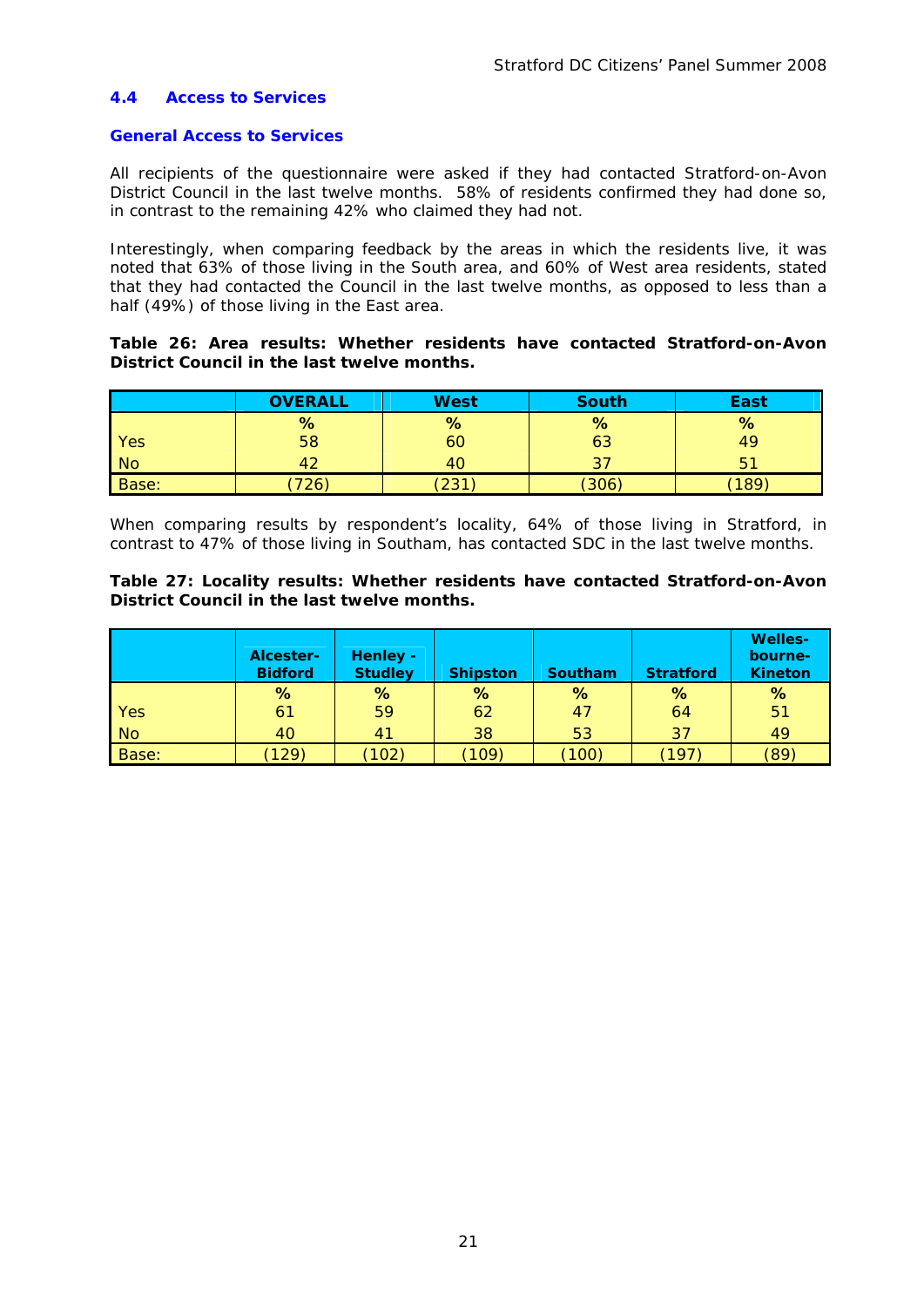Those who responded by saying they had contacted Stratford-on-Avon District Council in the last year, were then asked to state the frequency of their contact. Results are shown in the chart below, with once (29%) or twice (28%) being the most popular.

#### **Chart 8:**



Residents in contact with Stratford District Council in the last twelve months were asked to comment on how easy or difficult they found it overall to access the Council's services. Over three-quarters claimed it to be fairly or very easy (79%), as opposed to one in ten who felt that it was fairly or very difficult.

Interestingly, when analysing results by area, 9% of residents in the East, compared with 2% of those from the South, found it very difficult overall to access SDC's services in the last twelve months.

| Table 28: Area results: How easy or difficult overall residents find it to access |  |  |  |  |  |  |
|-----------------------------------------------------------------------------------|--|--|--|--|--|--|
| Stratford-on-Avon District Council services in the last twelve months.            |  |  |  |  |  |  |

|                                  | <b>OVERALL</b> | <b>West</b> | <b>South</b> | East |
|----------------------------------|----------------|-------------|--------------|------|
|                                  | %              | %           | %            | %    |
| Very easy                        | 35             | 34          | 38           | 29   |
| <b>Fairly easy</b>               | 44             | 45          | 44           | 43   |
| Neither easy nor difficult       | 12             | 13          | 11           |      |
| <b>Fairly difficult</b>          | 6              |             | 5            |      |
| Very difficult                   |                |             |              |      |
| Base: (those accessing services) | (424)          | (138)       | (193         |      |

When comparing feedback by the locality in which the residents live, overall, 47% of Shipston residents found it very easy to access Stratford-on-Avon District Council services in the last twelve months, as opposed to less than a quarter  $(24%)$  of those from Wellesbourne and Kineton. Notably, 11% of Southam residents found it very difficult to access the Council's services in the last twelve months, compared with nobody feeling that way in Shipston.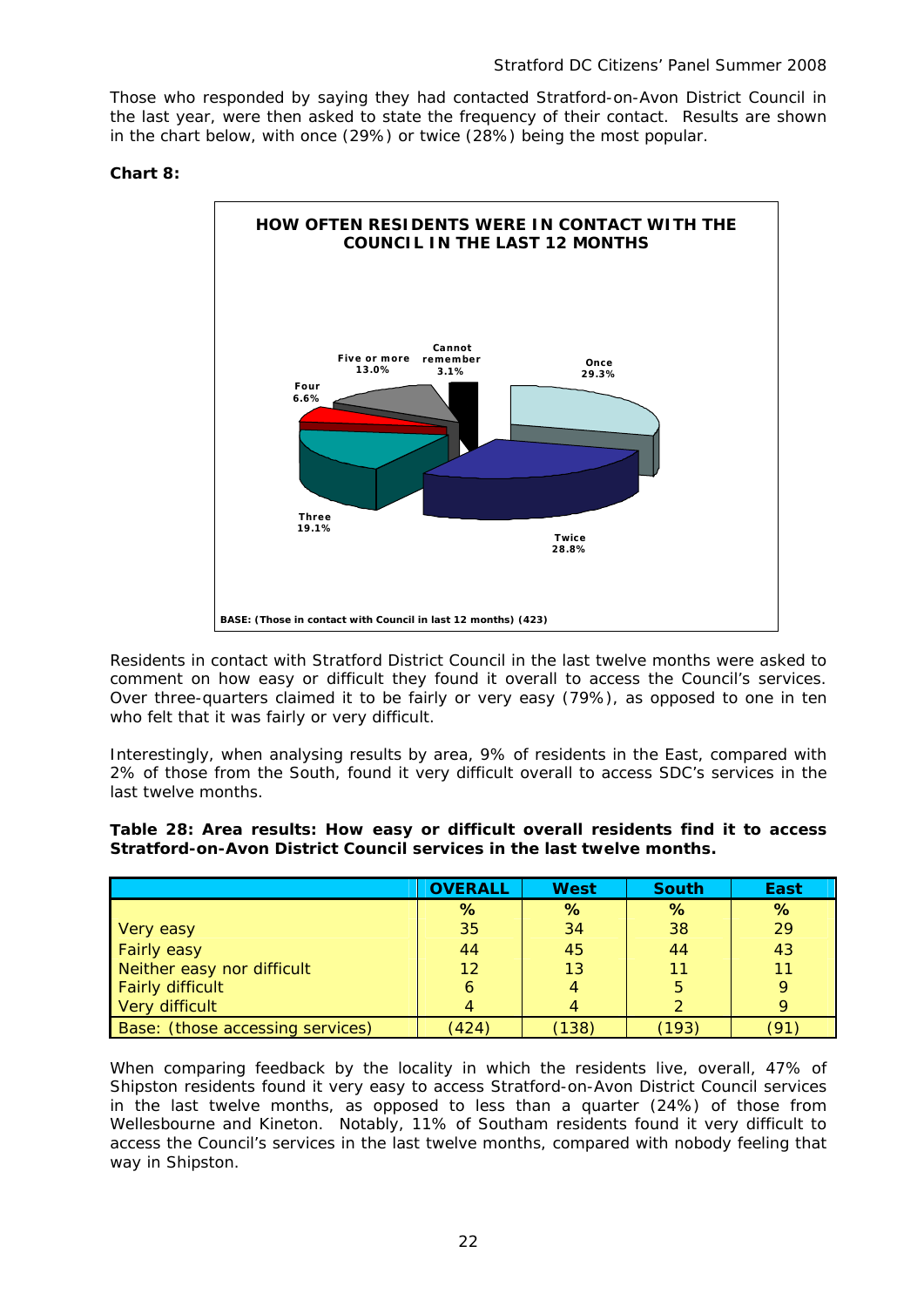**Table 29: Locality results: How easy or difficult overall residents find it to access Stratford-on-Avon District Council services in the last twelve months.** 

|                            | Alcester -<br><b>Bidford</b> | Henley -<br><b>Studley</b> | <b>Shipston</b> | <b>Southam</b> | <b>Stratford</b> | <b>Welles-</b><br>bourne -<br><b>Kineton</b> |
|----------------------------|------------------------------|----------------------------|-----------------|----------------|------------------|----------------------------------------------|
|                            | %                            | %                          | %               | %              | %                | %                                            |
| Very easy                  | 36                           | 32                         | 47              | 33             | 34               | 24                                           |
| <b>Fairly easy</b>         | 40                           | 52                         | 47              | 41             | 42               | 44                                           |
| Neither easy nor difficult | 15                           | 10                         | 3               | 9              | 15               | 13                                           |
| <b>Fairly difficult</b>    | 6                            |                            | 3               |                | 6                | 11                                           |
| Very difficult             | 3                            | 5                          |                 | 11             | 2                |                                              |
| <b>Base:</b>               | (78)                         | (60)                       | (68)            | (46)           | (125)            | (45)                                         |

All residents were asked to name their preferred means of contact with Stratford District Council. Results are illustrated in the table below: eight in ten residents (79%) quoted by telephone; almost a half (45%) said in person; over a quarter (27%) said by email; and a quarter said by letter. A fifth cited via the SDC website/ internet and 2% gave other reasons.

#### **Table 30: Respondents' preferred means of contact with Stratford-on-Avon District Council.**

|                                | %    |
|--------------------------------|------|
| By telephone                   | 79.0 |
| In person                      | 45.3 |
| By email                       | 26.7 |
| By letter                      | 25.3 |
| Via the SDC website / internet | 21.0 |
| Other                          | 1.8  |
| BASE:                          | 730  |

Opinions vary greatly according to the area in which the residents live. For example, over half (55%) of residents in the South area indicated that one of their preferred means of contact with SDC was in person. However, less than a third (30%) of those living in the East area and 45% of those in the West area, cited in person.

By telephone, was a preferred means of contact with the Council for 84% of those living in the West area, and 82% of East area residents, yet only 74% of those in the South area felt likewise.

Table 31: Area results: Residents' preferred means of contact with Stratford-on-**Avon District Council.** 

|                                | <b>West</b> | <b>South</b> | <b>East</b> |
|--------------------------------|-------------|--------------|-------------|
|                                | %           | %            | %           |
| In person                      | 45          | 55           | 30          |
| By telephone                   | 84          | 74           | 82          |
| By email                       | 22          | 29           | 29          |
| Via the SDC website / internet | 19          | 23           | 19          |
| <b>By letter</b>               | 24          | 24           | 29          |
| Other                          |             |              |             |
| Base:                          | (232)       | (306)        | 189         |

When looking at the feedback by locality, it can be seen that almost two-thirds (63%) of Stratford residents, versus 27% of Southam residents stated "in person" as a preferred means of contact with Stratford District Council. By telephone was favoured by nine in ten Henley and Studley residents (87%), compared with seven in ten Stratford residents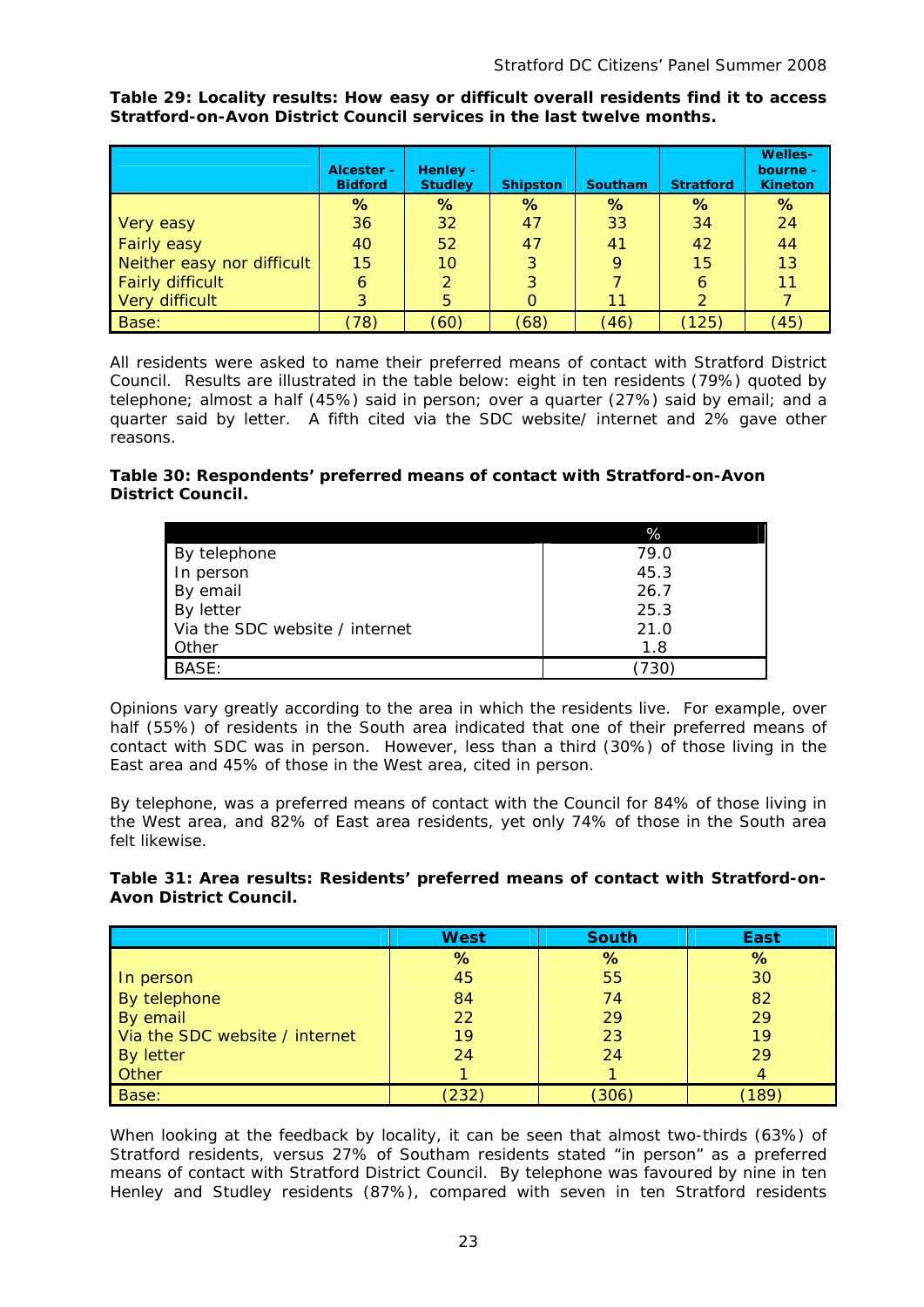(73%). 38% of Shipston residents versus 21% of Henley and Studley residents quoted by email as a preferred means of contact with the Council. Via the SDC website / internet was mentioned by 36% of Shipston residents, compared with 16% of residents living in the localities of Henley and Studley, Wellesbourne and Kineton, and Stratford.

|                 | Alcester -<br><b>Bidford</b> | <b>Henley -</b><br><b>Studley</b> | <b>Shipston</b> | <b>Southam</b> | <b>Stratford</b> | <b>Welles-</b><br>bourne -<br><b>Kineton</b> |
|-----------------|------------------------------|-----------------------------------|-----------------|----------------|------------------|----------------------------------------------|
|                 | %                            | %                                 | %               | %              | $\%$             | %                                            |
| In person       | 43                           | 48                                | 40              | 27             | 63               | 34                                           |
| By telephone    | 81                           | 87                                | 75              | 85             | 73               | 78                                           |
| By email        | 23                           | 21                                | 38              | 24             | 24               | 35                                           |
| Via the SDC     |                              |                                   |                 |                |                  |                                              |
| website / I'net | 22                           | 16                                | 36              | 22             | 16               | 16                                           |
| By letter       | 24                           | 25                                | 22              | 34             | 25               | 24                                           |
| Other           |                              | 2                                 | 2               |                |                  |                                              |
| Base:           | (130)                        | (102)                             | (109)           | (101)          | (197)            | (88)                                         |

#### Table 32: Locality results: residents' preferred means of contact with Stratford**on-Avon District Council.**

In addition to the normal office opening hours (8.45am to 5.15pm Monday to Wednesday and 9.00am to 5.00pm Thursday and Friday), residents were asked when they wanted to have access to Council services. As can be seen in the table below, six in ten residents  $(61%)$  felt that the current opening times were sufficient; a third would like to have a Saturday morning opening; and just under one in ten (9%) expressed an interest in extended openings on both a Tuesday and a Thursday. A small percentage suggested other times, which are listed in Appendix 3.

Table 33: In addition to normal opening hours, respondents' preferred times for access to Stratford-on-Avon District Council services.

|                                                           | %    |
|-----------------------------------------------------------|------|
| Current opening times are sufficient                      | 60.9 |
| Saturday morning opening (9.30am to 1pm)                  | 33.7 |
| Extended opening on a Tuesday and a Thursday (5pm to 7pm) | 8.6  |
| Sunday morning opening (9.30am to 1pm)                    | 5.5  |
| Extended opening on a Thursday only (5pm to 7 pm)         | 4.1  |
| Extended opening on a Tuesday only (5pm to 7pm)           | 4.0  |
| Other time                                                | 3.8  |
| BASE:                                                     |      |

When comparing results by area, over two-thirds (67%) of West area residents, versus 56% of East area residents were of the belief that the current Council offices' opening times are sufficient. 37% of East area residents and 36% of South area residents expressed an interest in Saturday morning opening hours, as opposed to 28% of West area residents.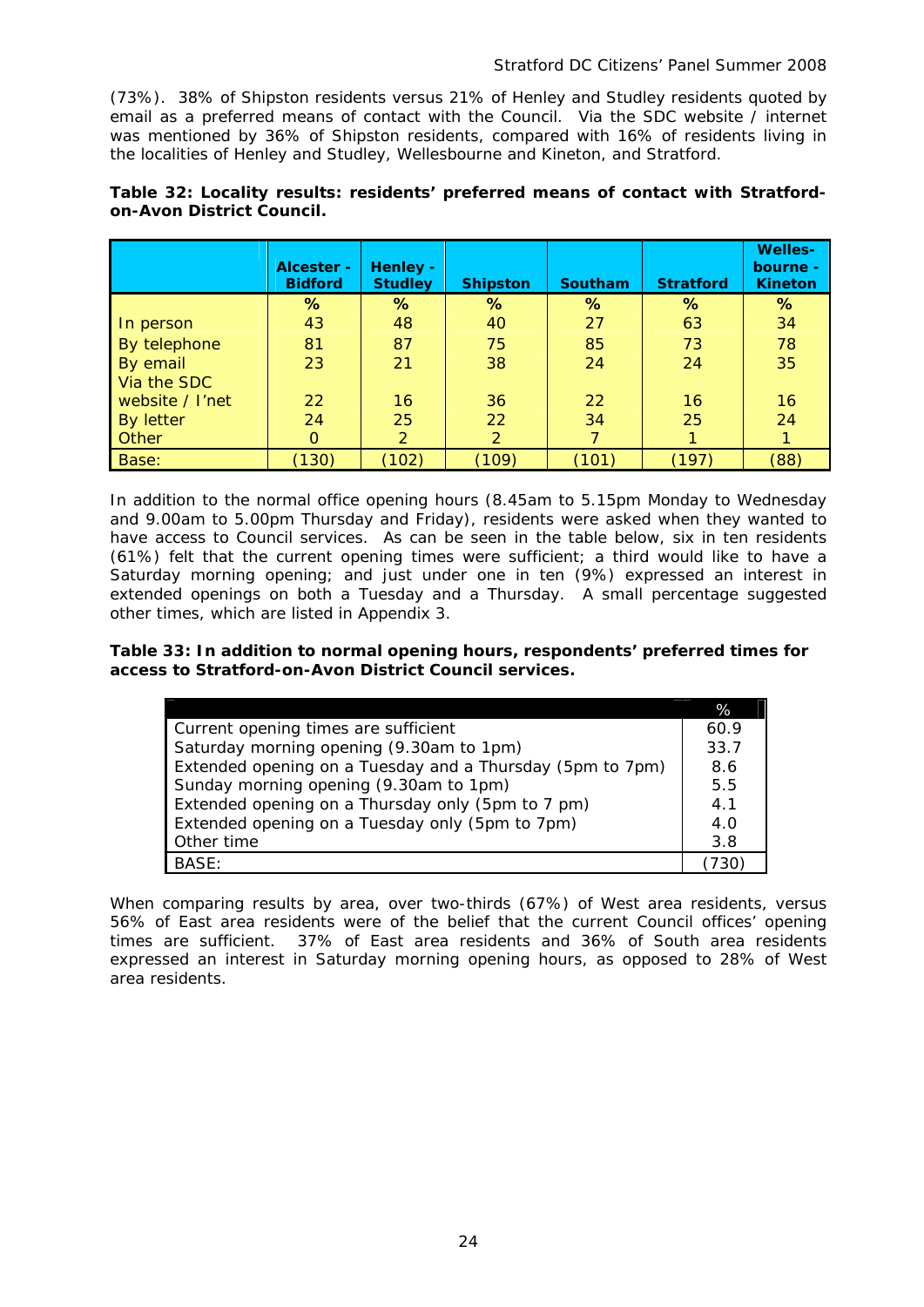|                                                         | <b>West</b> | <b>South</b> | East |
|---------------------------------------------------------|-------------|--------------|------|
|                                                         | ℅           | %            | $\%$ |
| Current opening times are sufficient                    | 67          | 59           | 56   |
| Extended opening on a Tuesday only (5pm to 7pm)         | 3           | 5            |      |
| Extended opening on a Thursday only (5pm to 7pm)        |             | 5            |      |
| Extended opening on a Tuesday and a Thursday (5 to 7pm) | 8           | 8            | 11   |
| Saturday morning opening (9.30am to 1pm)                | 28          | 36           | 37   |
| Sunday morning opening (9.30am to 1pm)                  | 6           | 5            | 6    |
| Other time                                              | 3           | 3            | 6    |
| Base:                                                   |             | 1297         |      |

**Table 34: Area results: Residents' preferred opening times for access to Council services.** 

When analysing results by locality, it can be seen that over two-thirds (67%) of Henley and Studley residents and 66% of Alcester and Bidford residents believe that the current opening times are sufficient. However, by contrast, only half of the Wellesbourne/ Kineton residents (51%) feel this way. The latter, 42% of them, would like to have Saturday morning opening, as opposed to only 27% of Alcester and Bidford residents who requested this.

#### **Table 35: Locality results: Residents' preferred opening times for access to Council services**

|                                                                   | Alcester-<br><b>Bidford</b> | <b>Henley -</b><br><b>Studley</b> | <b>Shipston</b>                  | <b>Southam</b>        | <b>Stratford</b>                 | <b>Welles-</b><br>bourne-<br><b>Kineton</b> |
|-------------------------------------------------------------------|-----------------------------|-----------------------------------|----------------------------------|-----------------------|----------------------------------|---------------------------------------------|
|                                                                   | ℅                           | %                                 | %                                | %                     | ℅                                | %                                           |
| <b>Current opening</b><br>times are<br>sufficient                 | 66                          | 68                                | 58                               | 61                    | 60                               | 51                                          |
| <b>Extended opening</b><br>on a Tuesday<br>only $(5 to 7 pm)$     | $\overline{3}$              | $\overline{3}$                    | $\overline{3}$                   | $\overline{2}$        | $\ddot{\mathbf{6}}$              | 6                                           |
| <b>Extended opening</b><br>on a Thursday<br>only (5 to 7pm)       | 5                           | 2                                 | $\overline{5}$                   | $\overline{4}$        | 5                                | $\overline{4}$                              |
| <b>Extended opening</b><br>on a Tuesday and<br>a Thursday (5 to   |                             |                                   |                                  |                       |                                  |                                             |
| $7$ pm)<br>Saturday<br>morning opening<br>(9.30am to 1pm)         | 10 <sup>°</sup><br>27       | 6<br>29                           | 9<br>39                          | 10 <sup>°</sup><br>33 | 8<br>34                          | 12 <sup>2</sup><br>42                       |
| <b>Sunday morning</b><br>opening (9.30am<br>to 1pm)<br>Other time | 5<br>5                      | 8<br>1                            | $\overline{2}$<br>$\overline{4}$ | $\overline{4}$<br>3   | $\overline{7}$<br>$\overline{3}$ | $\overline{7}$<br>8                         |
| <b>Base</b>                                                       | (125)                       | (102)                             | (106)                            | (93)                  | (191)                            | (86)                                        |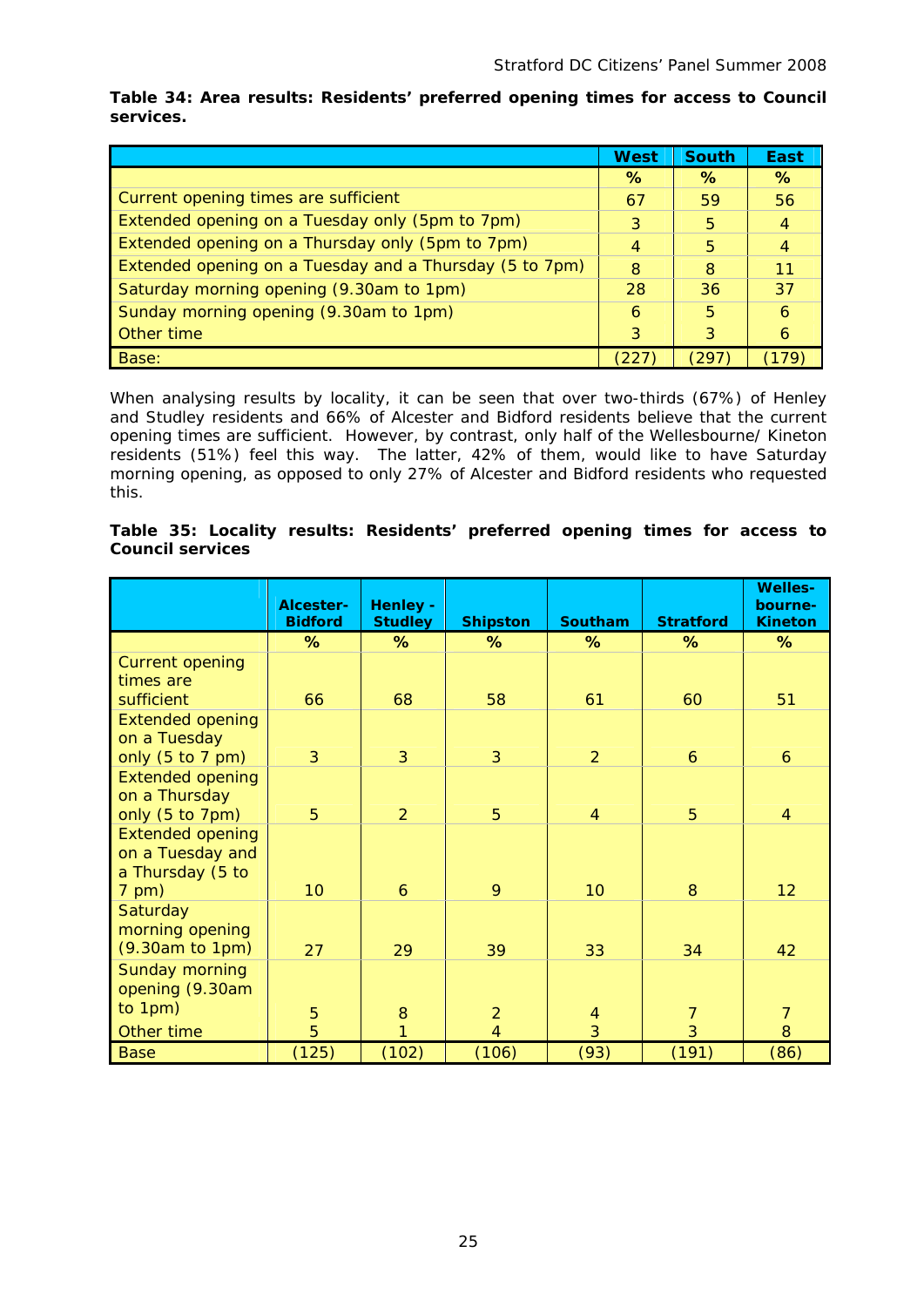#### **Warwickshire Direct Partnership**

Residents were given an explanation of the Warwickshire Direct Partnership (WDP) comprising all six local authorities in Warwickshire, namely: North Warwickshire Borough Council; Nuneaton and Bedworth Borough Council; Rugby Borough Council; Stratford District Council; Warwick District Council; Warwickshire County Council. WDP is dedicated to improving customer service and bringing about efficiencies and savings for all of its participants, allowing residents more convenient, quick and easy access to local services, including One Stop Shops, online via the website, by telephone, by post and email.

The survey then asked residents if they had heard of the WDP before reading about it. Of the 732 respondents, 15% said yes with the remaining 85% stating no.

Residents were further informed that as part of the partnership with Warwickshire Direct, Stratford-on-Avon District Council were working to allow convenient, quick and easy access to local services through: Flexible Local Access and Mobile Enquiries (ability to access services on your doorstep); Mobile One Stop Shop (Flame Bus - travels through District delivering local council services and offers wireless internet access); Community One Stop Shops (access to local council services, with wireless internet access, at village halls and community centres); Home visits (for the most vulnerable and those with special needs or difficulties with access through traditional channels, local council services can be delivered in the home).

With reference to the above services provided by Stratford-on-Avon District Council with which they had used in the last twelve months. 162 residents gave feedback on which services they were aware of: 12% were aware of surgery visits at a One Stop Shop or Council Area Office; 9% were aware of Community One Stop Shops; 8% were aware of Home Visits; and 6% were aware of the Mobile One Stop Shop. So far as usage was concerned: 3% had visited a surgery at a One Stop Shop or Council Area Office; 1% had used Community One Stop Shops; 1% had used Home Visits; and 1% had used the Mobile O ne Stop Shop. Warwickshire Direct, respondents were asked to indicate which they were aware of and

|                                                             | <b>Aware of</b> | Used in 12<br>months |
|-------------------------------------------------------------|-----------------|----------------------|
|                                                             | $\%$            | ℅                    |
| Visited a surgery at a One Stop Shop or Council Area Office | 122             | 3.1                  |
| <b>Community One Stop Shops</b>                             | 8.8             | 1.2                  |
| <b>Home Visits</b>                                          | 8.0             | 1.1                  |
| Mobile One Stop Shop (Flame Bus)                            | 5.6             | 0.7                  |
| Base:                                                       | (303)           | 190                  |

**Table 36: Awareness and usage of services provided by SDC with Warwickshire D irect.**

#### **O ne Stop Shops**

The survey then went on to explain that Stratford-on-Avon District Council is developing more One Stop Shops (council access points within communities enabling residents to speak to customer service advisors in person regarding requesting a Council service; accessing other partner services – where available; access information and advice; carry out other Council business...) One Stop Shops mean that residents can deal with all their Council business in one place.

Residents were requested to indicate which of the services available in One Stop Shops, they were most likely to use. The feedback acquired is shown in the table below. Over half of residents stated they were most likely to use environmental services (54%); four in ten said Council tax (38%); almost a third named trading standards (31%); and over a fifth quoted tourist information (21%). 11% of residents named other services which are listed in Appendix 4.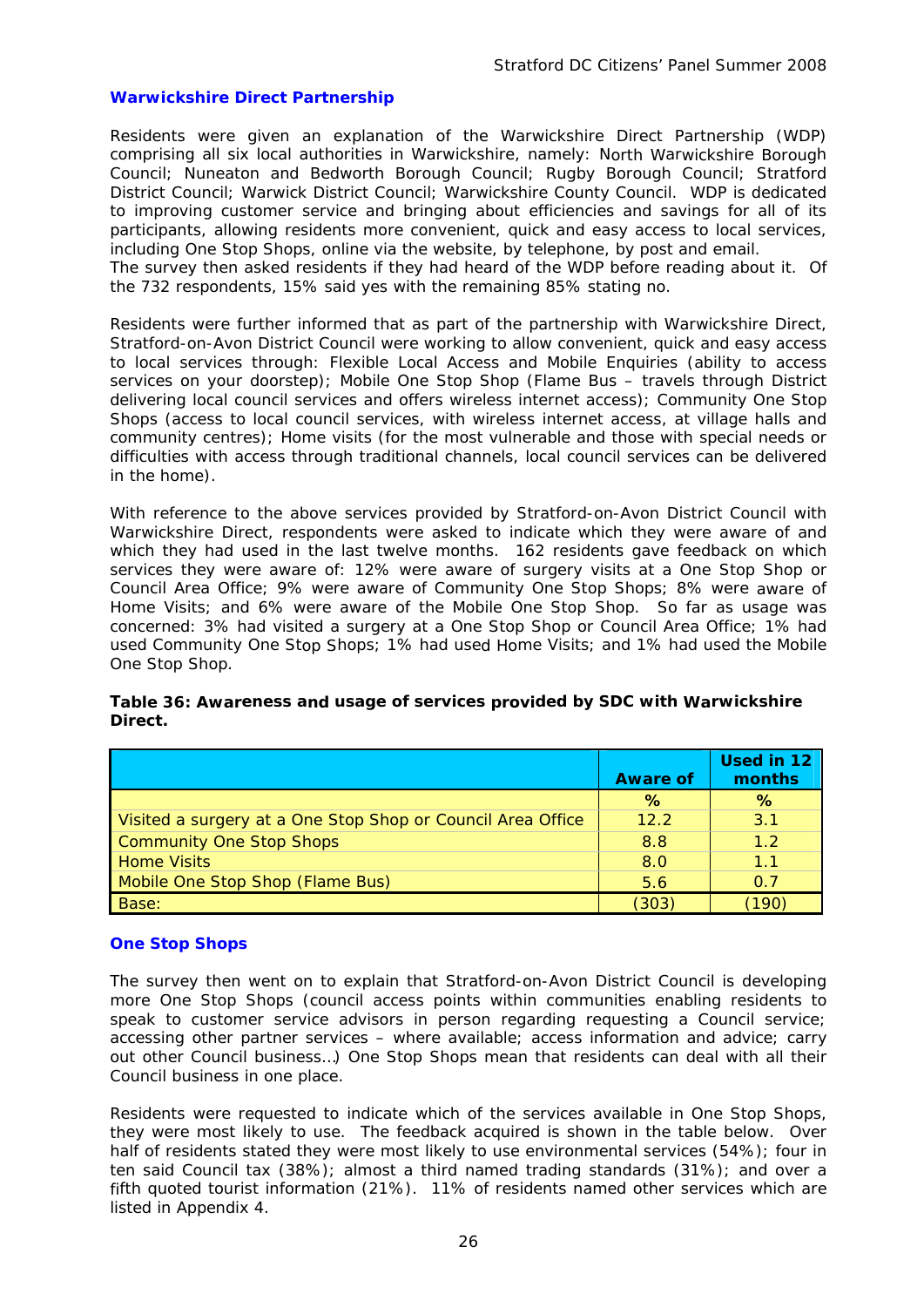When analysing results by the area in which the respondents live, it can be seen that whilst 61% of those living in the West area are most likely to use environmental services, including pest control and street lighting, only half of South area residents feel the same way.

By contrast, a quarter of South area residents state electoral registration to be one of the services they are most likely to use, 15% of West area residents state likewise.

Furthermore, 18% of those living in the South area claim parking fines to be one of their most likely used service, as opposed to 8% of East area residents.

#### **able 37: Services which residents feel they are most likely to use in the Council T One Stop Shops.**

|                                                                    | %     |
|--------------------------------------------------------------------|-------|
| Environmental Services, including pest control and street lighting | 54.2  |
| Council Tax                                                        | 37.6  |
| <b>Trading Standards</b>                                           | 31.3  |
| Tourist information                                                | 20.9  |
| Disabled parking permit (blue badge)                               | 19.8  |
| Electoral registration                                             | 19.3  |
| Registrars (births, marriages and deaths)                          | 17.8  |
| Parking fines                                                      | 13.5  |
| Other                                                              | 11.1  |
| Housing advice                                                     | 9.6   |
| School placements (getting the right school for your child)        | 9.1   |
| Housing benefit                                                    | 8.2   |
| Social service – access to children's services                     | 2.9   |
| BASE:                                                              | (550) |

#### **Awareness of Services**

Residents were given a list of different services provided by local authorities. They were asked to indicate which services they thought were provided by Stratford-on-Avon District Council, including those that they felt were joint District and County Council functions. The table below illustrates residents' feedback.

Nearly everyone surveyed, 93%, believed Stratford-on-Avon District Council provided the household waste collection service. Similarly, nine in ten respondents (92%) felt that car parking services was provided by their local Council. 87% felt the same way about planning services, and 85% bus passes / bus tokens. 84% of those surveyed thought that recycling facilities was provided by SDC.

The full range of different services is shown in the table below. Interestingly, 72% of those people questioned thought that Stratford-on-Avon District Council provided library services. Furthermore, just over half (54%) believed roads maintenance to be dealt with by SDC and 51% thought that schools were provided by their local Council.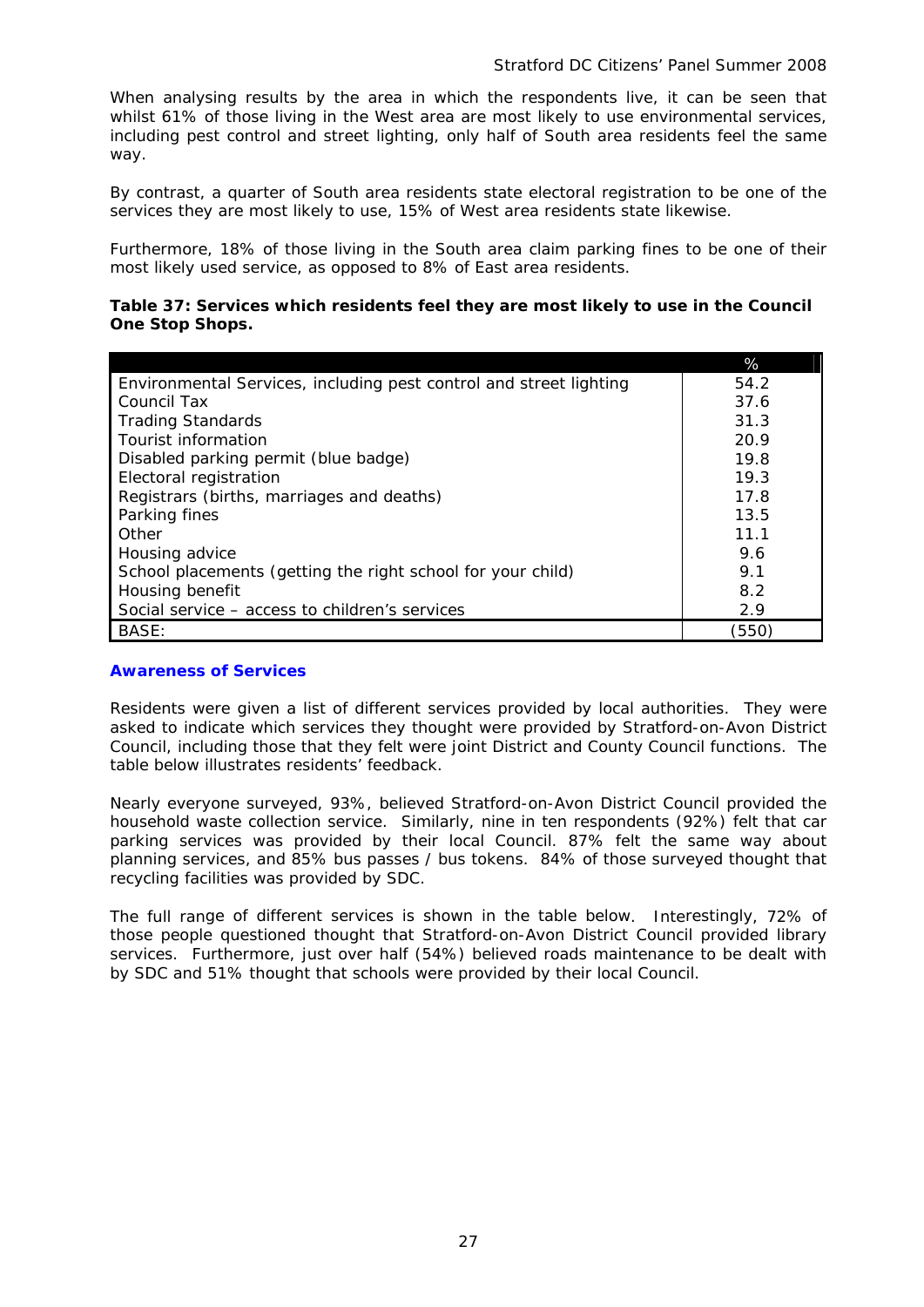**Table 38: Services which residents feel are provided by Stratford-on-Avon District Council (as well as ones they think are joint District and County Council functions).** 

|                                                  | %     |
|--------------------------------------------------|-------|
| Household waste collection                       | 92.7  |
| Car parking                                      | 91.9  |
| Planning                                         | 87.4  |
| Bus passes / bus tokens                          | 85.2  |
| Recycling facilities                             | 84.4  |
| Housing and council tax benefit                  | 82.7  |
| Public toilets                                   | 82.4  |
| <b>Building control</b>                          | 79.2  |
| Pest control                                     | 79.2  |
| <b>Street lighting</b>                           | 73.6  |
| Noise control                                    | 72.4  |
| Sports and leisure activities                    | 72.4  |
| <b>Libraries</b>                                 | 71.8  |
| Housing advice                                   | 71.7  |
| Inspections of food premises                     | 70.2  |
| Trading standards                                | 58.7  |
| Roads maintenance                                | 54.3  |
| Housing for rent                                 | 53.3  |
| Public transport                                 | 53.3  |
| Social services                                  | 52.6  |
| Schools                                          | 50.9  |
| Removal of abandoned vehicles                    | 49.4  |
| Help to fight fear of crime and community safety | 46.4  |
| Arts activities                                  | 40.2  |
| Museums                                          | 39.9  |
| Economic development                             | 35.6  |
| Childcare and nursery                            | 31.7  |
| BASE:                                            | (717) |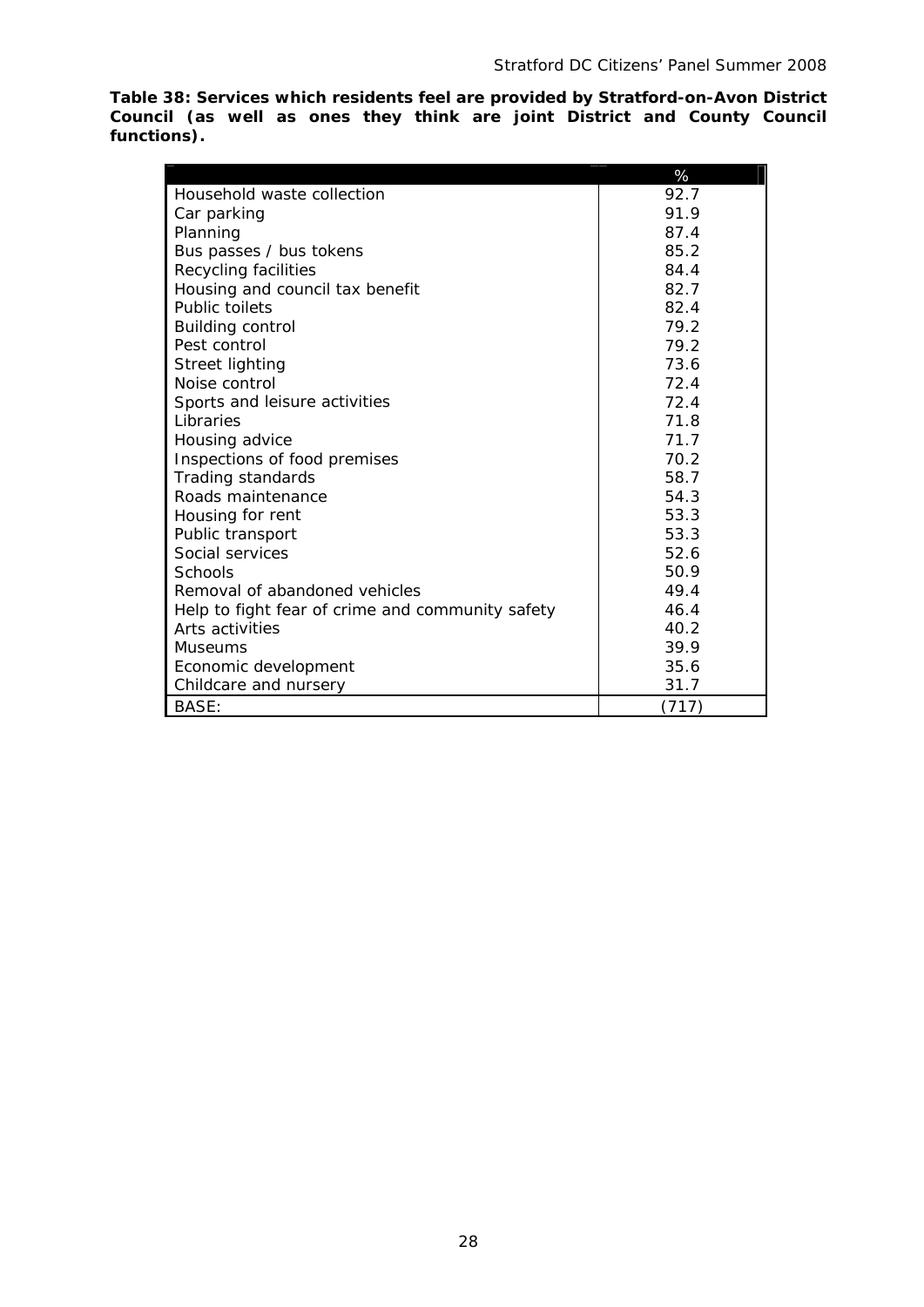**Table 39: Area results: Residents' thoughts on which services they think are provided by Stratford-on-Avon District Council, as well as ones they think are joint District and County Council functions.** 

|                                                  | <b>West</b> | <b>South</b> | <b>East</b> |
|--------------------------------------------------|-------------|--------------|-------------|
|                                                  | %           | %            | %           |
| <b>Arts activities</b>                           | 39          | 40           | 43          |
| <b>Building control</b>                          | 81          | 79           | 77          |
| Bus passes / bus tokens                          | 88          | 83           | 85          |
| Car parking                                      | 89          | 93           | 90          |
| Childcare and nursery                            | 34          | 29           | 33          |
| Economic development                             | 40          | 31           | 37          |
| Help to fight fear of crime and community safety | 53          | 43           | 45          |
| Housing and council tax benefit                  | 82          | 80           | 88          |
| <b>Housing advice</b>                            | 77          | 66           | 73          |
| Housing for rent                                 | 54          | 48           | 62          |
| <b>Household waste collection</b>                | 92          | 93           | 94          |
| Inspection of food premises                      | 79          | 62           | 72          |
| Libraries                                        | 81          | 65           | 72          |
| <b>Museums</b>                                   | 43          | 33           | 47          |
| Noise control                                    | 75          | 73           | 68          |
| Pest control                                     | 81          | 80           | 76          |
| Planning                                         | 89          | 89           | 84          |
| <b>Public toilets</b>                            | 87          | 83           | 77          |
| <b>Public transport</b>                          | 57          | 53           | 49          |
| <b>Recycling facilities</b>                      | 89          | 81           | 85          |
| Removal of abandoned vehicles                    | 54          | 47           | 47          |
| Roads maintenance                                | 61          | 51           | 53          |
| <b>Schools</b>                                   | 56          | 47           | 52          |
| <b>Social services</b>                           | 58          | 49           | 52          |
| Sports and leisure activities                    | 70          | 74           | 73          |
| <b>Street lighting</b>                           | 79          | 71           | 72          |
| <b>Trading standards</b>                         | 68          | 56           | 53          |
| Base:                                            | (221)       | (303)        | (190)       |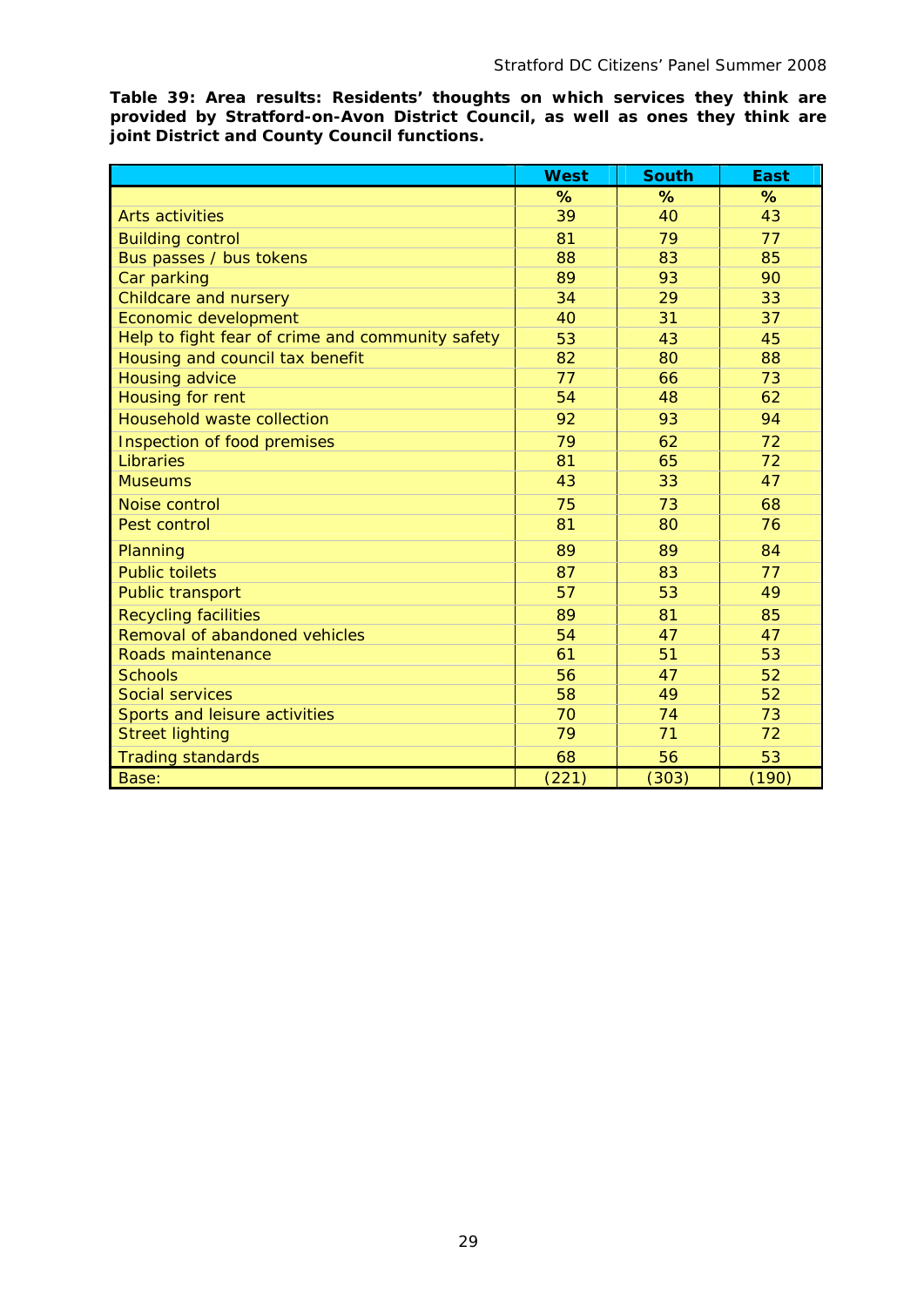#### **Services SDC Need to Improve**

The questionnaire then went on to ask residents to name which two services they believed that Stratford-on-Avon District Council most needed to improve on. Outlined below are responses made by 570 people. The top improvement suggested by residents was a non SDC function concerning highway maintenance. The top SDC improvements related to parking (19%) and recycling (18%).

#### Table 40: The two services residents feel SDC needs most to improve on.

#### (Mentions by 3% of respondents or more)

|                                                                           | %     |
|---------------------------------------------------------------------------|-------|
| Highway maintenance / road surfacing / potholes                           | 20.2  |
| Parking / cost / cheaper / more / disabled / illegal parking / loading    | 19.3  |
| Recycling / more green service / empty bins / tip too far away            | 17.7  |
| Building control / town planning / new developments                       | 17.0  |
| Refuse collection / bins too big / too many / more often                  | 13.5  |
| Public transport / more rural services / more services / better transport | 12.1  |
| Policing / ASB / Crime / Vandals                                          | 7.2   |
| Sport and leisure facilities / cleaner / swimming pool                    | 5.8   |
| Better communication / access to information / 24 hour number             | 5.6   |
| Grass cutting / hedges / verges                                           | 4.2   |
| Cut costs / council tax / manage spending / better use                    | 4.2   |
| Affordable housing / to rent / for elderly, disabled, young               | 4.2   |
| Footpaths / maintenance / state of them / uneven / dangerous              | 4.0   |
| Traffic flow / congestion                                                 | 4.0   |
| Listen to residents                                                       | 4.0   |
| Litter control / bins full                                                | 3.9   |
| Public toilets                                                            | 3.7   |
| Flood defences / protection                                               | 3.3   |
| Noise control                                                             | 3.0   |
| BASE:                                                                     | (570) |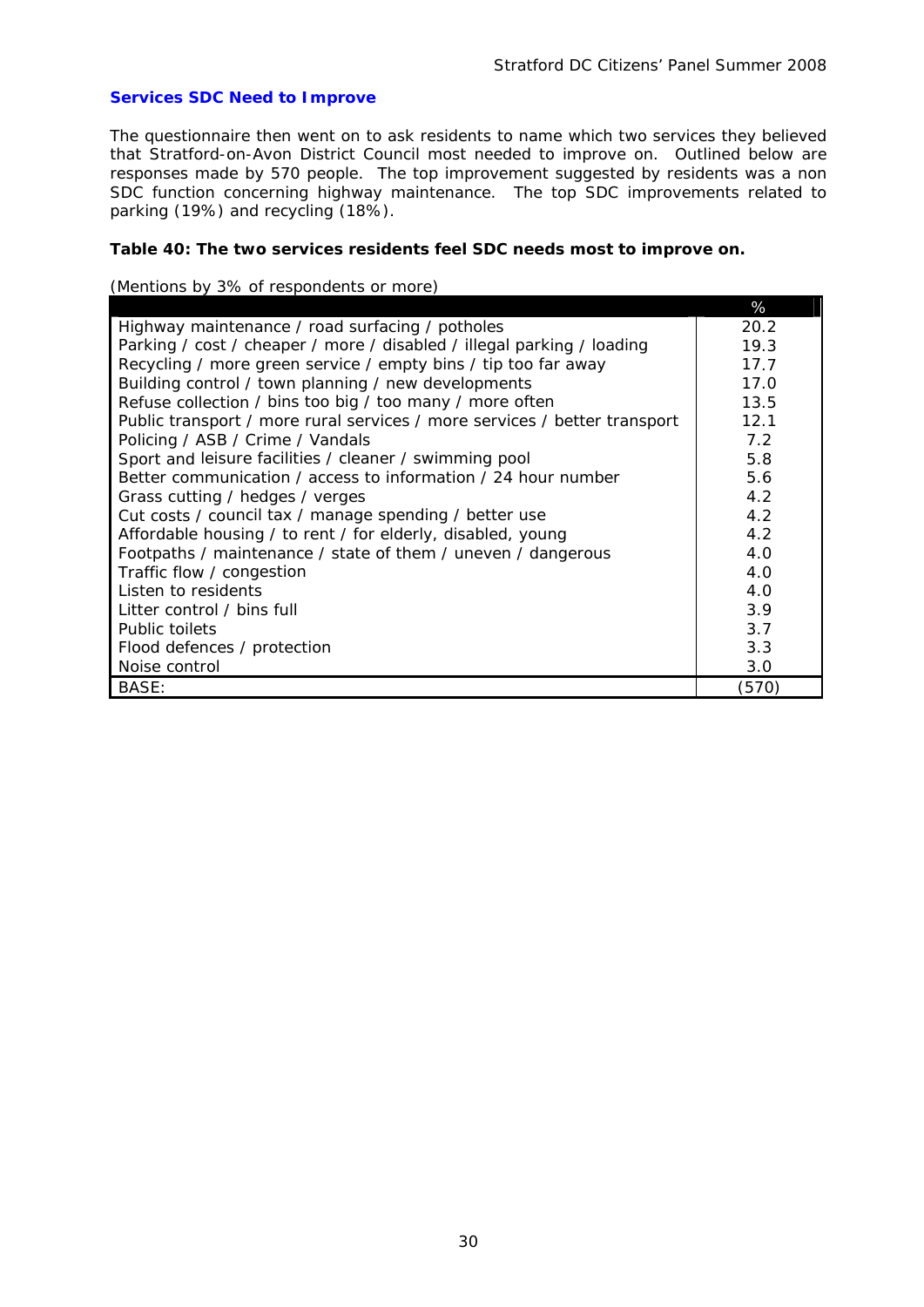# **APPENDICES**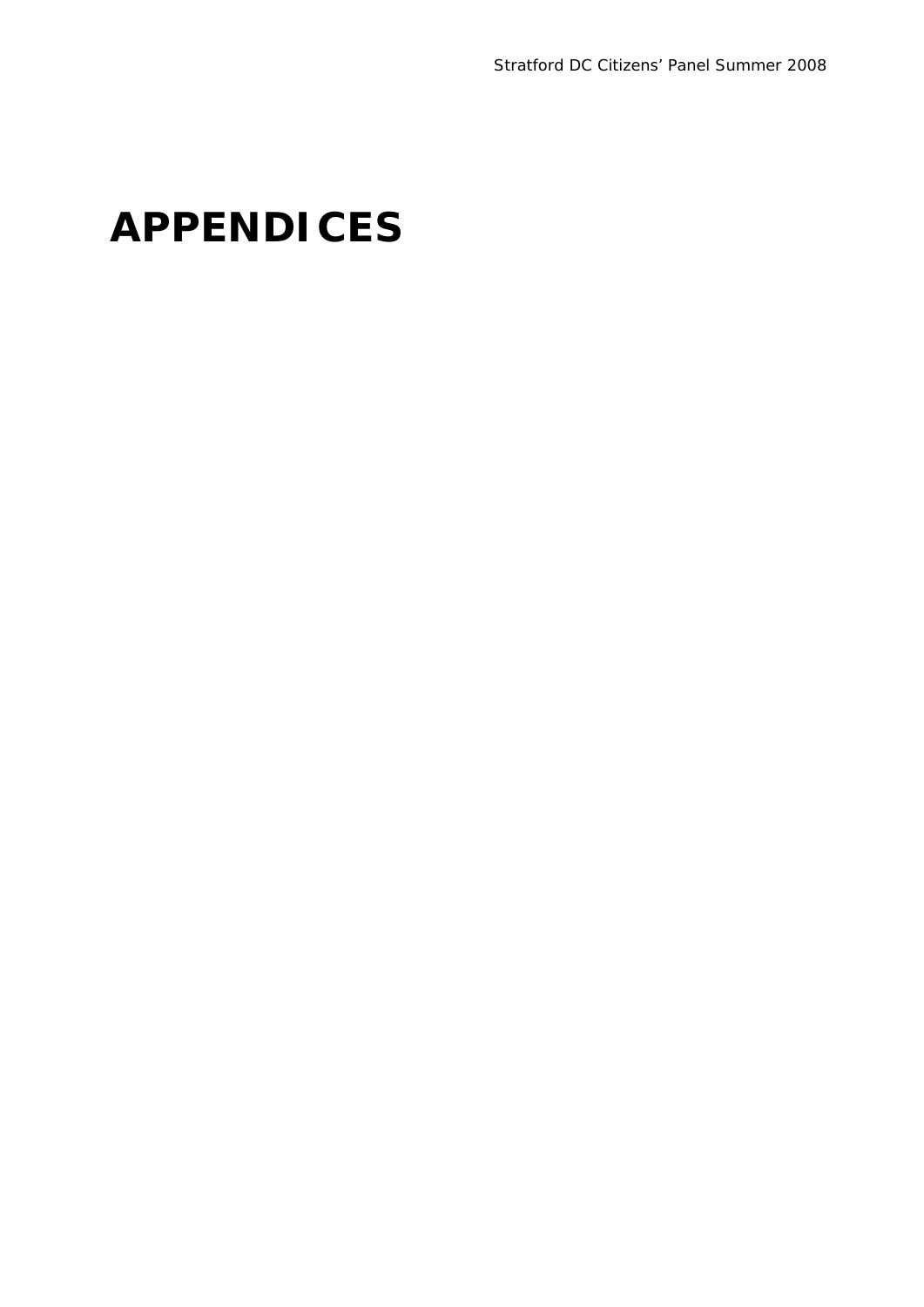### With reference to question 8, other reasons given by respondents as to why they did not vote at the last District Council elections:

- Not enough information on what they stand for
- Away at the time.
- I was abroad.
- Make sure people have plenty of notice of the whereabouts of their polling station.
- In Essex after daughter had a baby.
- Out of country
- Away
- Was out of town and too short notice to arrange postal vote.
- Nobody wants to know the views of the Stratford people.
- I was away on holiday.
- Away from the area on the day.
- Only in district at weekends.
- I was a presiding officer and forgot to get a postal vote.
- On holiday
- Religious reason
- Too late to get a postal vote
- I don't make it a priority and only vote if convenient
- Away on holiday
- Away on business
- I was away on holiday
- Had a new baby and forgot
- Working away
- Forgot until it was too late
- Was ill on the day
- Holiday
- I feel that local government shouldn't be influenced by national party politics
- No point in voting in safe seats. No confidence in postal votes.
- I was on holiday
- Was away on the day
- Haven't a clue who stands for what
- No information on candidates or policies, local government should be independent from party politics.
- Poor health
- Back late from work
- Wasn't well
- I had no information from the candidates
- Forgot on the day
- Elected councillors do what they want
- Was ill
- No ward election
- On holiday
- I was away unexpectedly at short notice
- Missed polling day by accident
- On holiday at the time
- Away at the time
- I was out of the country
- Have a back injury
- Didn't get a polling card
- No contest in my ward
- I was away and forgot to get a postal vote
- Away on polling day
- Family problem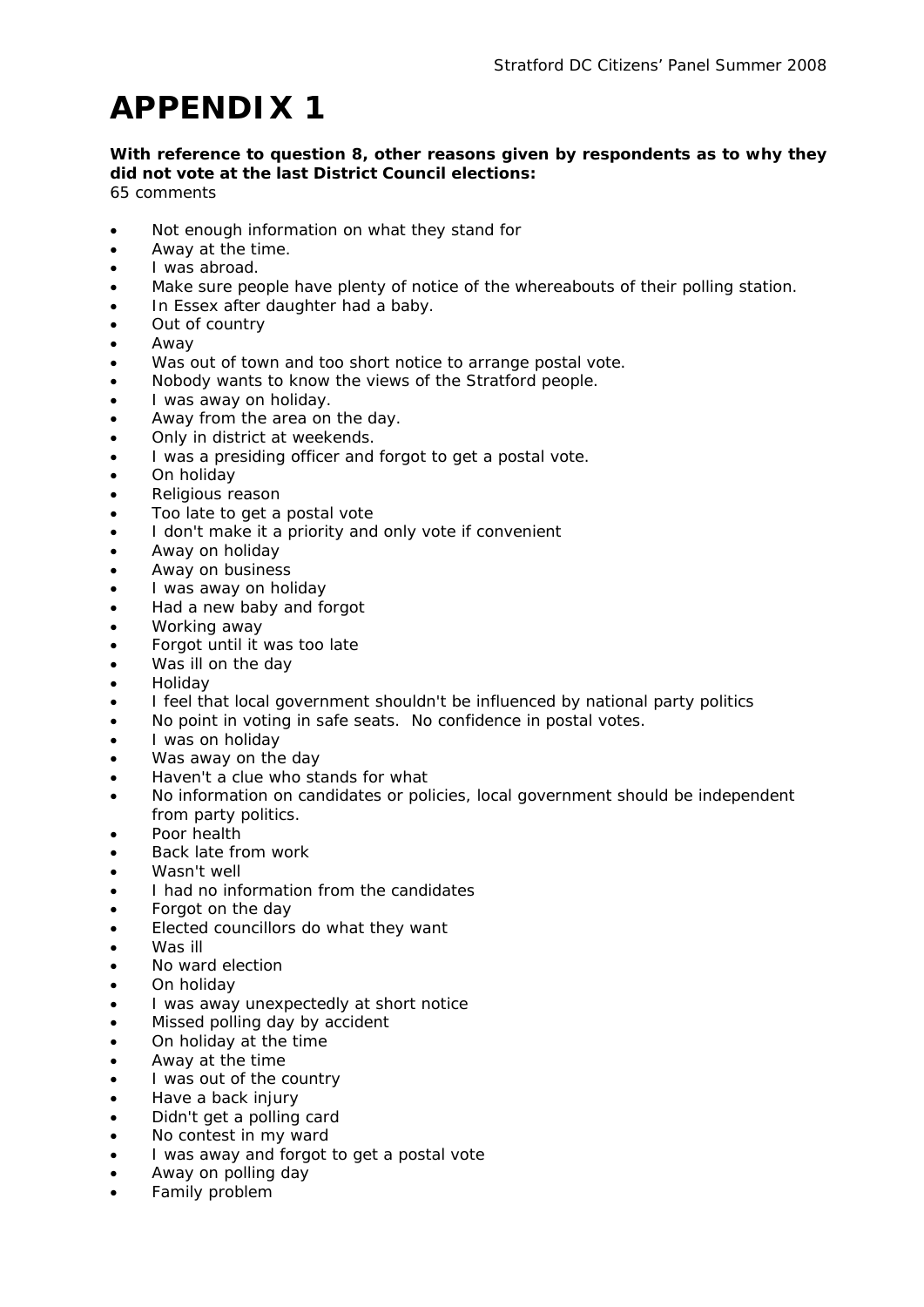- Unexpectedly out of the country
- Holiday
- I was away from home
- Holiday
- Didn't get a polling card
- Holiday
- No idea what candidates are standing for
- I was away
- Win my respect, then win my vote and trust
- I had a postal vote which I didn't send on time
- Not enough information on each candidate could do with one sheet with all candidates & policies on it. Do not buy local paper
- Did not know when in time to do research on parties to make a sensible vote. More publicity would have helped.
- Not on electoral register
- Was too busy on this occasion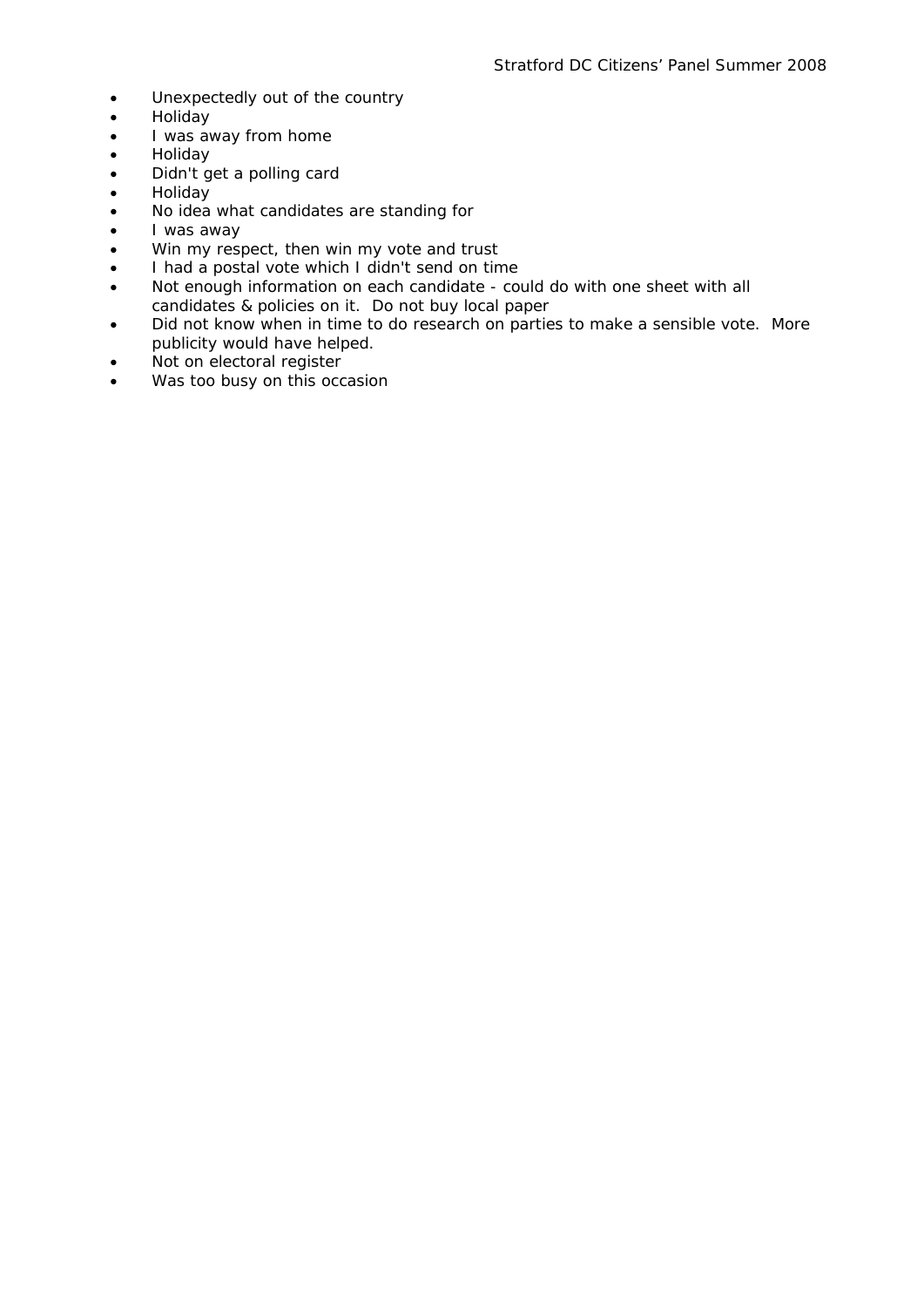**With reference to question 28, other reasons given by respondents as to why they accessed the SDC website:** 

- Info on bus pass for  $60+$
- General news in local area.
- Pay council tax
- Grant applications, referendum results.
- Bus pass for senior citizens
- Paying council tax online
- Library
- Hygiene in restaurants
- Complaint about street light
- Paying council tax online •
- Free parking for over 65's •
- NSC theatre development and joining gardens •
- To pay rates •
- Bus times •
- Pest control information •
- Try and find leisure centre opening times •
- Complaints ignored •
- Planning application form •
- Local election results •
- Food safety star ratings •
- Check election results •
- Local development scheme, progress of local plan documents •
- To contact a local government officer regarding Senior Citizens Action Network •
- To try and report graffiti •
- Renew library books •
- To contact someone to take action about satellite dishes in a conservation area •
- Information about elections, office failed to do as they said and forward me details. •
- Tried to get a clear idea on planning relaxations on rural plots •
- Car parks, costs, times •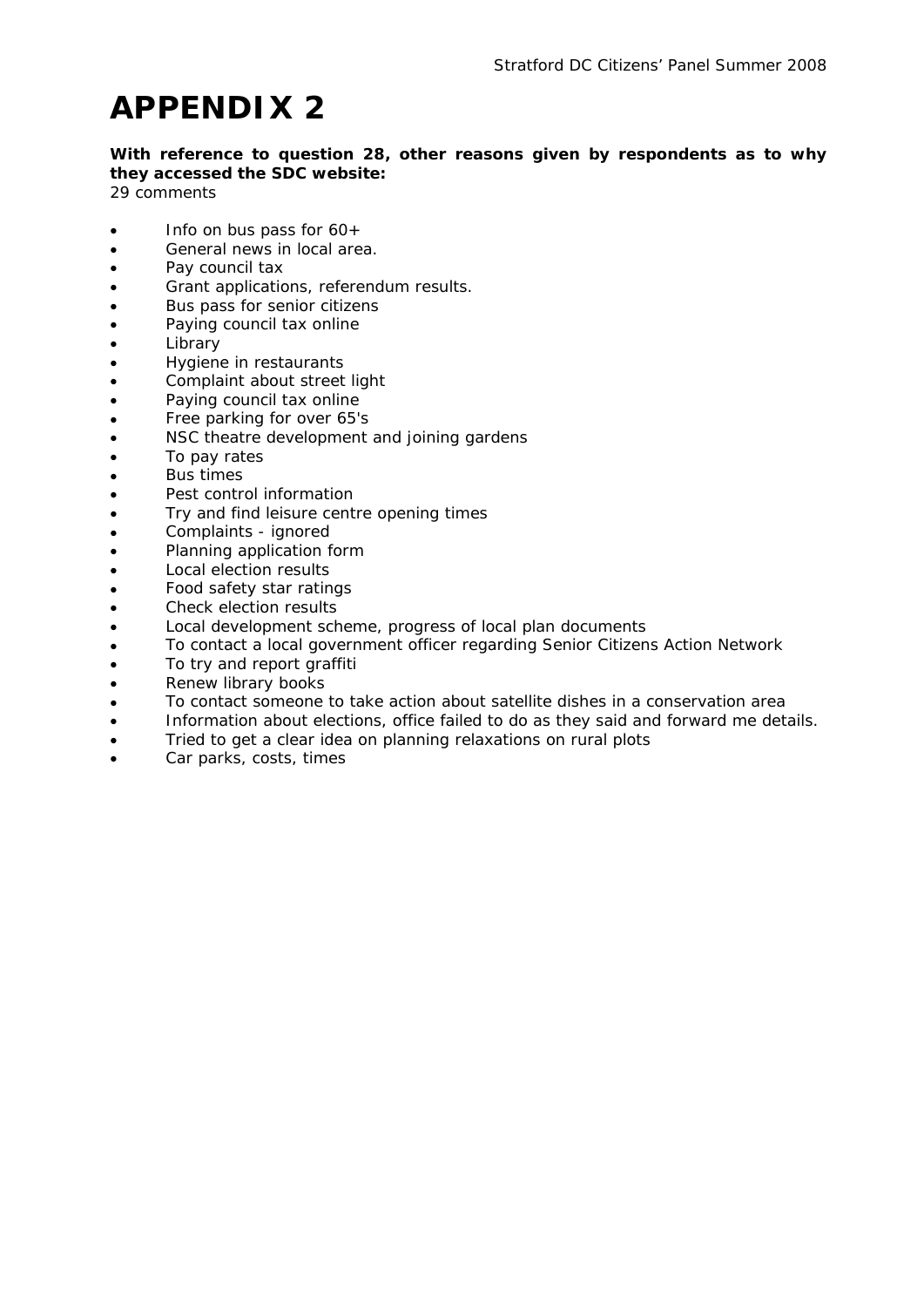### **With reference to question 36, suggested other times given by respondents as to when they wished to access Council services:**

- Any changes will be costly.
- Phone access extended to 21:00 Monday-Friday
- On line at any time.
- Not interested in visiting the offices.
- Lunch time
- Phone lines in evenings and at weekends.
- One night a week extra hours
- Weekdays until 6, Saturdays until noon
- Suggest you open the same period every day to avoid confusion
- 9-5 five days, 9-12 Saturdays
- 24 hour help line
- 24 access to an answering service for problems that occur out of your hours.
- 1 late opening per week
- Some evening cover would be a good idea, maybe key members of staff work until 7 once a week
- Only have bank holidays, not extra days, late opening one day a week
- Extended hours access every day
- Why not just have the same hours every day
- Bank holidays
- Emergency line open 24 hours
- All weekdays the same
- Saturday and Sunday 1-7
- Good if someone is on hand to reply to emails in office hours
- Do not close for lunch
- They should be open after working hours for people who work
- No extended breaks over the bank holidays
- Monday to Friday 8-6, Saturday 9-1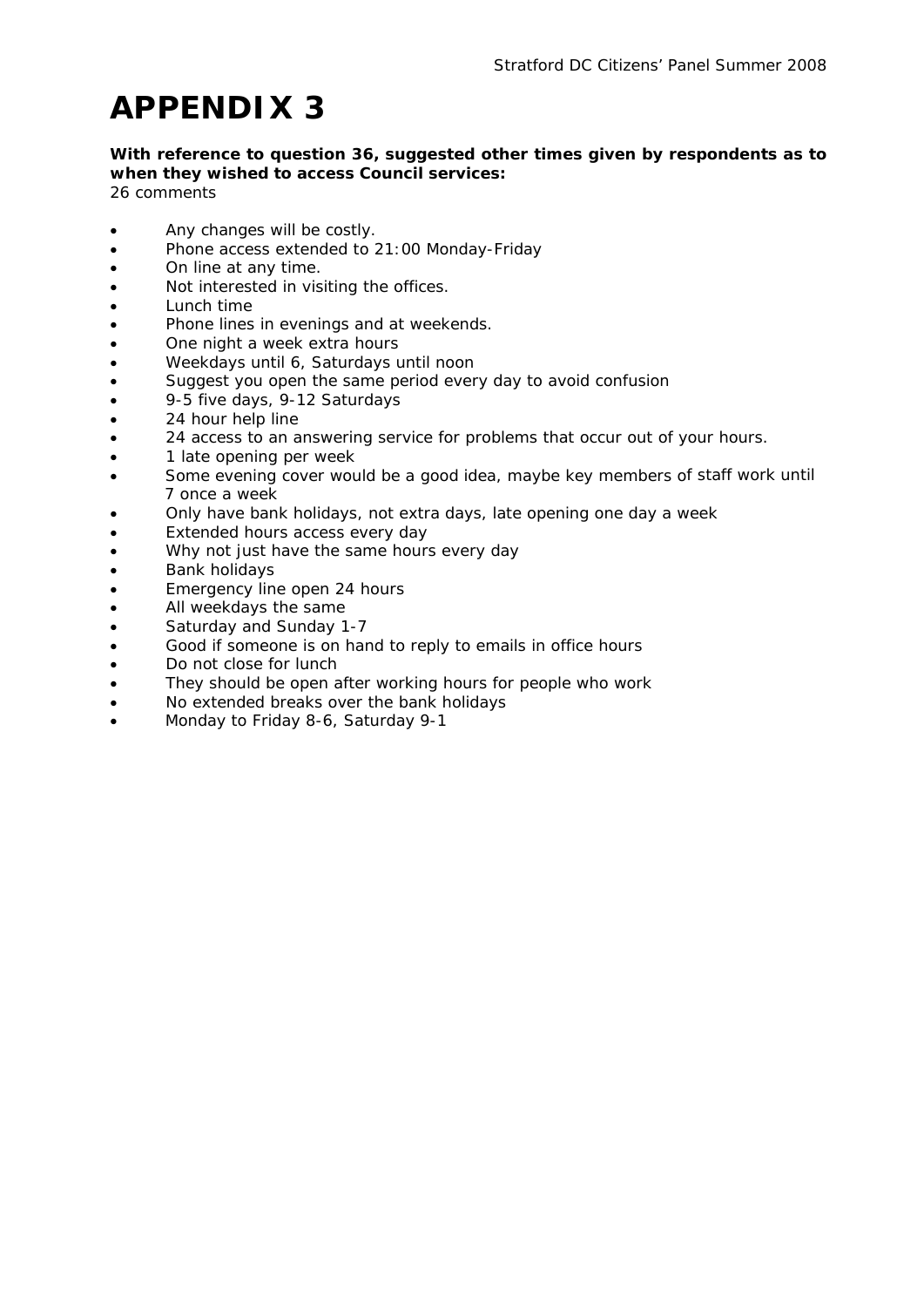**With reference to question 39, other services, available in the Council one stop shops, quoted by respondents as being the most likely they would use:**  *61 comments* 

- Refuse collection
- Planning, street services, waste.
- Social services for the aged.
- Parking permits
- Refuse collection
- Not needed, big cost, small benefit.
- Free parking in SOA for pensioners.
- Parking sites and regulations.
- General information.
- Planning, building control
- Planning
- Planning, building services.
- Waste management and recycling
- Reporting poor state of roads
- Planning officers should be more available for meetings
- Free parking permit, free bus pass
- Drugs, police, health
- Refuse collection
- Viewing planning applications
- Information on using less energy
- Would much prefer a council one stop shop
- Planning
- Planning, land, local environment
- Planning for housing, who is responsible for looking after trees etc
- Never heard of one stop shop
- None
- Parking permit
- Planning applications, building regulations •
- Waste collection and recycling. Youth Support. Conservation issues. •
- Refuse collection, recycling. •
- No computer •
- Reporting vandalism and snapped trees •
- Tree protection order, planning permissions •
- Planning •
- Refuse collection •
- Planning advice •
- Car parking services. Council tax •
- Planning •
- Unlikely to use at all •
- Stratford car park scheme (assuming it ever works) •
- None •
- Facilities for disabled parking. Transport. Public toilets •
- None •
- Vandalism, graffiti, litter in street •
- Wouldn't use them •
- Planning advice, consultation •
- Supply of concession parking when using parking card •
- We are housebound •
- **Transport** •
- Removal of large unwanted items •
- Parking, road network •
- Parking permit and bus pass •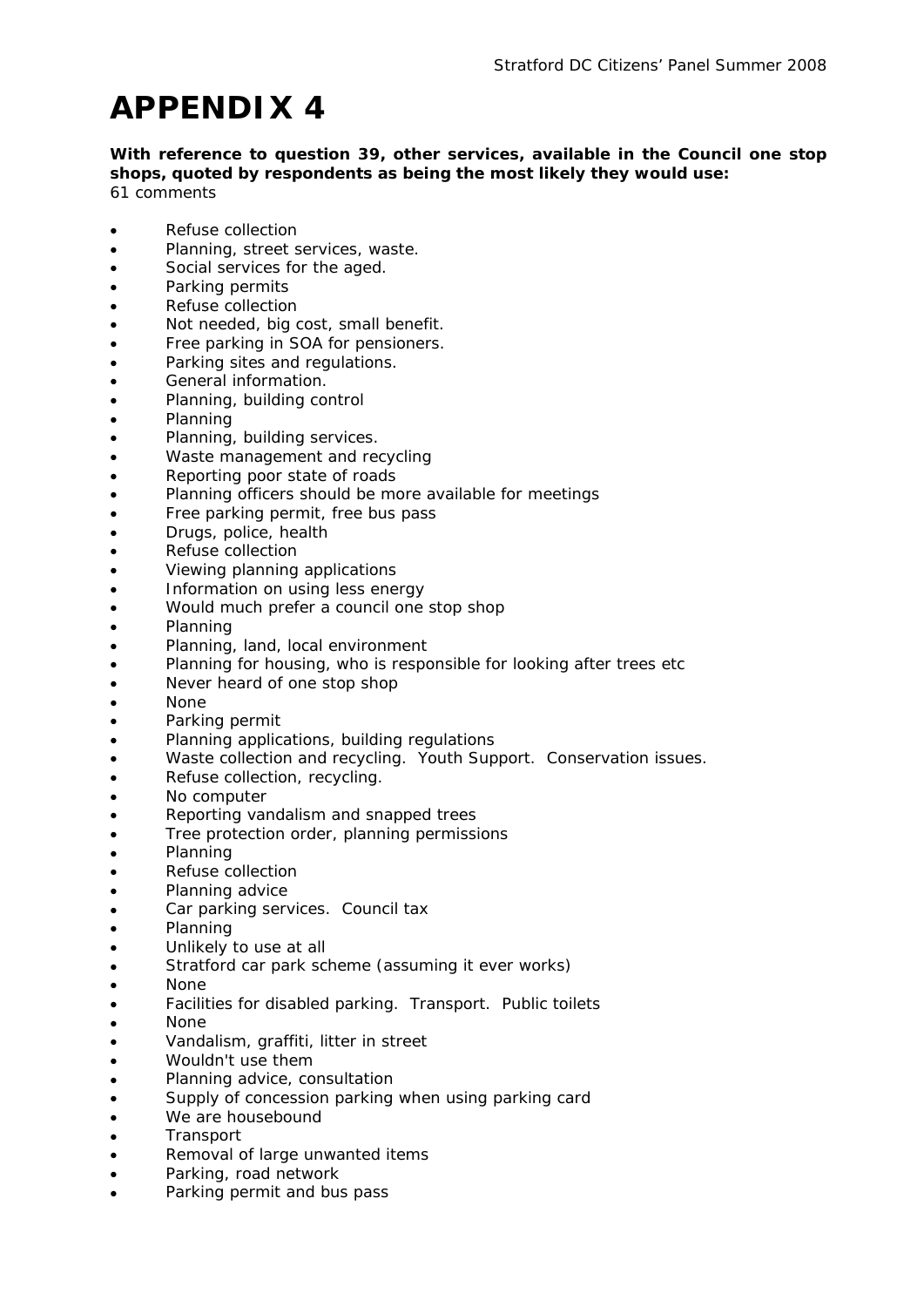- Planning services<br>• Free parking in St
- Free parking in Stratford for pensioners
- Complaints about noisy tenants •
- Planning
- Bus passes and time tables
- Specific planning needs in confidence and privacy
- Bus passes, info •
- Planning enquiries
- Parking permits for residents and bus passes for the over 60's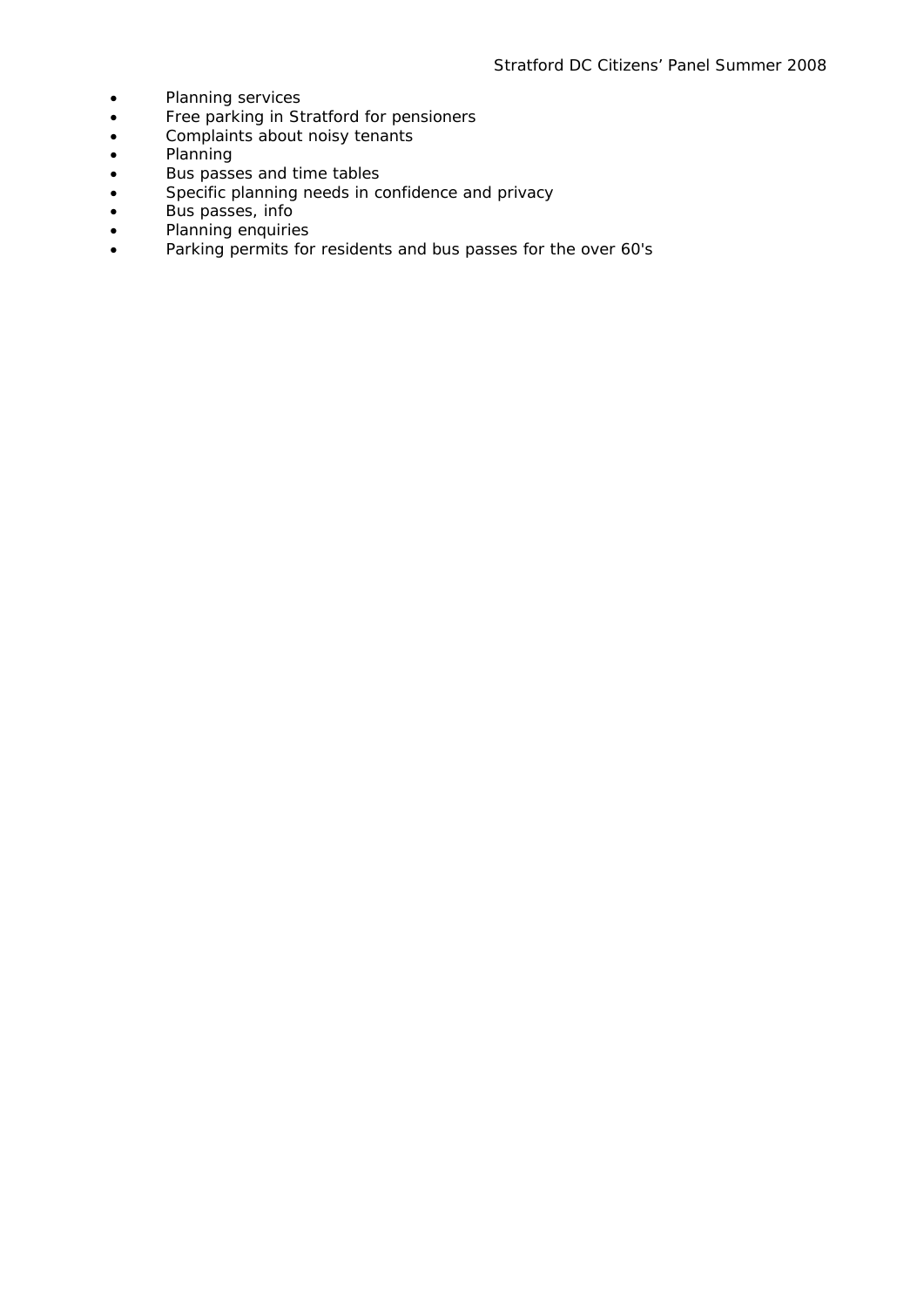#### **What two services do you feel Stratford District Council needs most to improve ? on**

- Roads maintenance. Recycling facilities.
- Traffic flow. Parking.
- Car parking. Public transport.
- Refuse collection/ information.
- Waste recycling. Crime prevention.
- Sports facilities. Road maintenance.
- Public toilets (access to). Planning matters.
- Road repairs. Reduction in council tax for us poor pensioners. Our council tax is 15% of our total household disposable income! Do not charge for parking in Southam. You will kill the town.
- Making parents aware of children's services/ centres.
- Planning applications. Drainage.
- Planning.
- (Telephone access) Waste collection. Road maintenance.
- In Shipston safer schools.
- Approachability and attitude of front line staff at SDC HQ. Cleanliness of leisure centre.
- Attitude towards more 'helpful and constructive' planning to control matters. Responding to communications (letters) at all- and certainly within the statuary time window.
- Recycling facilities. Public toilets.
- When a report I submitted via the SDC website (graffiti etc) it should be acknowledged by the appropriate department and not just by the clerk forwarding the report to that department.
- Roads. Cycle lanes (lack of on Seven Meadows Road).
- Think councillors are viewed in a very poor light, maybe better PR.
- Lighting in rural villages. Clear hedges/ overhanging branches from in front of road signs. Improve/ clean footpath from Wootton Wawen to Henley.
- The enforcement regulation. SDC is too slow to be effective. Currently 3 in my area have been ongoing for over a year! Still no final solution. Too much extra time is allowed. Culprits know that they have a good chance of being 'let off'.
- Road maintenance. Trading standards.
- Pavement cleaning and repair. Road cleaning. Litter control.
- Lifting planning restriction in order to be able to build more houses for everyone (not just social housing, or low cost starter homes. Also councillors should run the council, not the civil servants. When local councillors and others want homes in that area they should be supported. PPG's are only guidelines. Councillors are elected to make their own effective assessments. Road maintenance.
- Public transport. Libraries.
- Content with all, but recycling is at no extra cost to SDC.
- Noise control.
- Housing. Planning.
- Access to Stratford from the Banbury side. Parking- the value card should be valid at all car parks.
- Household waste collection. Bus services.
- Policing
- Libraries- since the 2007 flood the library in Henley-in-Arden has not re-opened fully. Recycling, there are no recycling facilities in Henley so one has to drive (which obviously isn't environmentally friendly) to Bishopton.
- Road maintenance and resurfacing, the current practice of loose gravel on wet tar is dangerous for some road users and damaging to some vehicles whilst not being effective in the long term. Supporting local town's High Streets i.e. Alcester.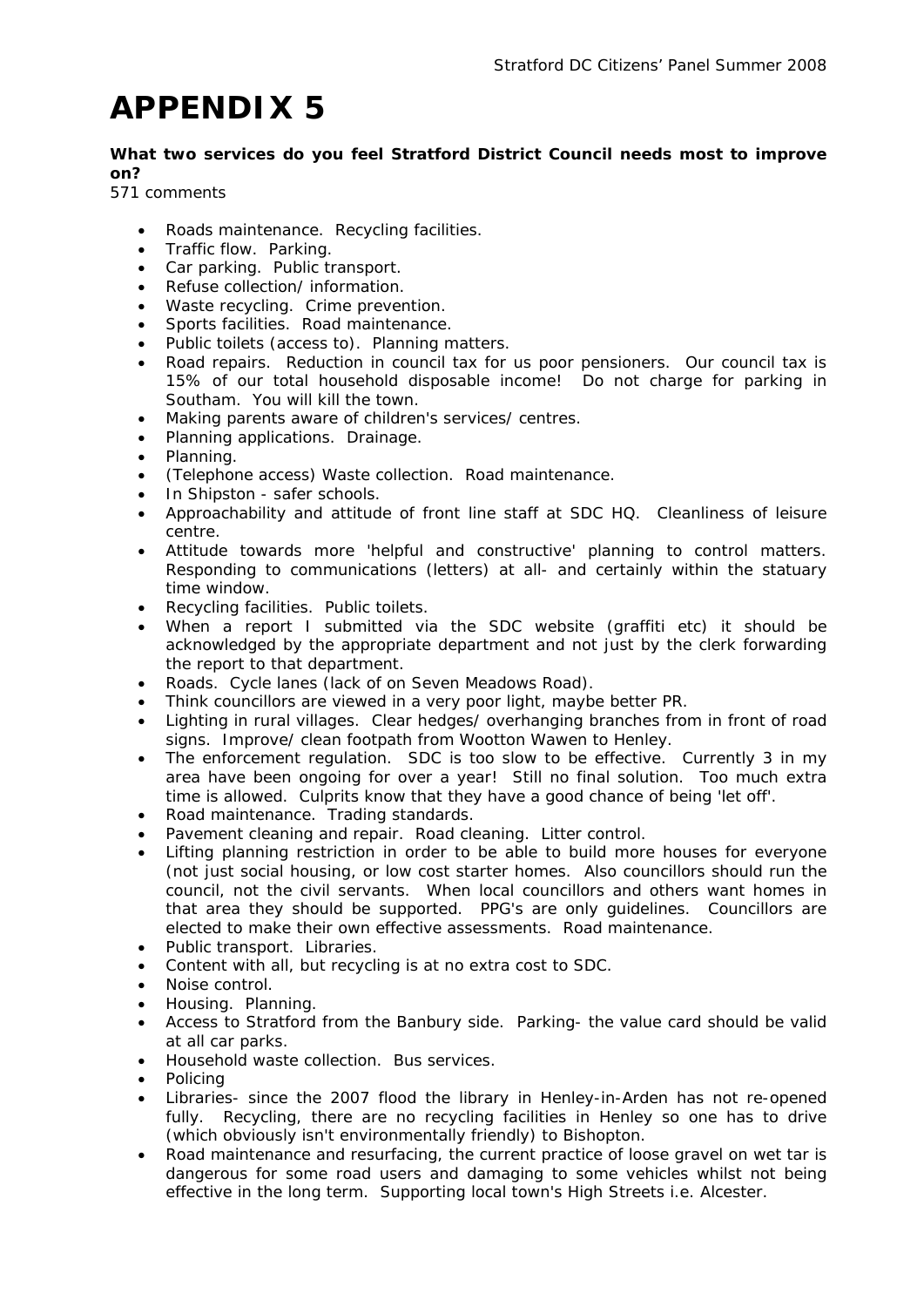- Road surfaces. Litter.
- Public toilets.
- Public toilets. Car parking.
- No idea beyond flood prevention, e.g. draining (dredging) rivers.
- Planning/ building inspectors - a consistent approach, and better communication when different inspectors visit a site/ home improvement but all provide differing information.
- Public transport. Street lighting.
- Parking. 'World class Stratford'- sorting out the Bancroft; just where are the replacement trees?!
- Planning. Arts activities.
- Car parking.
- Listening. Removal of scrap metal at roundabouts.
- Rural transport. Police patrolling.
- Public toilets. Recycling facilities.
- Household waste collection. Recycling facilities.
- Recycling. Promote energy savings in homes and businesses.
- Roads maintenance. Public transport.
- Town centre and old town footpath. Many blue set, very old, very uneven, not good for visitors or elderly people to use.
- Bin collection and where bins have to be situated in front of house. Provision of local post offices.
- Transport. Flood defences.
- Communication on world class Stratford. Bancroft information of hoarding boards is very good- even if I don't agree with scheme. Areas at risk of flooding and what to do in case of flooding.
- Roads maintenance. Recycling facilities.
- Continuous improvement in public knowledge/ usage of renewable energy/ energy efficiency/ public transport etc. Promotion of Stratford area for tourism in partnership with RSC/ Birthplace trust etc.
- Cutting costs. Concentrating on care schemes rather than marketing/ magazines/ extended opening hours etc.
- Planning. Building control.
- Arts activities and resources.
- Communicating better to people who are most affected by any planning requests. Not informed even when a development can have a major impact on area e.g., Limes farm, Forshaw Heath.
- Not to spend money on the Council's buildings and luxuries for its staff. Not charging extortionate car parking charges.
- Making staff aware who is the customer.
- Collection of rubbish bins on bank holidays and weekends in the Town Centre, Rec and Bancroft. Better pavements and repairs, more dog bins and bigger ones.
- Social services for aged. Drain clearance.
- Planning. Road maintenance.
- Parking. Public transport.
- Selfishly the road where I live is badly in need of work on both surface and drainage. Grass cutting- often cut when wet and not collected which creates ugly sights.
- Public toilets. Leisure activities.
- Parking- local transport.
- Communication and Information where divides of District council and Local Authorities exist.
- Flood control: out of SDA. Recycling facilities and access for south side of SOA?
- Car parking. Congestion.
- Facilities appropriate for young people. Litter control.
- Refuse collection in households who are not at their houses on collection day. Flood proofing in small lanes like Brewery Row, Little Compton.
- Town planning.
- Pot holes on public highway. Re-housing e.g. people with disabilities.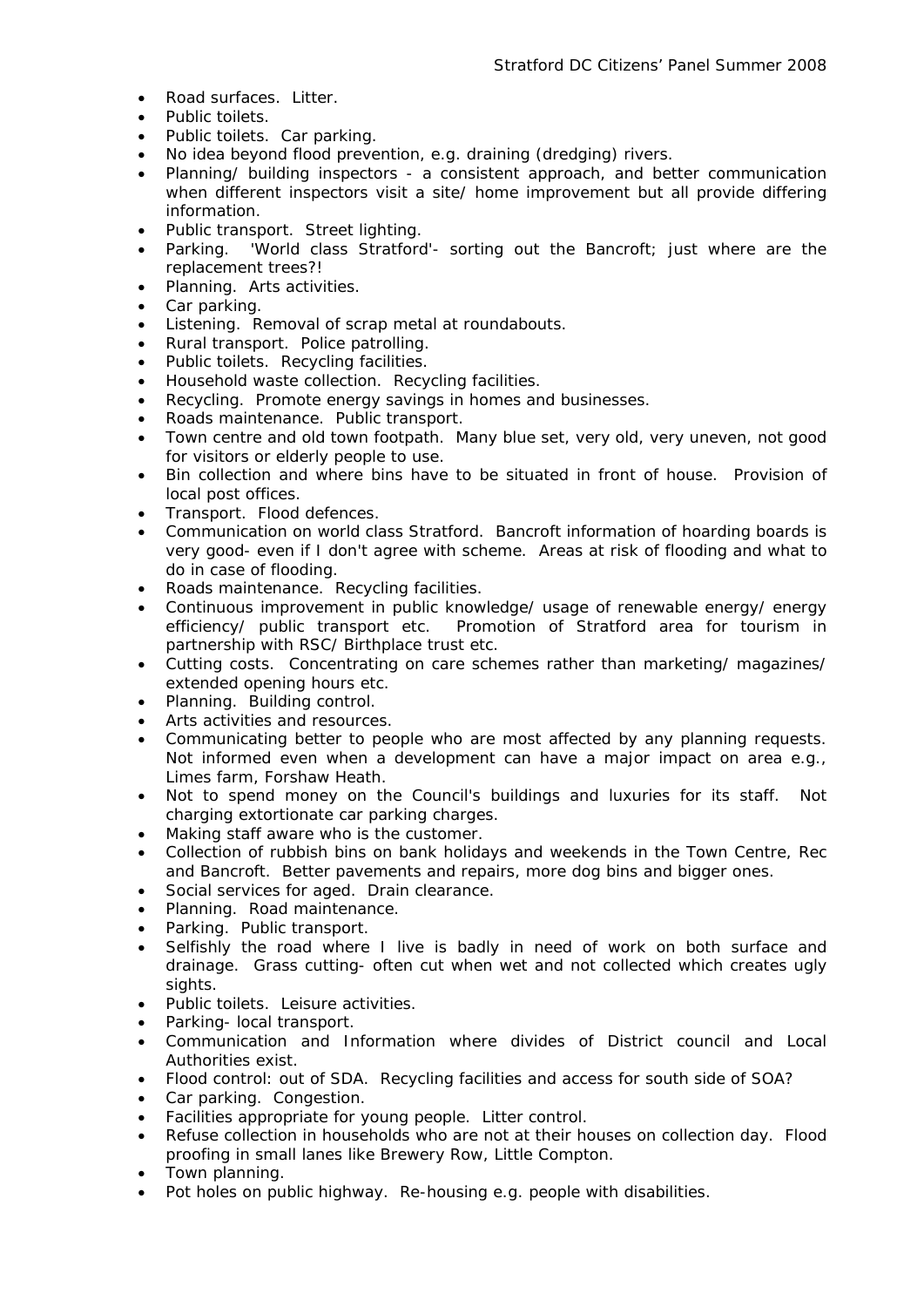- Street cleaning and maintenance in the Shipston on Stour area.
- A more logical policy of convenient access to facilities of the town by locals (includes local villages) Park and Ride and reduced parking only exclude access. Better recognition of status of locals and their needs in the town as contrasted with 'world class Stratford' only for outsiders to the detriment of local people.
- Liaison with WCC regards traffic, roads etc. Stratford is dirty and smelly. Otherwise try not to interfere too much.
- Clarification of cyclists on pavement/ footpaths, state of footpaths.
- Car parking and loading and unloading systems. Traffic congestion. In partnership with other involved Authorities.
- Plant more trees and improve green public spaces. We can live without weekly bin collections, pay people to recycle i.e. 1kg of can equals £1 off council tax.
- Recycling i.e. the plans for home recycling. Noise control.
- Roads maintenance.
- Arts activities, disgraceful lack of support for The Gallery and new local artists (of which I am one) - lack of funding for community projects organised by volunteers-Arts Week 2008. Road maintenance- the road surfaces are a disgrace, as a cyclist, I object to paying council tax for substandard road surfaces.
- Clearing of drains and also the pipes between drains to clear water on roads.
- Maintaining and upgrading all roads in the district -not just in Stratford.
- Waste management. Car Parking in SOA
- Support for Arts in the community- at community level. Not exclusive arts, RSE etc.
- Planning. Building control. These seem to be hap-hazard and firmly under the control of 'builders' Construction should be to a plan and a style that is in-keeping with the town's heritage.
- Recycling.
- Speeding traffic through villages not on dual carriageways. Bus transport.
- Road surfacing/ maintenance. Waste. •
- Town footpaths.
- Sports and leisure. Fear of crime.
- Public transport. •
- Recycling of plastic and cardboard. Road and country lanes maintenance.
- Housing for rent. Roads maintenance.
- Cleaning up rubbish by roadways, making local environment clean and presentable. Improving money spent on villages and enabling older people to move about more freely, pavements poor, overhanging bushes and overgrowth covering walkways and preventing older people walking or using disabled buggies.
- Building control. Roads maintenance.
- Parking (image/style would be better if more positive) (Uniform gives very authoritarian image and looks as if it comes from a low budget WW2 film) (Something bright and jolly? characters from Shakespeare?)
- Local bus services and more info on voluntary services for disabled.
- Building control. Planning.
- Doing what the town's people ask, i.e. build the bridge that is wanted by the people of the town. Maintaining the small market town that makes it a tourist attraction, not turning it into a theme park.
- Waste collection/ recycling- more responsive to community needs. Planning to more clearly understand local needs vs those of Stratford town.
- Get rid of world class Stratford because it is a joke. Listen to the wishes of tax payers.
- Reducing crime, noise and anti-social behaviour at night. Traffic management.
- Planning- the number of new developments has led to serious congestion, and an increased demand on schools and other facilities.
- Roads maintenance, drain clearage. We need a disposal tip nearer than Stratford as we can no longer use the one at Redditch.
- Car parking facilities. Congestion.
- Keeping area clear to stop electricity failures and flooding. Improve roads.
- Road maintenance. Building control. Planning.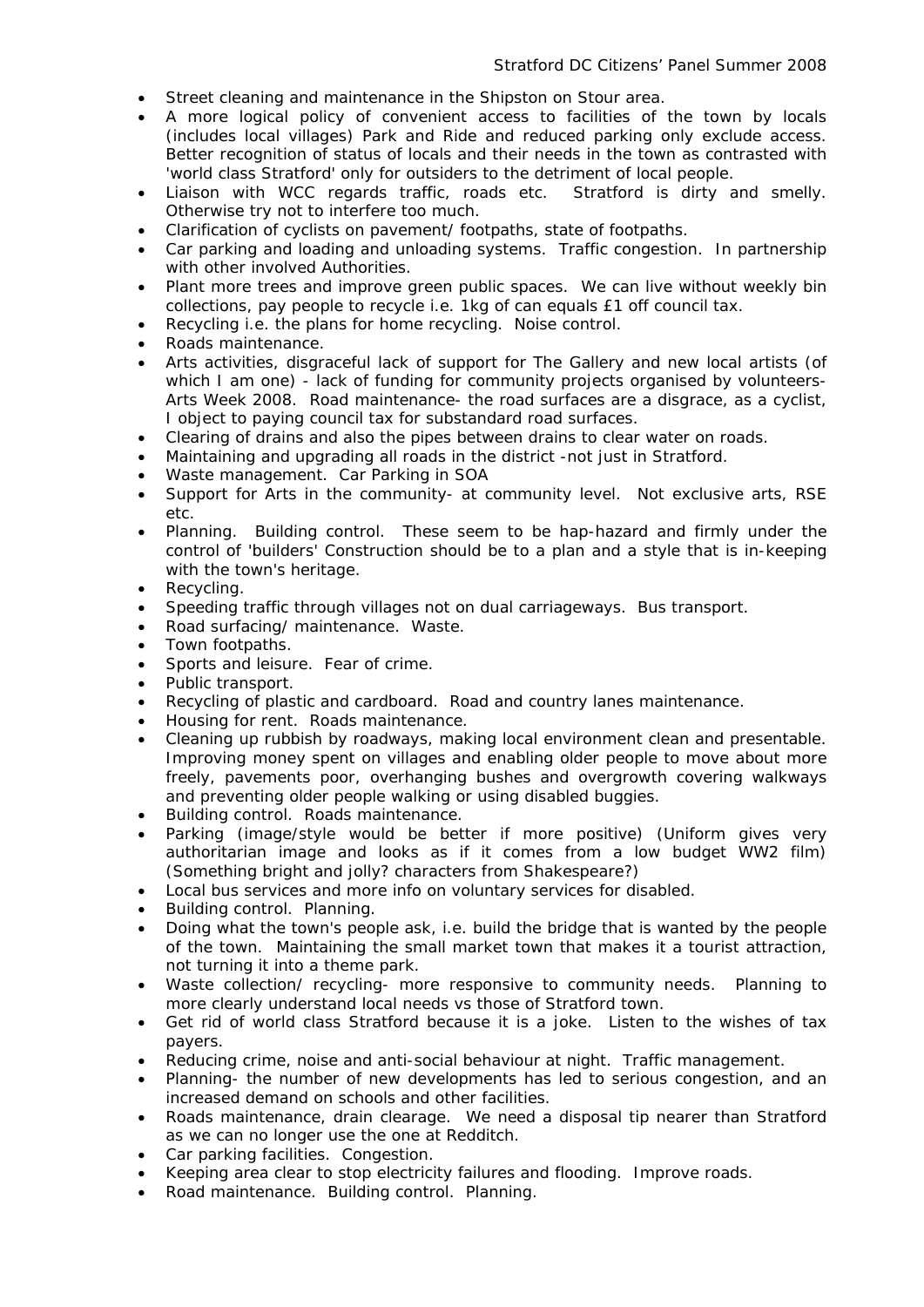- Parking. Toilets- why does town square close before the shops?.
- Road maintenance. Housing.
- Roads and maintenance. Car parking.
- Recycling. The contract of the contract of the contract of the contract of the contract of the contract of the contract of the contract of the contract of the contract of the contract of the contract of the contract of t
- Business support- support for businesses, access to grants, encouragement of GME's. Representing communities trying to improve environment e.g. better flood defences etc.
- Parking. Recycling/ refuse collection/ disposal.
- Reducing costs. Facilities for elderly.
- Road surfaces. Shared ownership.
- Urgent re-think of refuse and recycling collections desperately needed- people are not happy. Housing- more properties needed to rent for local people at affordable rents- housing waiting list should favour married couples with children, not all the single parents and immigrants.
- Traffic speed through Sambourne, low speed bumps.
- Car parking. Road maintenance. You haven't really mentioned refuse collection but we have the best refuse collection in the country and the most helpful refuse collectors. A credit to you.
- Better recycling, why not recycle all the plastics and packaging that carry the symbol to indicate recyclable. More use of green services like home chipping service. Improve leisure facilities for children and adults.
- Recycling facilities i.e. waste disposal in Studley. Public transport in Studley.
- Funding and support to regenerate trading in village centres, too many empty shops for a variety of reasons. More efficient auditing of the environmental services provided by contractors/ sub contractors.
- Car parking. Putting Bancroft Gardens back into its original nicer area.
- Roads, the condition of some of the roads is appalling. The B4623 is congested and has many pot holes. Flooding problems around Clifford Chambers, do the ditches need clearing?.
- Noise control. Shipston Rugby Club, late Saturday nights.
- Street cleaning including draining. Upkeep of open spaces.
- Roads and economic development. Overall I just wish that the council would listen to what the people of Stratford want, currently they don't.
- Forestry.
- Road maintenance. Public toilets.
- Arts provision.
- Planning controls in areas of outstanding Natural Beauty and conservation areas in Shipston Area, and on building enforcement. Flood control measures.
- Recycling/ waste collection, very disappointed to hear about problems with new scheme being introduced in August. Suggest leave weekly collections of normal waste until food recycling facility in place. Planning, too much retrospective planning approval.
- Public transport, non-existent in my area. Sports and leisure, Stratford leisure centre pool and changing rooms are filthy.
- I only use a few of them and these are satisfactory.
- Car parking. Building control.
- Recently all Alcester Road was dug up for whatever reason and while most was on • the footpath it did encroach onto or across main roads. The result was ramshackle to say the least. To put top dressing of loose stones on top is dangerous, road are diabolical.
- Roadside litter in villages.
- Leisure services in Wellesbourne.
- Resurfacing of roads. Leave Alcester alone, e.g. don't close High Street or remove in-patient beds from hospital.
- Comprehensive recycling of refuse. More sensitive to local opinions on planning.
- Getting tougher with people who are all consistently flouting rules and damaging the environment.
- Roads and schools.
- Help to fight fear of crime and community safety. Roads maintenance.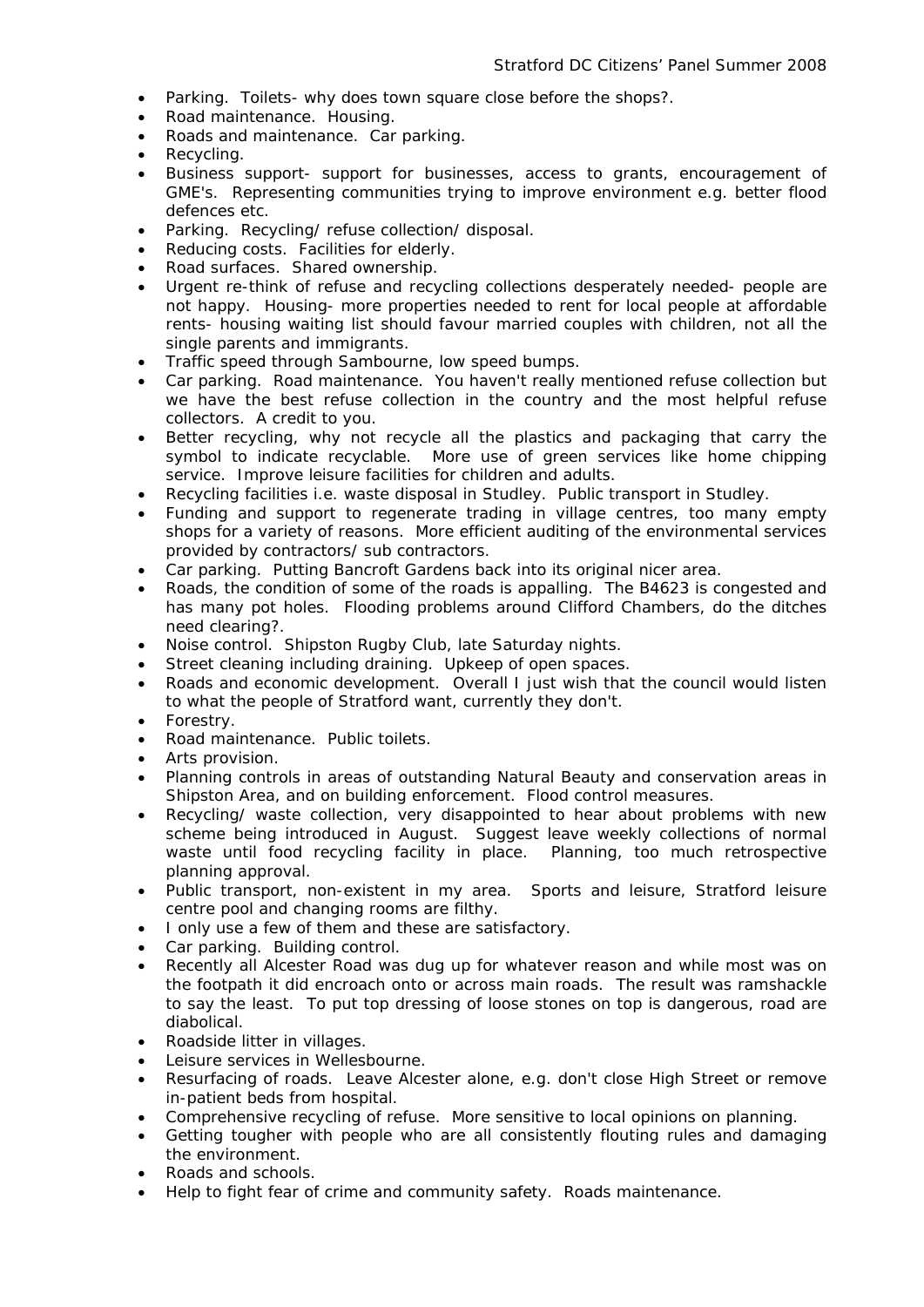- Managing cost to maximum of annual inflation. Maintaining weekly rubbish collection.
- Transport. Roads and drains which presumably requires working with the other organisations i.e. Severn Trent.
- Community change; it needs to consider reduction to pensioners on fixed incomes, irrespective of means testing, who cannot control or cut back on the community change, which is imposed, irrespective of ability to pay. Public transport, positioning of bus stops in village should be discussed with residence, and not imposed to satisfy Bus Company requirements.
- Schools. Recycling facilities.
- Regular (more frequent) street cleaning. Telephone response times (departmental).
- All.
- Noise control. Help to fight crime and community safety. Economic development.
- Parking, it's ridiculous. Budgeting, the Bancroft Works and the ridiculous, pointless rusty object at the top of the Banbury Road are both a complete waste of money.
- Planning applications, reduce the lengthy time of evaluating each submission. Minutes of council meetings.
- Household waste disposal. Car parking.
- Arts activities i.e., discount tickets for seats at RSC when theatre is relatively empty. Car parking. Fees drive away visitors, bad for retailers and economy, taking advantage of visitors.
- Listening to voters. If majority act where possible on majority view, after all we pay you.
- Arts activities. Public transport.
- Recycling, collection service, extend the products which can be recycled.
- Planning, making sensible decisions of benefit to the whole community, not simply a few.
- Transport for rural dwellers. •
- Public toilet facilities in the town. The town itself.
- Services for pensioners in general, train services, free passes. Pavements/ walkway, the Common, Earlswood, are dangerous.
- Household waste, proper information on how and when to use the bins. Roads maintenance.
- Public transport. Noise control.
- Housing for rent for local people and road repairs, potholes etc.
- Recycling facilities. Car parking.
- Waste collection and sorting of recyclable rubbish. The proposed 3 bin system starting in August is a real farce and should be cancelled and a new/better system implemented.
- Road maintenance. Leisure transport.
- Housing for rent. Roads maintenance. Hopefully the recycling facilities will improve in August as already planned, but still room for expansion.
- Call waiting times when contacting the council.
- Recycling, collection of cardboard, plastics and tetra packs. Paving quality, pavements in Gaydon not replaced after the flood are bad.
- Building control. Inspections of food premises.
- Public transport. Road edge clearing.
- Waste collection and recycling. Provision of safe cycle ways.
- Waste disposal. Museums.
- Road maintenance, potholes are deadly. Collection of recycling contents in local car parks, they are not emptied enough. I have had to ring up about them, it has as many as 200 or more bottles etc piling up besides the bins. Then they do not come for two days after.
- Housing for rent (affordable for young people and those on low income). Planning, to ban immediately the building of new housing estates architectural merit in areas which cannot sustain a large influx of non locals nor want to. Always bearing in mind that it is our opinion that matters (since we pay the council), not opinionated councillors or developers.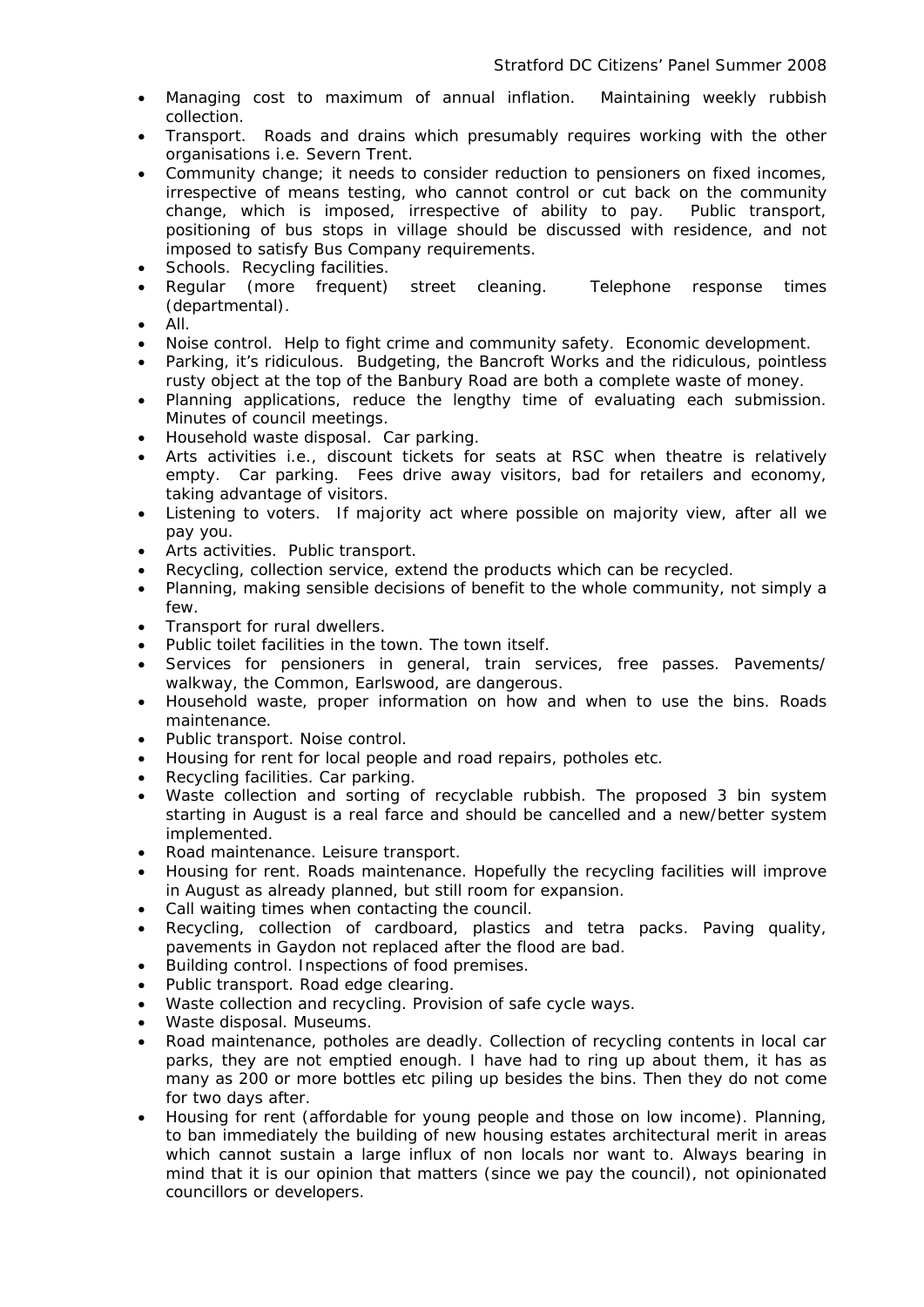- Road maintenance.
- Planning and enforcement i.e. building control.
- Parking, keep the Stratford car parks, any loss from Park and Ride should come out of incomes of those whose idea it was. Maintain weekly refuse collection, the upcoming recycling is good, make hotels recycle.
- Refuse collection and disposal ideas, current proposal is inappropriate to a rural district, and has not yet been formally communicated. Planning control.
- Public transport. Planning.
- Car parking. Street cleaning.
- Parish council ability to follow complaints, re parking and grass cutting etc.
- The new bins. Why deliver those huge bins to such places as Wotton Hall. All older people, two pet home, or mainly ladies on their own, unable to cope, or have the room. Where are the slim line ones?
- Planning guide lines do not help complimentary designs for extensions.
- I would have said the recycling of cardboard but this appears to be in hand.
- Planning, stop publishing personal data in on-line planning application details in • contravention with Data Protection Act. Household waste collection, continue to improve recycling.
- Residents car parking. Provision of toilet facilities.
- Communication, generate information to lowest denomination, public access to information, don't pull up the drawbridge.
- Parking. Planning.
- Sport and leisure facilities/ activities. Recycling.
- Planning. Traffic management
- Public transport. Schools.
- Road maintenance. Car parking.
- Refuse collection. Planning control.
- Roads maintenance in rural areas. Public toilets. •
- Clearing ditches and rivers to get rid of storm water before there is flooding. Communication about new refuse collections, this has been very poor and not thought through.
- Bus service.
- Provide transport to Stratford via villages. Environmental agency to be more helpful if you have problems, not just 'fine' you. Environmental agency officers to be helpful and not patronising or power freaks. Train these officers so they know what they are talking about. Allow push bikes on buses for adolescents. Don't charge 16, 17 year olds who are at school adult fares on buses. (approx.. £5 return, Banbury to Oxhill) cheaper to use the car.
- Street cleaning and litter collection in all towns and villages. Verge mowing in summer, make our district look more presentable and tidy.
- Roads, total lack of any measures to alleviate the dire of problems associated with the extremely heavy flow of traffic through Studley on the A435 throughout the day and night. This situation has steadily deteriorated for the last 15 years and absolutely nothing has been done to redirect traffic to other roads etc with resultant damage to the quality of air and public safety, possible structural damage to property from vibrations caused by heavy lorries and constant noise pollution 24 hours/day. Planning and economic development, the area around the Pioneer store which is still awaiting development and which is an ongoing eyesore; the larger number of closed shops in Studley; lack of variety in shops, far too many fast food outlets and beauty shops
- Local environmental improvements (outside Stratford). Communications e.g., current change to waste collection arrangements, I have not received a word about it from the council.
- Planning. Building control. •
- Social service. Crime.
- Footpaths on main highways. The contract of the contract of the contract of the contract of the contract of the contract of the contract of the contract of the contract of the contract of the contract of the contract of
- Crime and safety. Inspection of food premises. •
- Planning. Roads and building control.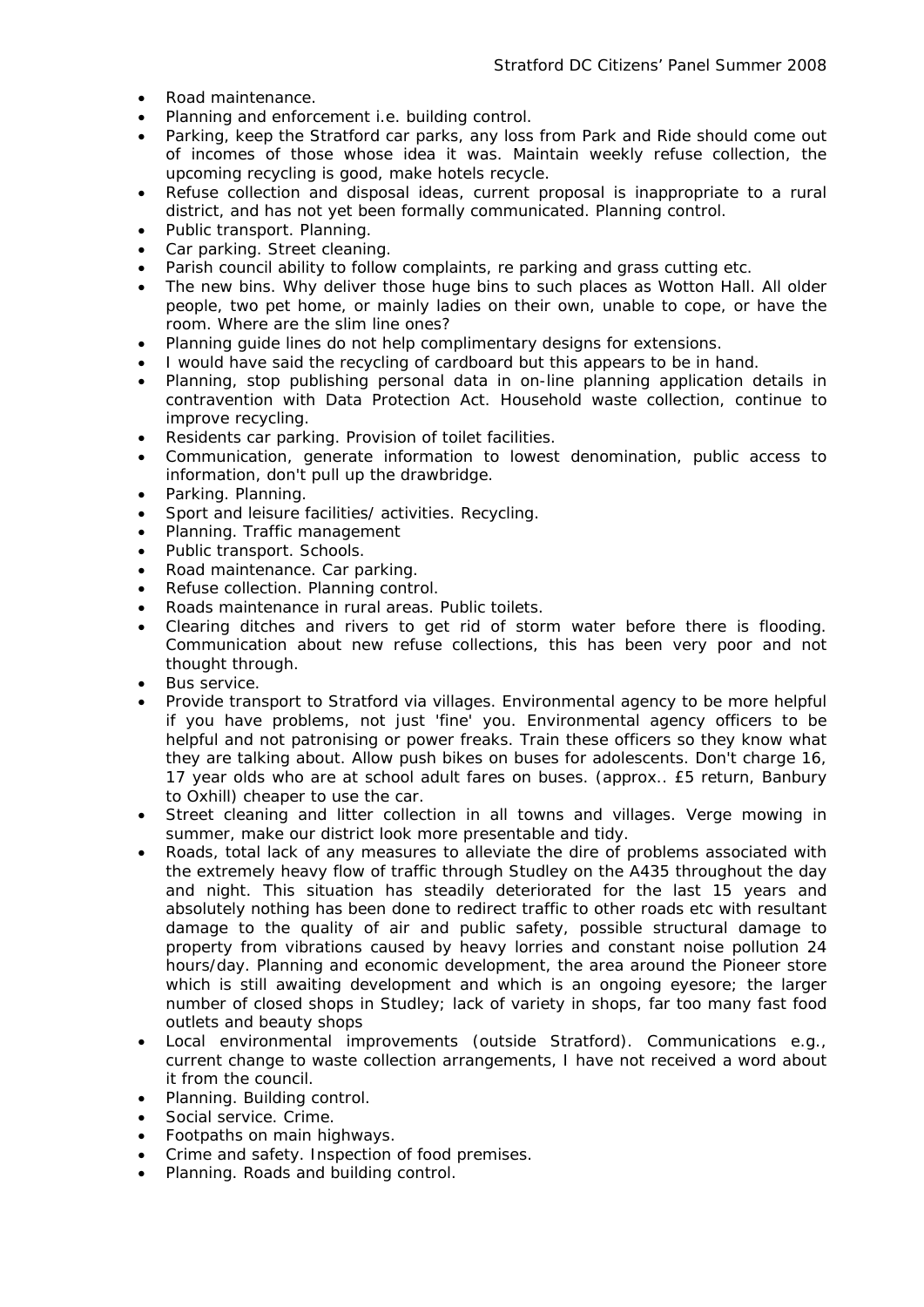- Recycling, better and clearly marked division of plastic materials. Suggest promotions for shops selling batteries to provide disposal facilities for old batteries.
- Public transport.
- Grass cutting.
- We are a long way from a council tip. We used to use Redditch but this was stopped by that council. Stratford is too far. Could you not come to some arrangement with Redditch so that Sambourne and Studley residents could once again use their tip. Fly tipping is also on the increase around here.
- Making services known and available locally in the villages or somewhere where a number of small villages can all access.
- When offering accommodation to people retiring from work who live in a tied house offer them a choice, not just OAP bungalows, they are useless when you have a family. We went on the housing list 12 years ago and still only allowed an OAP bungalow, rubbish!
- Road maintenance. Car parking.
- Noise control, traffic particularly motorbikes and motocross. Car parking, out of town parking should be encouraged.
- Parking/congestion. Recycling, from homes.
- Overspending on such things as road/street signs, far too many unnecessary signs and under funding on upkeep of pavements etc. Introduction of new household waste system is farcical.
- Cleaning of the town, litter and lack of bins. Communication, clear and transparent accounts on where the money is being spent, not just top line.
- Cost of council services. Due to rises in gas, electricity, fuel, food etc this applies even more. This council won't escape those cost and budgets will be affected. so its essential to be seen not squander money, or it will undergo criticism.
- More information on waste collection.
- Planning.
- Local residents needs. Concentrate on benefits and needs of Stratford residents.
- Parking, move to park and ride as only option.
- Car parking. Help to fight crime and community safety.
- Car parking. Recycling facilities.
- Household waste collection. Eliminate vandalism.
- Parking. Recycling.
- Planning. Economic development.
- Planning. Overall cost cutting.
- Flood prevention. Ensuring the disgraceful bombsite on the Bancroft is returned to an attractive facility ASAP. The level of activity by the contractors has been abysmal. SDC should be ashamed.
- Road maintenance. Recycling facilities.
- Public toilets. Crime and community safety.
- Crime prevention. Public transport.
- Public toilets. Sports and leisure facilities.
- Planning. Help to fight fear of crime.
- A 24 hr contact number widely advertised to allow all residents quick and easy access to services. Provide cheaper parking in towns and an effective service to man them. Not the rip-off at present. Fine illegal parkers heavily but provide free parking to encourage use of said car parks.
- Individual on-street parking. Dropped kerbs for wheel chair users.
- Public toilets. Car parking.
- Refuse collection/ recycling. Street cleaning/ litter pick-up/ grass cutting, monitoring contractors.
- Planning. Recycle.
- Recycling. I don't approve of the OTT fines given out for bin offences under the new scheme and obviously any pilot was flawed. Improve cycle system in the villages, often roads are dangerous to cycle in between villages.
- Planning for building, how do people get away with planning permission, is it because they are Stratford district councillors?
- Planning. Building control.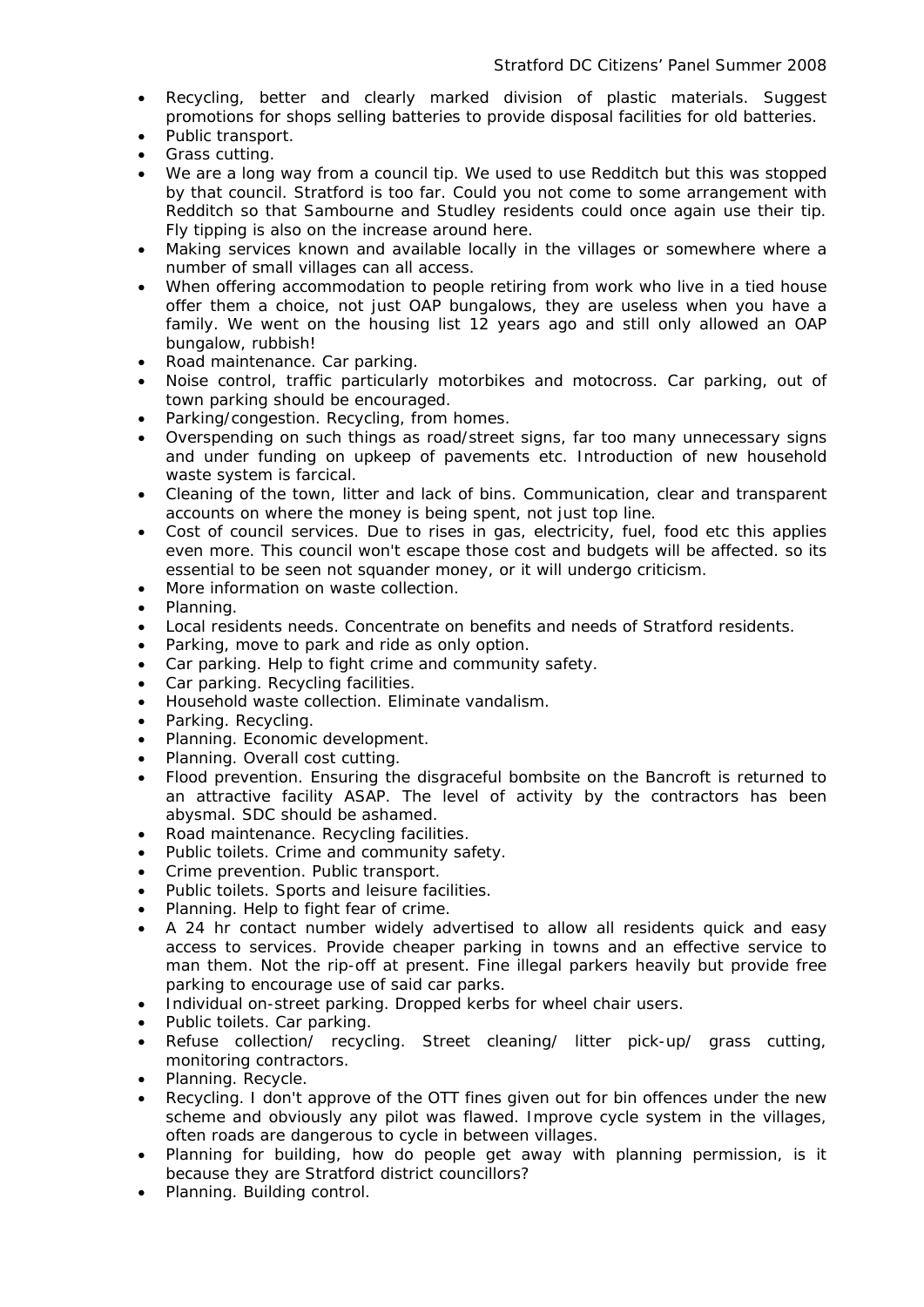- Waste collection, I don't want 3 bins. Grass cutting where I live is atrocious.
- Childcare and nursery. Housing for rent.
- The council removed our recycling boxes and they haven't been replaced. I am currently using one of my own storage crates.
- Advising people of benefits available to them (free parking for over 65's)
- Building control. Household waste collection, recycling.
- To clear the drains more often and check the free flowing of the rivers, although the last is probably the provision of the water company, the floods were the worst disaster for people here and prevention must be made priority.
- Co-ordinating services so that 1 month now pavements are laid, next month someone else is digging them up. Access services, don't waste money. Planning, SDC seems to have a one size fits all approach and are not open to discussion with the people they are supposed to be serving.
- Longer opening times at dump. Easier access to council using telephone.
- Car parking strategies for local residents. The provision of leisure/ sports facilities.
- Take more notice of electorates opinions. save money on more efficient organisation e.g. new rubbish collection due to start Aug 1st.
- Housing. Parking.
- Road maintenance. I am unable to walk to bus stop and if I could, I couldn't walk anywhere when I got to my destination.
- Recycling, we desperately need door step plastic collections. Local transport.
- Household waste collection, why have we been given 2 large wheelie bins, far too big and intrusive for small houses with small gardens. At what cost? No wonder council tax is so high! will they even biodegrade?
- House planning away from Stratford town which are affordable for 1st time buyers and retirement. There are plenty of small areas of land which could be used to help the above people to stay in the area.
- Upkeep of local park. Malt House Lane. Better speed control in local roads.
- More green spaces, more things for adults and children to do outside, e.g. an adventure play area (away from the Rec as you have to drive there and have to pay for parking and its too small). A cycle area, and bmx type practice tracks to do jumps etc, an ice-skating rink, the existing swimming pool to be retiled and changing rooms to be updated, a direct bus link from Bishopton to Warwick, perhaps from Bishopton park and ride and at commuters time.
- Public transport, there is no evening service, no Sunday service, no bank holiday service. On days when families can go out together there are no buses. Maybe more would use it. Road maintenance and footpaths.
- Highway maintenance. Waste recycling. The control of the control of the control of the control of the control of the control of the control of the control of the control of the control of the control of the control of th
- Keeping our village post office/shop open. Providing a better preschool free as in Coventry with state provision unequal at present.
- Planning and affordable housing for young and old.
- The main priority is to reduce council tax.
- Planning. Parking.
- Roads. Traffic. Drains.
- Public transport. Road maintenance.
- Local roads. The contract of the contract of the contract of the contract of the contract of the contract of the contract of the contract of the contract of the contract of the contract of the contract of the contract of
- SDC needs to be aware of funding projects in the local area, making applications easier. Also need to consider the limits both financially and time wise on the elderly in villages like Shipston in travelling to the hospital.
- Library accessibility, it is in the wrong place for locals to be able to use it. Swimming and leisure facilities should be improved and rebuild.
- Fear of crime and community safety.
- I think a simplification of the whole local government structure would make for more democratic system.
- Sports and leisure. Roads bypass.
- Road maintenance last gravel attempt appeared very cheap and embarrassing. Planning, make the centre of Stratford pedestrian.
- Pot holes/roads, but maybe this is highways I don't really know. Ditches, drains etc when flooding, must be cleared and maintained at all times.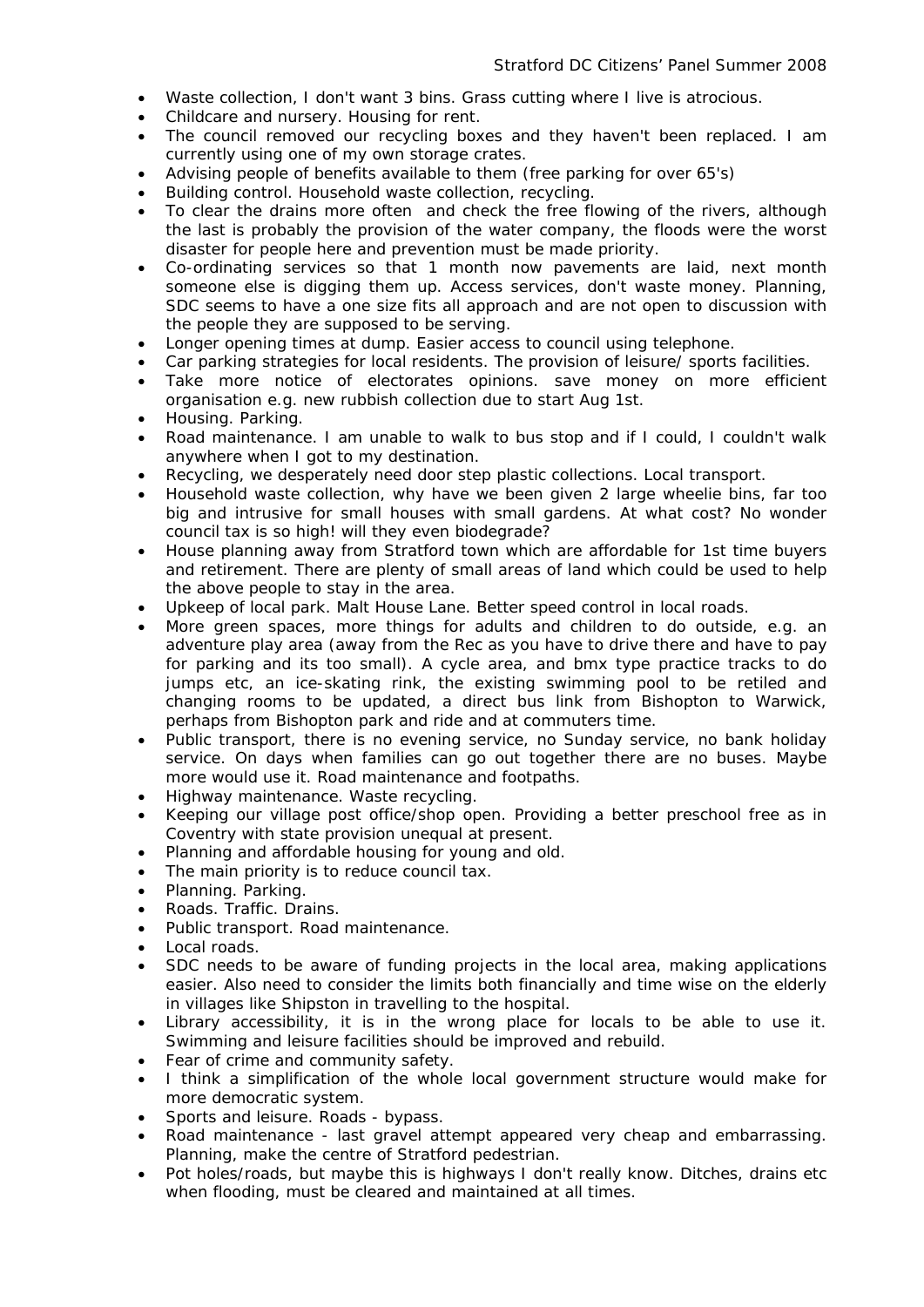- A proper bus depot for world class Stratford. Tighter control on building work, planning.
- Improvement of road surfaces off the main road. Speed limit restrictions.
- It needs much stricter control on all the spreading building, the town can't cope with it all
- Household waste collection better recycling of plastics etc. Car parking, more spaces in Stratford not less. Those who live South of the river have no alternative but to use a car to get into the centre of town. No park and ride for us! SDC always ignores the residents who live outside Stratford and especially south of the river. With the increase in petrol prices and car parking fees it may soon become too expensive to park in Stratford.
- Better road surfaces. More information on the senior citizens bus passes.
- Refuse collection and recycling. Leisure facilities.
- Household waste collection. Car parking, I do not agree with the suggestion of closing Arden street/Windsor Street car parks. I feel the charges are reasonable and are mainly for town residents
- Traffic more pedestrian areas, too many cars and buses crammed into a small • space. Sport/leisure - particularly the proposed demolition of the leisure centre, we need accessible community facilities.
- Cost of waste. Planning of roads in Stratford another bridge, cost of parking for locals.
- Public toilets. Recycling arrangements.
- More local services for rural areas.
- All planning services. Waste and recycling.
- SDC needs to sort out its recycling strategy. SDC needs to sort out the parking for residents of Stratford in towns. At the moment we have no advantage in our towns, we should have residents parking or at least a concession.
- Drains cleared out more often. In country areas some ditches to be cleared out to help drainage.
- School traffic. Youths hanging about.
- Road maintenance. Household waste collection.
- Recycling need to broaden the range of materials that can be picked up at refuse collections and taken for recycling. Dog wardens - need for strict follow up when issues reported. In my experience this has been poor and the streets are contaminated with dog faeces.
- Conditions of road signs. Litter.
- Road maintenance. Street lighting.
- Noise control. Car parking.
- A more helpful attitude towards parking. Hospital parking fees are two expensive.
- Car parking facilities especially for disabled people. Better bus terminals.
- Roads maintenance. Noise control.
- No buses after 7.30pm. Waste collection.
- Providing safe routes to cycle without being killed by a car. Safe cycle route over the river. Pedestrian shopping areas. Ban cars. More safe places to leave your bike.
- Approach to car parking and diminishing of free parking facilities.
- Road maintenance especially the Fosse way/Harbury lane junction. The road surface is appalling travelling north on the Fosse. Car parking.
- Car parking. Bancroft in front of RSC.
- Road maintenance. Grass cutting especially on verges.
- Planning applications. Cycle provisions.
- Planning, we need more high quality housing in rural areas and less low quality housing in urban areas just to meet government targets for numbers built. We need more housing in every category, and in all areas.
- Household waste collection. Recycling facilities.
- Road maintenance. Crime and community safety.
- Planning, not enough help. Too rigid in approach, unhelpful. Work is done several times over. Wastes council time and public time, almost makes me think of not applying.
- Planning decisions, some are diabolical.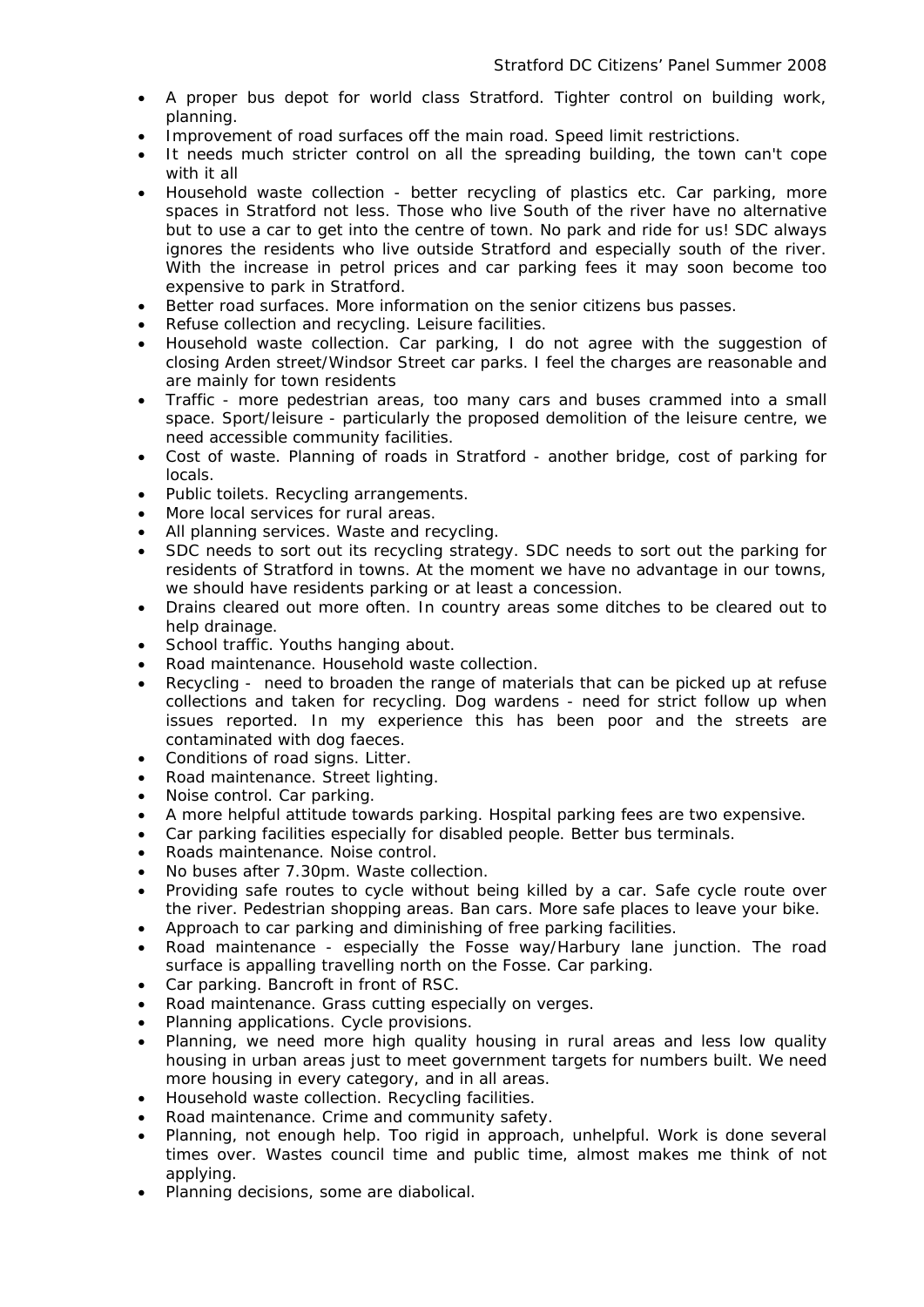- Road policy in Stratford particularly a new bridge into town from Banbury Road the present bridge is not sufficient for transport loads.
- Grass cutting and hedge cutting. Cleaning of roads. Over hanging trees.
- Public transport. Removal of abandoned vehicles.
- I think SDC needs to be the leading partner in developing SOA as a tourist destination - without coherent leadership the District will lose jobs.
- Proposed changes to waste collections. Listening to residents on major Planning issues like 'World Class Stratford'.
- As I am a widow local amenities which I can easily access and afford.
- Planning. Road maintenance.
- Public transport and car parking.
- Speed limits i.e. responsible. School placements.
- Free or cheap 24 hour parking for locals and scrap money pit park and ride. The Bancroft has been turned into an eyesore and is putting off thousands - I have seen a photograph of it in America last week.
- Supple houses to people who live locally - not given to people from out of the area particularly when it concerns the elderly.
- More buses
- Recycling points, servicing areas, like more recycling emptying points.
- Replacing big wheelie bins to small wheelie bins for people who already do a lot of recycling and have very small gardens and space.
- Waste collection. Planning.
- Refuse collection. WC Stratford ask the public not over the internet.
- Road and pavement maintenance. Possibly parking facilities for local people and workers - open the Church Street park for others than council staff.
- More frequent public transport to Stratford on Avon from Studley area like Littlewood Green. Green garden gins need emptying once a week during summer months only.
- Car parking in the town for older people who feel they are unable to use the park and ride. Bus facilities, very limited in certain areas, and timetables not always available.
- Free car parking.
- Street lighting.
- Sports and leisure facilities. Crime and community safety.
- Public transport. Street lighting.
- Improve recycling facilities more information on how the bin scheme is to work, whether recycling matter is going to be separated or wrapped. Increase local library opening hours.
- Road surfaces. Affordable housing.
- Schools. Road maintenance.
- Overall I think SDC provides a decent level of service, staff are always helpful when I call.
- Planning. Communication.
- Pavements and roads.
- Recycling. Waste especially public areas.
- Public transport. Recycling.
- Car parking. Encourage local town centre jobs. •
- Car parks the machines are always out of order and you can't use the car park. Public transport - timetables. You can't find them anywhere or know how to get there.
- Getting the recycling facilities running properly.
- Road and footpath maintenance.
- Road maintenance. Housing for rent. Getting local shops/private owners to smarten • up there premises, especially when empty for some time.
- Roads layout more Planning needed. Leisure activities. Park and ride facilities outside Stratford.
- Building control. Road maintenance.
- Road maintenance. Noise control.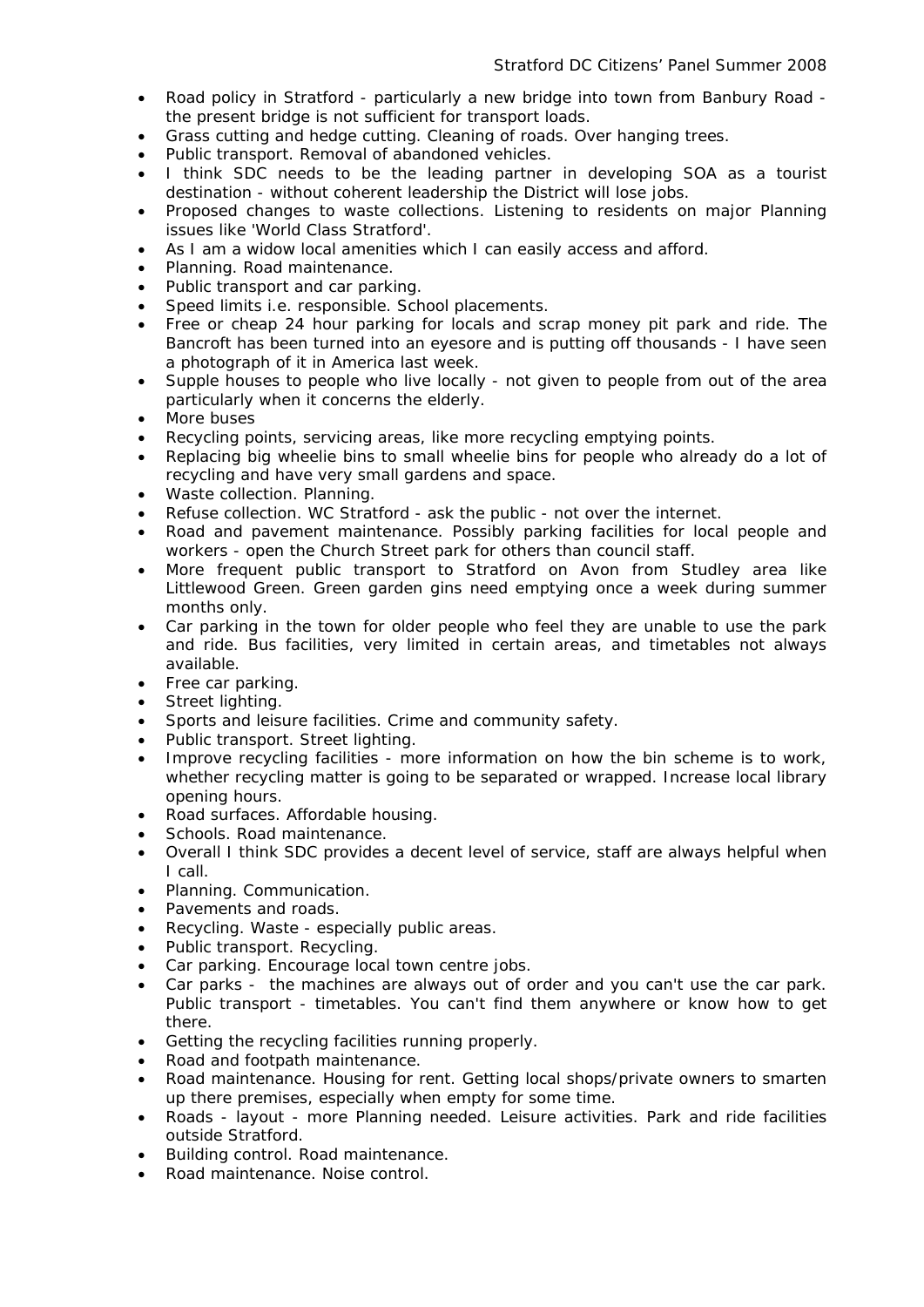- Environmental issues pest control/bins/rubbish in the street. Communication of new ideas with the public.
- Road maintenance. Recycling facilities.
- Building control. Recycling.
- Planning. Car parking.
- Help to fight fear of crime and community safety. Public transport. •
- I feel that the state of roadside verges at times really lets the town down, particularly around the Armillary and Trinity Mead development. I do not feel it is money well spent to get contractors to water plants on an apparently daily basis so flower beds look good stocked with annuals use to select flowers that are more tolerant to drought - less watering  $=$  less contractors  $=$  less traffic - less money. Simple!
- Car parking, around the card park roads on the recreation ground car park in Stratford. Public transport - we have next to none.
- Transparency on the distribution and application of council tax. What proportion is used to maintain local government pensions. What is the strategy for enhancing public areas in Stratford's town, particularly post the redevelopment of the theatre.
- Road maintenance shoddy workmanship, cheap quick fix repairs. Trading standards - no follow up on complaint.
- Road maintenance. Crime.
- Car parking. Housing for rent.
- Sports and leisure facilities. Grass cutting on roadside verges.
- Household waste collection. What are we to do with three wheelie bins when there is no garden and no space.
- Better management of present resources, otherwise council tax just increases without any benefit. Household waste - I recycle most items but do not want any bins due to lack for space. But feel as a council and nationally - we need to seek ways (efficient) so using our recycling. Not sending it to Essex and China or mixing it all up for the council to sort it out.
- Parking and lower rate for shops, we are heading towards a ghost town.
- Public transport. Better building and Planning control.
- I think you do a good job already. The new waste collection will probably work out very well if the professional managers are allowed to go on without influence from Elected members
- Transport. Public transport.
- Household waste collection. Road maintenance.
- Public transport it's about time the railway station and bus facilities are improved to cater for visitors and locals alike, it's embarrassing for the town. Building control - need to ensure the current infrastructure is sufficient to meet the needs of all the new houses that have been built, before any new building of houses is permitted.
- The community link is marvellous, but it would be useful to go somewhere else sometime.
- Pot holes in road.
- Stop that idiot Topham and WCS before they do any more damage. Public transport.
- Planning. Car parking.
- Waste removal/recycling. Parking provision in town not at park and ride.
- Car parking. Building control.
- Prices and free parking. More flats should have own parking spaces.
- Car parking for disabled in the town centre. Noise control.
- Listening to residents. Planning/development especially in town centre and anything relating to world class Stratford.
- Condition of pavements. General presentation of the town centre.
- Costs of councillors should be capped. Generally satisfactory although should be reviewed which services could be cut back to reduce community charge.
- Street cleaning and road verges. Hedges and grass cuttings left in the road in Charlecote. Flooding will appear again as the drains are blocked.
- We are satisfied with most of the services.
- Planning. Crime and safety.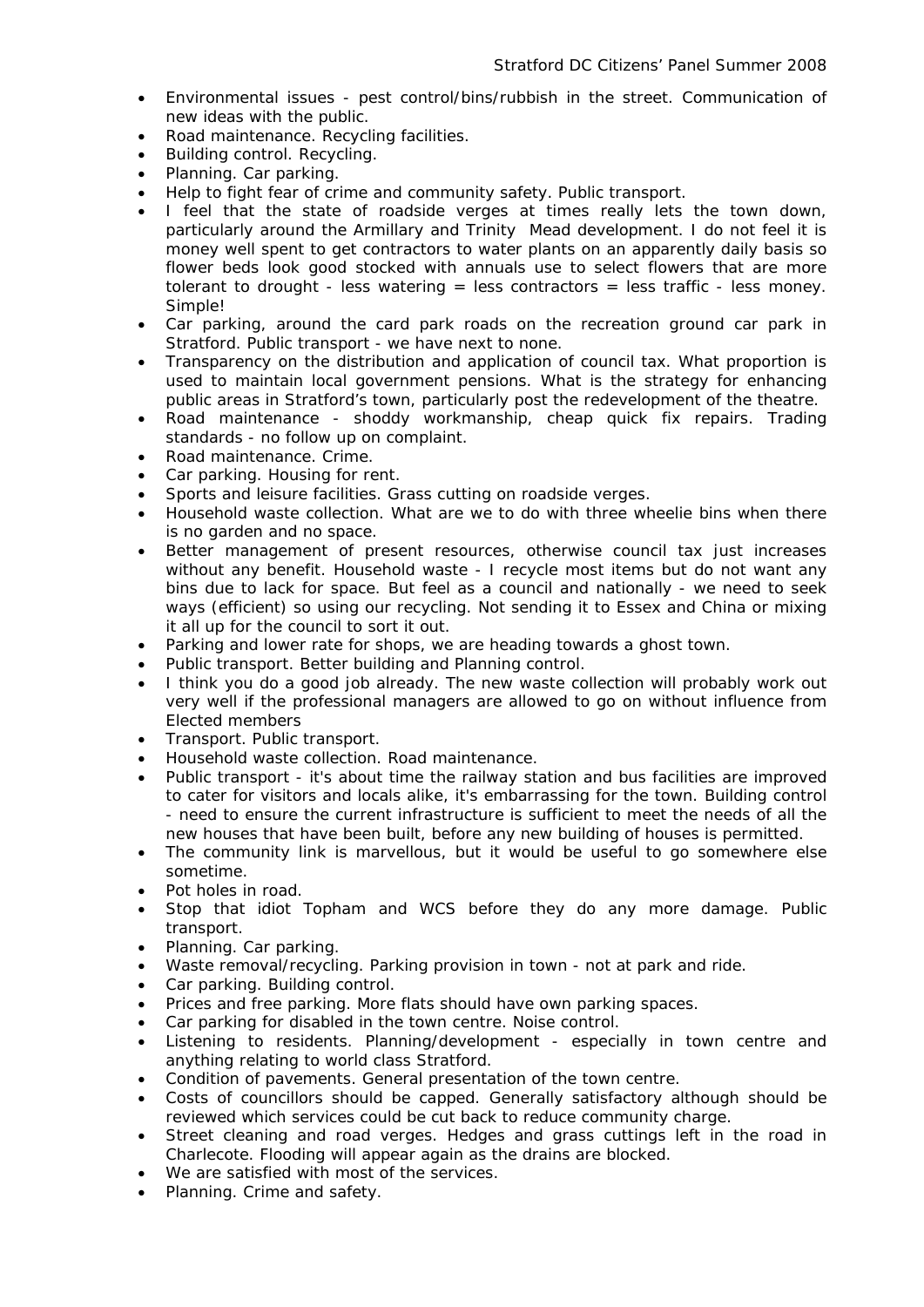- Leisure why is the swimming pool closed to everyone so often. Library services.
- Car parking. Road maintenance.
- Public toilets. Building control.
- Collection of recycling. Lowering car parking fees.
- Road maintenance. Sports and leisure.
- I have found the staff at the Planning department most helpful.
- Pest control. Parking.
- Litter over the weekends and vandalism in Shottery Fields. Parking wardens, local residents pay council tax so should be given Tokens for parking.
- Social services for improved care in the community. Road maintenance.<br>• Planning
- Planning
- Household waste collection. Road maintenance.
- Car parking. Economic development.
- Bus routes and times.
- In my own limited experience of different services, I feel like SDC is doing a good job.
- Libraries. Planning.
- Parking south of Stratford. Refuse collection.
- Road maintenance. Recycling.
- Local leisure facilities. Cheaper short stay parking for residents from neighbouring villages who have to visit town centre for essential facilities.
- The question needs to be asked the other way rather than improvement with subsequent additional taxes, what improvements (reductions) can the council effect on council tax?
- Would like to take over all services.
- Planning. Road maintenance. The control of the control of the control of the control of the control of the control of the control of the control of the control of the control of the control of the control of the control
- Recycling facilities especially non bottle plastic and food packaging. Improving rural public transport.
- Telephone contact with Elizabeth house operators could be more informed of how to deal with enquiry.
- Infrastructure due to too much housing. More police patrols (foot or vehicle) round town.
- Fighting crime. Too many disabled parking spaces in Southam.
- Car parking arrangements that do not penalise local people trying to use services in the town centre. Sort out rubbish collection proposals to maximise case of recycling.
- Sports and leisure. Transport.
- Car parking. Building control. **Example 20** and the control of the control of the control of the control.
- Public toilets, do not have a repeat of a town square fiasco, where were your lawyers at this time. Sports and leisure facilities.
- Road conditions around Stratford town and surrounds of poor standard often pot holes are consistent problem. Traffic in Stratford town Centre.
- Road maintenance. Car parking in town.
- Road maintenance including pavements and sewerage. Household waste collection and disposal in a rural town need not follow Central London. We need our own individual methods.
- Public toilets including street cleaning. Road maintenance.
- Road maintenance. Schools.
- Re-cycling is awful compared with what happens in Europe. Street cleanliness / litter control and collection. Control of quality, variety of shops.
- Not too keen on the open situation of one stop shop in Southam library, talking in the 'quiet' area of a library disturbs people and means can be overheard. Road maintenance.
- Removal of abandoned vehicles. Fighting fear of crime.
- Parking within Stratford, otherwise the town and shops will suffer (park and ride is not popular) Improve the town itself, not just the Bancroft. Recycling, huge ugly plastic bins are not an option in many villages.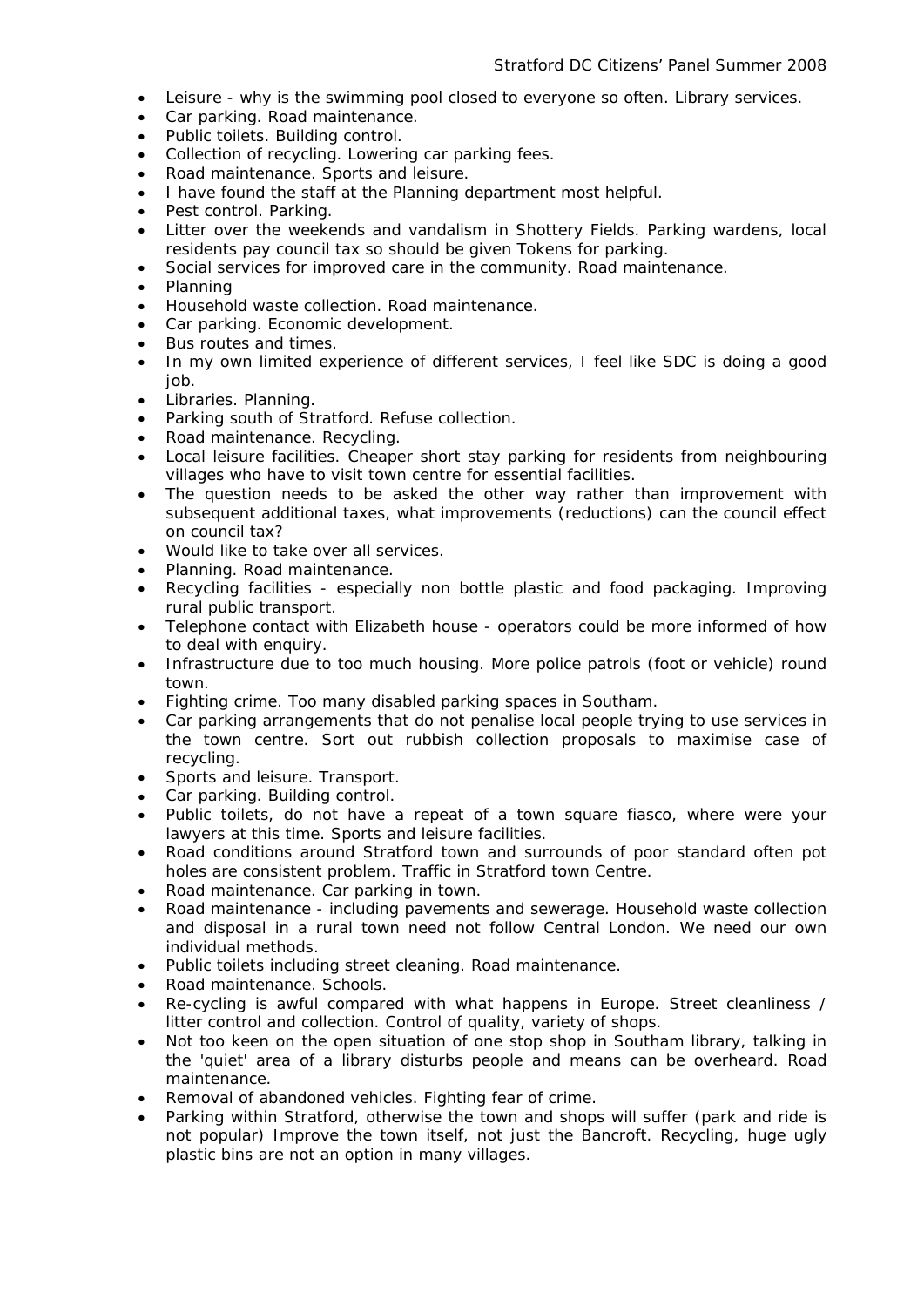- Transport in rural areas to places other than Redditch or Solihull. Help for the elderly, particularly over the new dustbin collections, where will all these bins be stored for the houses that have very limited space?
- Road maintenance but overall whilst it is not in your list is to improve the process of communications regarding services. Information has to be delivered simply in a way that people are likely to access. Generally people do not read lengthy bulletins or leaflets a new communications strategy to include but not exclusively to use modern technology, emails etc.
- For rural communities your services are perceived as totally inept.
- Too many pot holes on public roads. Loose stones on pavements.
- I am satisfied with the present situation.
- Library services very few books seem to be available and it is expensive to place a special order. No other service comes to mind but council tax is very high.
- More spending on the arts in rural areas like Live X Local which you have cut drastically.
- Waste recycling I am extremely concerned about the amount of rubbish that we produce and also the quantity that goes into a landfill. I am appalled that the council propose to landfill green waste for several months. It demonstrates a complete lack of forward Planning and appreciation of residents concern and personal efforts to reduce waste. Why not divert to another district facilities under WDP? Flood protection, this is a serious issue. What exactly is being done? Are the flood plains being designated and no build policy enforced? Bridges improved? Drainage channels enlarged, flood storage increased? Run off reduced and infiltration/transpiration increased?
- Crime. Noise control.
- Recycling collection cardboard, plastics (all types) clothing, metals all need collection from doorstep.
- Appeal and upkeep of the residential roads, paths, open spaces and roundabouts. Improving local-residential area, speeding/safety/road crossing and policing of parking on corners, junctions. Providing activities for teenagers/young adults to stop them loitering on street corners drinking alcohol and causing a nuisance. Reducing illegal and foreign cars that belong permanent residents.
- Keep the waste collections to weekly. To speed up the work on Bancroft most days there seems to be no working or supervision and with regard to the World Class Stratford get more in time with what rate payers would like to see, less autocratic decision making.
- Housing for young people locally. Crime, especially locally, the need for a village police presence.
- Recycling. Parking in Stratford.
- Roads. Storm drains.
- Being more in charge of local issues. Enhance liaisons with the County to improve public transport and particularly its efficiency.
- Fly-tipping. Noise in areas of high density.
- The parking in Stratford, get rid of the meters.
- Housing for people on low income.
- Waste collection. Recycling facilities.
- Stratford hospital desperately needs it's A&E back. The town has more than doubled in size and Warwick and Banbury are the nearest casualty department. It's ridiculous on a recent emergency my 15 year old daughter was left waiting 6 hours. The parking situation is horrendous. Local businesses are being driven out by over inflated rates and no on street parking for over 30 minutes. No time to browse.
- Dumping. Litter. •
- Planning, needs to be more responsible for the quality of work not just meeting regulations.
- Recycling facilities.
- Road maintenance and drains. Grass cutting.
- Public transport. Car parking.
- Affordable housing.
- Pavements. Traffic congestion.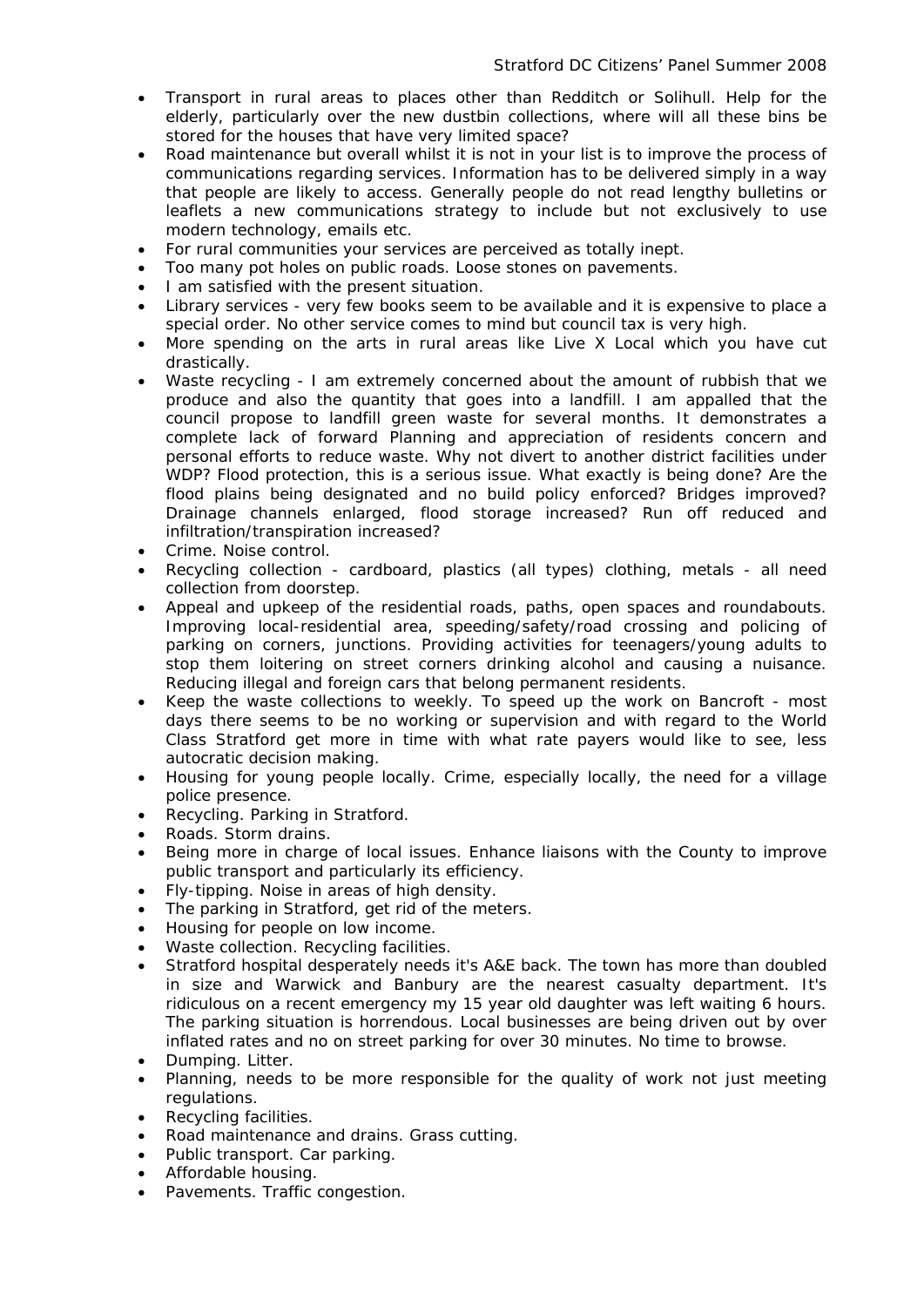- Economic development. Planning.
- Car parking. Recycling facilities.
- Waste disposal and recycling. Public transport in villages.
- Public toilets. Libraries.
- Planning department. Environment services.
- Strategic Planning. Consultation with population.
- Road maintenance, grass cutting etc. Recycling facilities.
- Happy with all the services.
- Building control. Economic development.
- Car parking for the disabled with easy access for the elderly and help to prevent crime and community safety.
- Waste should have been looked into more as to people's needs- survey and utilise what we already have to still use instead waste collection up to now has been good - dread to think from August. SOA DC need to get building site in Bancroft Gardens finished. Flowering cherry, wonderful beds destroyed - bridge expense could have been put to better use.
- Recycling facilities. Public transport.
- Pavement and road maintenance. Weed control.
- Dog mess. Swimming pool opening times.
- Road maintenance, too many pot holes. Better planned refuse collection too many HGVs in village on same day.
- Maintenance of public land roads, paths, entry to peoples home etc. Banning wheelie bins for properties with poor access and storage - mainly for environmental hygiene issues.
- Parking. Public toilets.
- Recycling, more sensible options for houses with less space to house new wheelie bins. Increased use of the park and ride - closing town car parks and pedestrian only access in town on Saturdays and Sundays.
- Planning enforcement. To be able to speak to an officer rather than call centre.
- Refuse collection. I can't see why all recyclable materials are collected together and sorted at the other end, it seems more sensible to be sorted by households. There are now 3 collection vehicles where there used to be one.
- The management of Stratford town it is unattractive, with a run-down feel, and I actively choose to go elsewhere to shop. Park and ride, if you live in south Stratford you have to drive through Stratford to access it, so it is pointless for these residents.
- Exert appropriate influence for the provision of a bus station in Stratford. Keep pavements free of weeds and overgrown hedges.
- More parking areas for shopping, schools etc. Area visits more often.
- Road maintenance. Planning.
- Refuse collection. Public transport/parking.
- Public transport. Public toilets.
- Road conditions. Parking issues.
- Answering enquiries.
- Clear indication of new refuse collection and how people who can't cope with 3 large bins are to be accommodated.
- Sports and leisure facilities. Building control.
- Flood advice and after care.
- Road works Planning, referring to the recent chaos in Church Street.
- Provide more housing for people on the housing waiting list. Information, especially in rural areas, what services are available to people with disabilities and the elderly.
- Recycling. Crime reduction.
- House hold waste. Car parking.
- I wish there was something that could be done about turning SOA into a minor • Blackpool, please curtail the hair brained ideas of those who wish to do so.
- Poor condition of footpaths adjacent to my home. Public footpath by Hathaway Hamlet between Cottage lane and Church Lane.
- Schools, more places for children in the catchment area. Waste collection the new recycling plan needed more thought and preparation.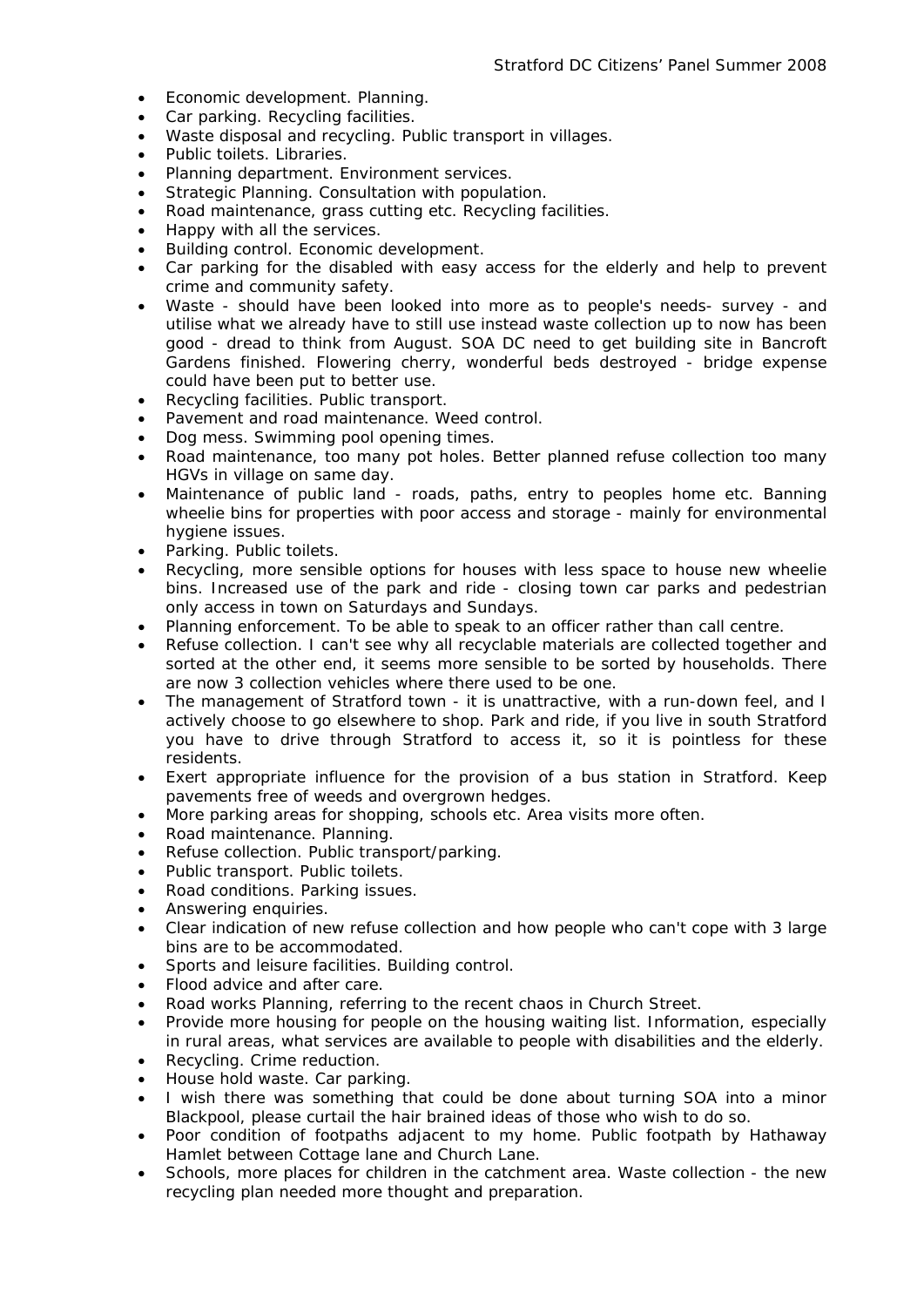- Funding for schools.
- Fear of crime and community safety. Public transport on Sundays.
- Road maintenance. Housing advice.
- Litter collection and litter droppers. Controlling and penalising them, Replacing vandalised litter bins, more CCTV.
- Road upkeep, potholes etc. Green waste bin not emptied for 6 weeks.
- Building control. Planning.
- Weeds in the roads and gutters. More frequent emptying of rubbish bins in high traffic areas.
- Road maintenance. Crime and community safety
- Planning. Recycling. •
- Recycling. Road maintenance.
- Road maintenance. Noise control. **Example 2018**
- Sports and leisure facilities.
- Trimming the hedgerows and cutting or grass especially the verges which are a disgrace. Litter removal, use the unemployed.
- Access to the Planning officers. This may have improved recently but I had a Planning officer a year ago although I phoned and made an appointment. When I arrived I was told they wouldn't meet me but would talk via phone from reception.
- Sports and leisure.
- Refuse collection. I asked for another garden bin in 2007 May. I have phoned 6 times, with the promise of a new one which I have yet to receive.
- Provision of a town Stratford looks run down and unattractive to visitors. Cleaning public spaces.
- Building control. Fighting fear.
- Traffic management. Recycling.
- Housing control and tax benefit. Household refuse collection, pest control.
- Information on services available. Complaints procedure. Planning consultative procedure.
- Planning, who let Bancroft go ahead. Recycling.
- Street lighting. Car parking.
- Planning. Business support and development.
- Environmental protection against floods. Helping communities safe guard against future flooding and help communities to recover form 2007 floods.
- Public transport. Policing.
- Council tax is not good value for money. Housing, not enough property at reasonable prices.
- Schools. Car parking.
- Recycling. Arts activities.
- Planning. Parking.
- Traffic control in Stratford. Facilities for young children.
- Household waste collection. Sports and leisure.
- Grass cutting during summer months needs to be improved around Ufton.
- Building control. Planning.
- Parking, congestion in Stratford centre is caused by inattention of traffic wardens to cars parked on the roads. Refuse collection - as I understand it, council proposal to reduce collection of green bins to fortnightly. This will lead to more bonfires.
- Planning department. Environmental.
- Sports and leisure facilities.
- Car parking. Building control.
- Car parking. Recycling. **All and the contract of the contract of the contract of the contract of the contract of the contract of the contract of the contract of the contract of the contract of the contract of the contrac**
- Planning
- Household waste collection. Recycling.
- Grass all around town, especially Birmingham Road, don't use the cheapest contractor, use the best.
- Schools have gone down hill, are over crowded and not sufficient for the current population. Housing, that is being built is inappropriate and aimed at people who already have one property looking for a second rather than catering for people who have nothing.